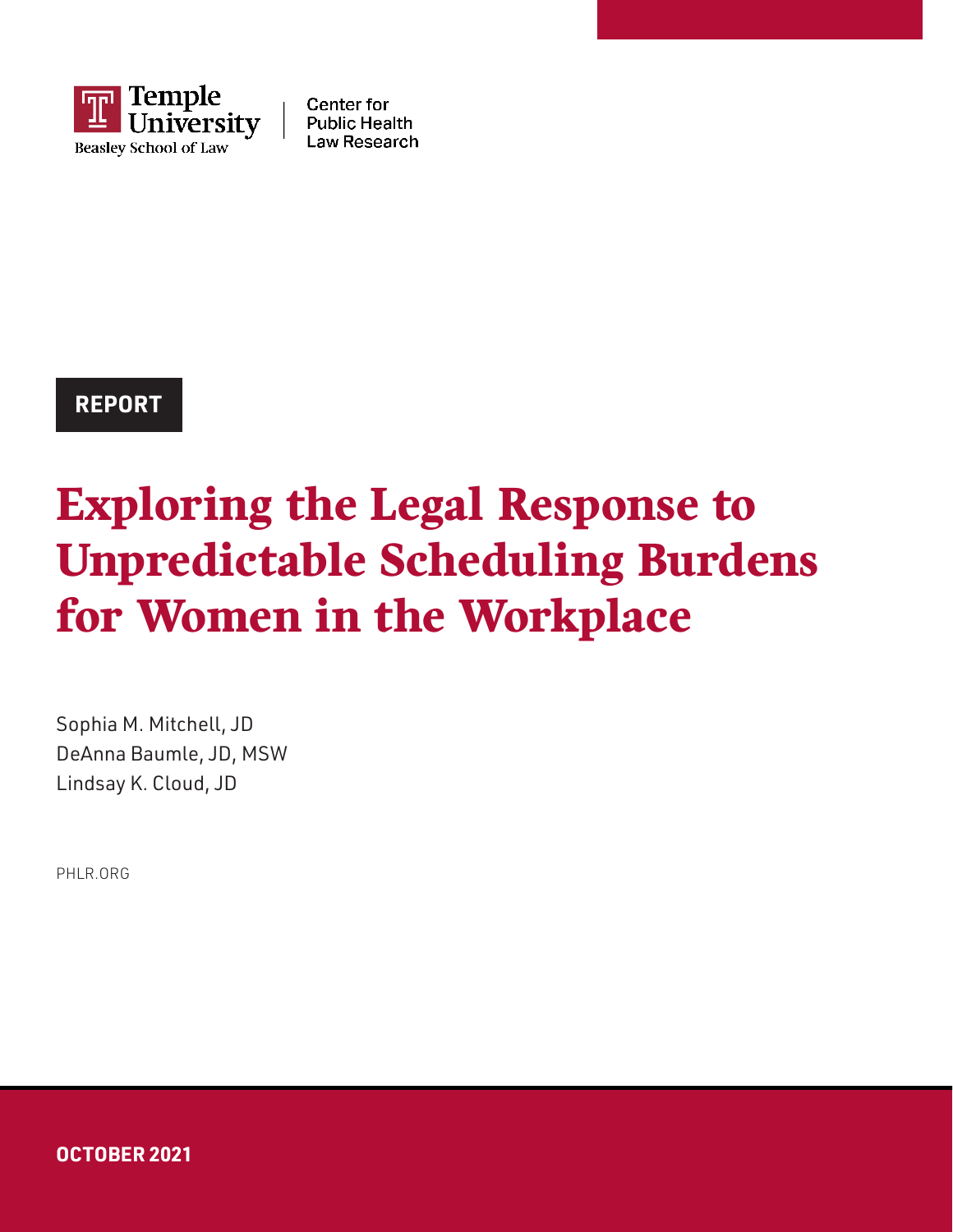### Acknowledgements

The authors gratefully wish to acknowledge the following individuals for their substantive contributions to this report: Stephanie Odiase, MPhil, Sapna Mehta, Katherine Gallagher Robbins, PhD, and Anwesha Majumder, MHS, from TIME'S UP; Bethany Saxon, MS, and Hope M. Holroyd, MA, from the Center for Public Health Law Research at Temple University Beasley School of Law; Susan J. Lambert, PhD, from the University of Chicago; Laura Narefsky, JD, and Julie Vogtman, JD, from the National Women's Law Center.

And with many thanks to Rachel Deutsch, JD, formerly at the Center for Popular Democracy, and Elaine Zundl, MA, from the Shift Project at Harvard Kennedy School, for providing invaluable insight during the conceptualization of this report.

This report is made possible thanks to major support from the TIME'S UP Foundation and the *[Time's Up, Measure Up](https://timesupfoundation.org/work/times-up-impact-lab/times-up-measure-up/)* initiative. *Time's Up, Measure Up* is generously supported by Pivotal Ventures, an investment and incubation company created by Melinda French Gates.

### Report Authors

Sophia M. Mitchell, JD Law and Policy Analyst Center for Public Health Law Research, Temple University Beasley School of Law

DeAnna Baumle, JD, MSW Law and Policy Analyst Center for Public Health Law Research, Temple University Beasley School of Law

Lindsay K. Cloud, JD Director – Policy Surveillance Program Center for Public Health Law Research, Temple University Beasley School of Law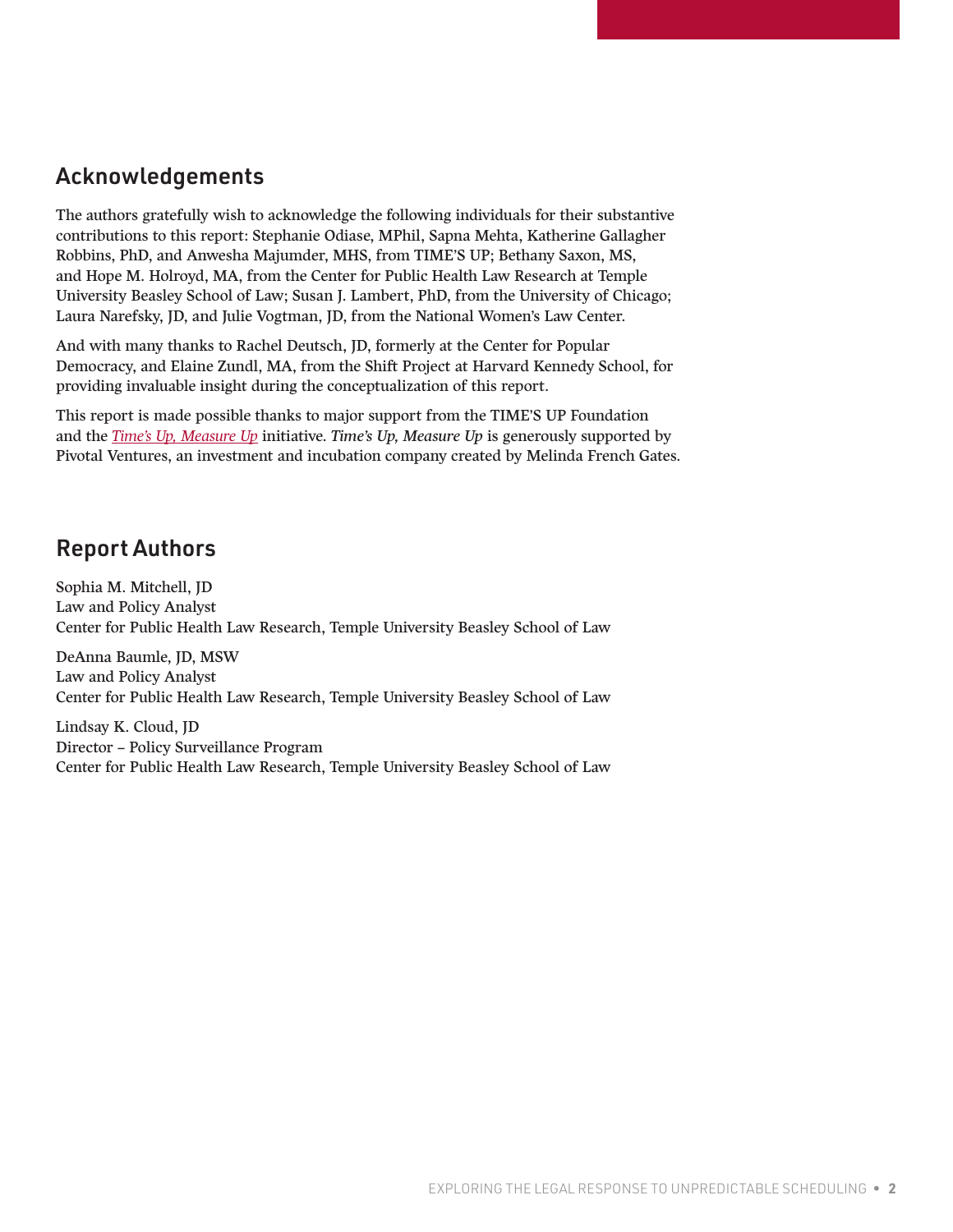### **Contents**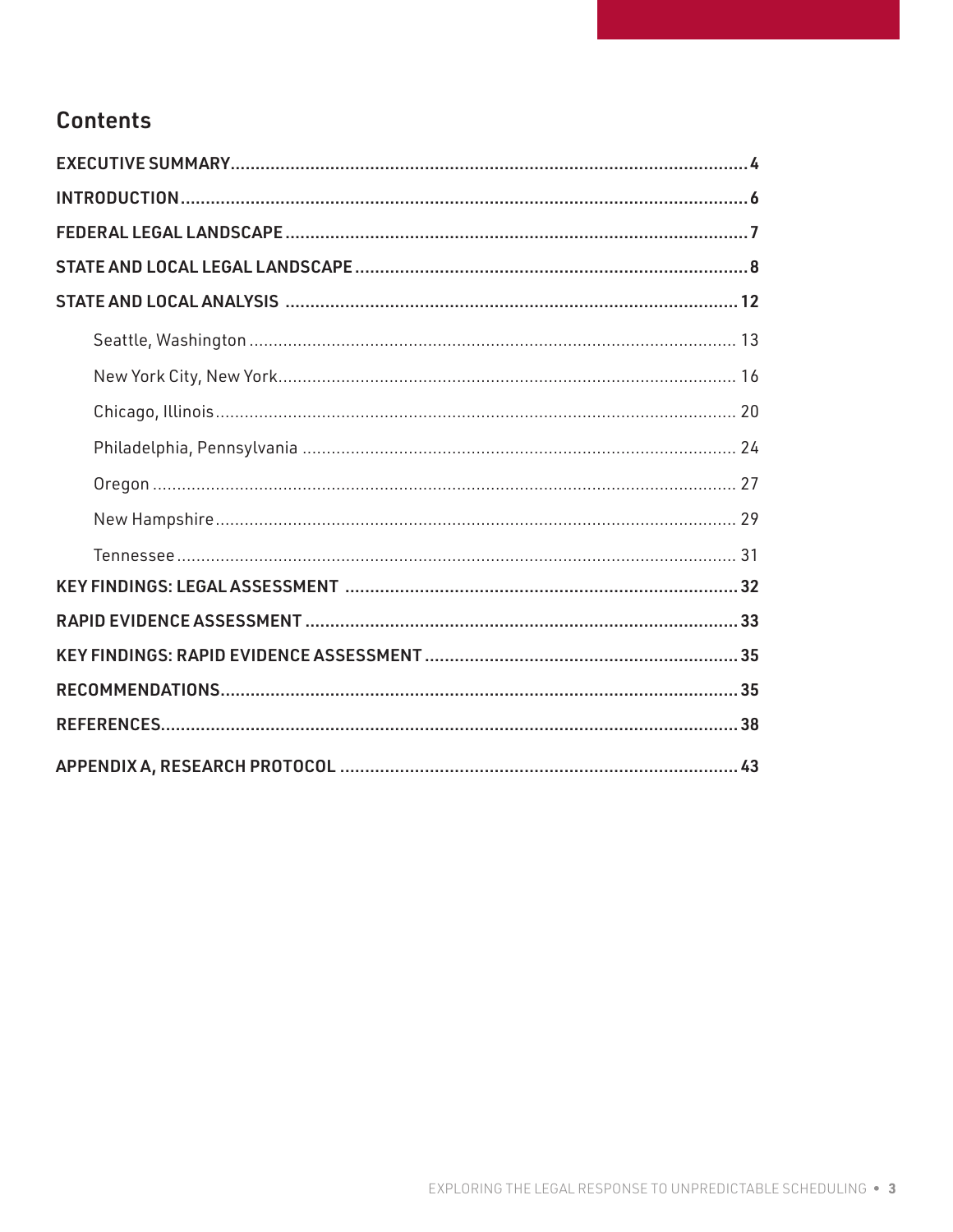## <span id="page-3-0"></span>Exploring the Legal Response to Unpredictable Scheduling Burdens for Women in the Workplace

### EXECUTIVE SUMMARY

The COVID-19 pandemic has both revealed and exacerbated gender and racial inequities in the U.S. workforce. Women in hourly and low-paying jobs especially Black and Latinx women — who work in industries with unpredictable scheduling practices have disproportionately faced low pay, insufficient benefits, job insecurity, and discrimination in the workplace. Unpredictable scheduling practices, which is most common in the food service, retail, grocery, and health services industries, subjects workers to irregular and inconsistent work hours and provides them with little to no control over their schedules. These practices have been shown to cause negative health outcomes, including increased stress, food and housing insecurity, and negative effects on mental and emotional wellbeing. Further, the systemic issues that have existed long before the ongoing pandemic — including an inadequate care infrastructure and insufficient legal protections — increase the burden on women to choose between work and family. Every day women are forced to make the impossible decision between working to maintain a semblance of financial security in jobs with irregular and inconsistent shifts or attending to the health and caregiving needs of themselves and their loved ones during the ongoing pandemic.

These burdens may vary tremendously depending upon where a woman lives and works. This is due, in part, to the fact that several cities and states have joined the growing movement to address unpredictable scheduling and the inequities it perpetuates through law and policy. These laws and policies range in terms of worker-protectiveness — from comprehensive, to minimal, to obstructive.

One state and six cities have enacted comprehensive packages of legal protections, commonly called "fair workweek laws." Fair workweek laws specifically target unpredictable scheduling practices. These laws include all or several of the following legal provisions: advance scheduling notice, good faith estimates of worker hours, a stable schedule requirement, predictability pay, the right to rest between shifts, greater access to hours, the right to request flexible scheduling, and anti-retaliation protections. Generally, fair workweek laws only apply to a small subset of hourly employees who work for large employers in specified industries.

The majority of U.S. jurisdictions have not passed a fair workweek law, though some have enacted narrowly tailored protections that regulate a discrete aspect of worker scheduling. Typically, these standalone protections — including laws that regulate days of rest, reporting pay, split shifts, and the right to request flexible scheduling have been enacted at the state level and apply to most or all workers within the jurisdiction (and therefore are not tailored to serve certain populations or industries).

Other jurisdictions have not only failed to enact protective provisions but have chosen to restrict localities from passing predictable scheduling laws through state preemption. From 2015 to 2017, at least nine states have passed laws that prohibit local jurisdictions from passing fair workweek laws or standalone protections that regulate workplace scheduling (von Wilpert, 2017).

Though laws can serve as a layer of protection (or in cases of preemption, a barrier) between employers and workers, oftentimes the extent to which these laws are helping the population they serve to protect is unknown. In order to develop effective interventions to address unpredictable and unstable scheduling and its resulting harms in the United States, systematic evaluation of current laws and processes is necessary. However, this goal cannot be met without first identifying relevant laws and policies and understanding how they vary across jurisdictions. Legal epidemiology the scientific study and deployment of law as a factor in the cause, distribution, and prevention of disease and injury in a population — provides an innovative framework to understanding the positive, negative, and incidental effects of laws on population health (Ramanathan, 2017).

A team from the Center for Public Health Law Research at Temple University's Beasley School of Law drew on the principles of legal epidemiology to conduct a pilot assessment to capture and analyze the observable features of laws, in a sample of jurisdictions that regulate workplace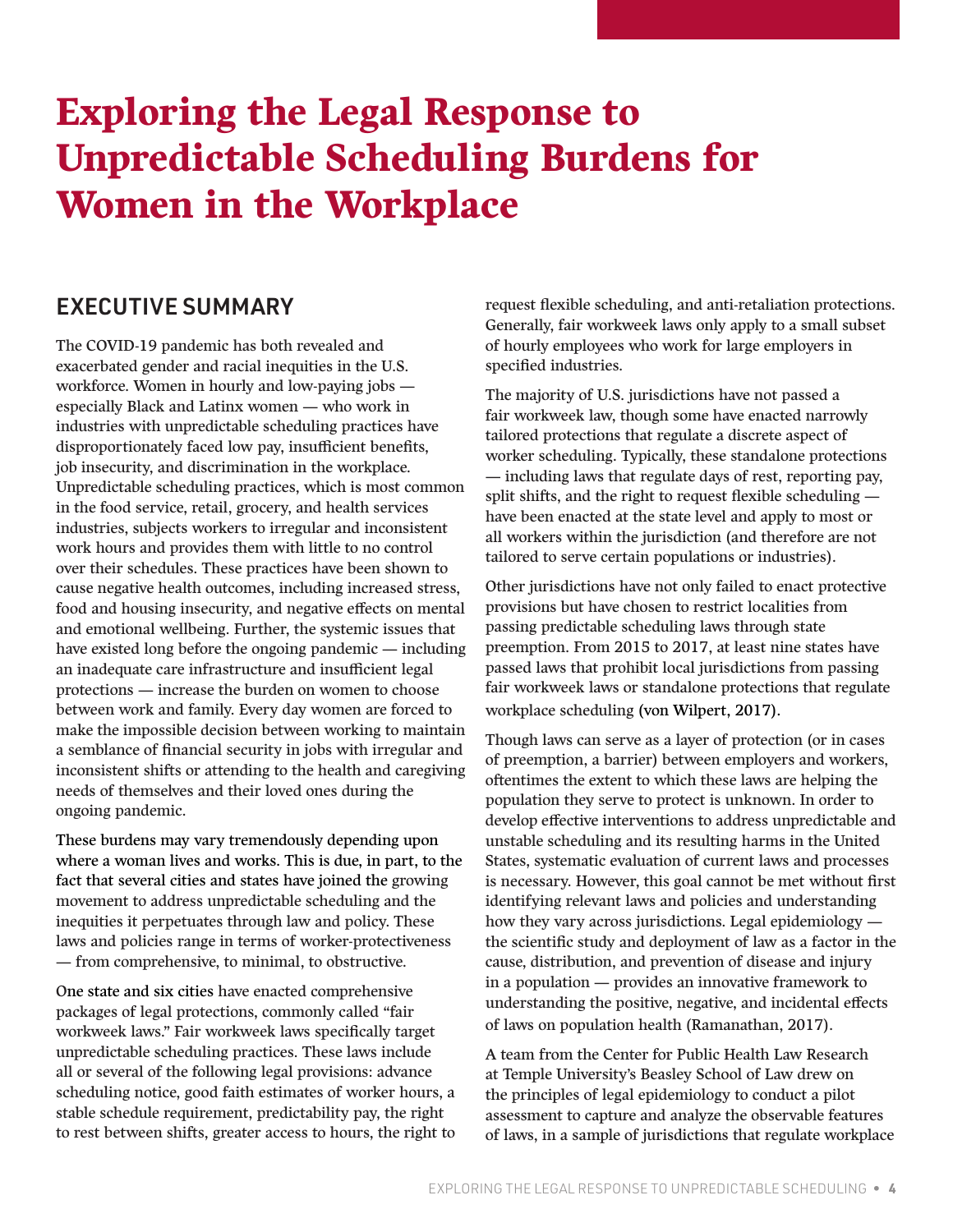scheduling. The final sample selected for analysis included four cities and three states: Seattle, New York City, Chicago, Philadelphia, Oregon, New Hampshire, and Tennessee. Each jurisdiction was extensively researched to identify relevant statutes, regulations, ordinances, and rules related to workplace scheduling protections, which were then analyzed and summarized in this report. The team developed a research protocol that describes the scope of the project, search terms, inclusion and exclusion criteria, sampling criteria, and the quality control measures that were implemented throughout the course of the pilot assessment (see Appendix A).

The goal of the pilot assessment was to identify and analyze laws that seek to address unpredictable scheduling and its effects on women in the workplace prior to and during the COVID-19 pandemic. In doing so, the team conducted a rapid evidence assessment to search for evidence assessing the direct effects of laws in the sample jurisdictions.

Three published studies were identified — two that focus on laws in Seattle and one on laws in Oregon. Evidence evaluating the impact of these laws shows promise. Specifically, laws and ordinances regulating worker scheduling can be successful in addressing schedule instability, worker health, and worker happiness — including increased sleep quality and reductions in material hardship (Harknett et al., 2021; Loustaunau et. al, 2020; West Coast Poverty Center, 2019). However, frontline managers' exploitation of the broad and numerous exceptions to fair workweek laws, combined with a general lack of awareness or understanding of this complex area of regulation by employers and workers, can weaken the impact of these laws (Harknett et al., 2021; Loustaunau et. al, 2020; West Coast Poverty Center, 2019).

Overall, this pilot assessment led to the following key findings and recommendations for action:

- In recent years, a small number of jurisdictions have passed comprehensive fair workweek laws. Although these laws contain many of the same types of legal provisions, the details, and the exceptions, vary widely. Additionally, the applicability of these laws is limited, with variations in the types of industries, size of employers, and types of employees covered. Ultimately, many hourly workers are not covered by these fair workweek protections.
- Most jurisdictions have no laws protecting workers from unpredictable and unstable scheduling.
- Several states have moved in the opposite direction of passing fair workweek protections by enacting

premmptive laws that prevent localities from passing fair workweek ordinances and standalone protections.

- Researchers, advocates, and policymakers should work toward improving the existing legal landscape for workers. Specifically, we recommend continuing federal, state, and local advocacy efforts, as well as improving existing fair workweek laws by expanding their applicability, eliminating excess exceptions and loopholes, improving implementation and enforcement efforts, and increasing public awareness and education.
- $More and more timely research is needed$ to evaluate existing laws, particularly in light of changes that have occurred as a result of the ongoing COVID-19 pandemic. Robust comparative research and evaluation is needed to determine which provisions are most effective in improving health outcomes for workers. Further, future research must focus on the impact of these laws on populations most harmed by unpredictable and unstable scheduling. Such evaluation is vital to ensure that legal interventions are evidence-based and not perpetuating existing inequities.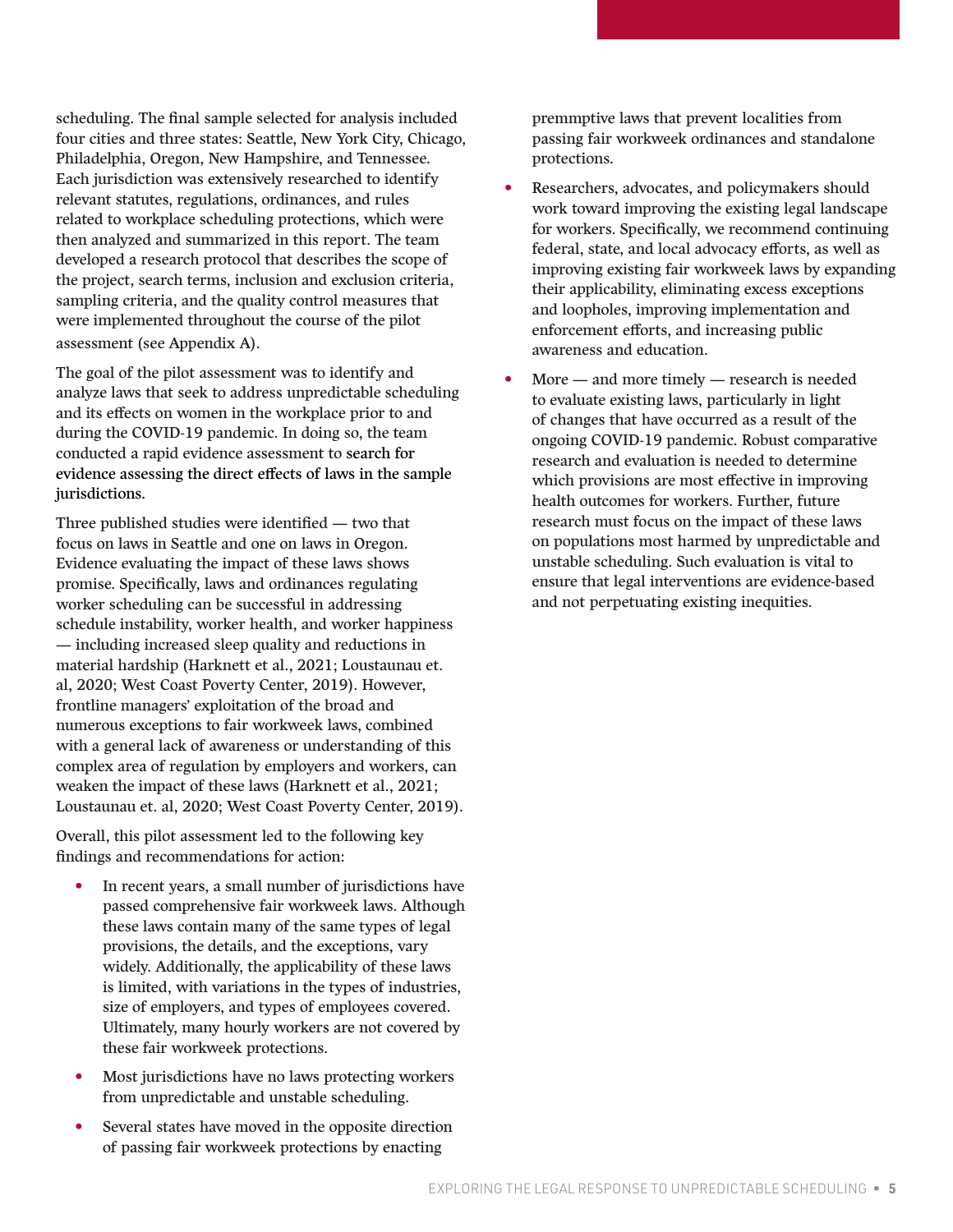### <span id="page-5-0"></span>INTRODUCTION

The COVID-19 pandemic has triggered an economic crisis and worsened gender and race disparities in U.S. workplaces. Women in hourly and low-paying jobs — including those working in food service, retail, grocery, and health services industries — have been recognized as "essential" workers but have nevertheless disproportionately faced job losses (Gould & Kassa, 2021). An estimated 3.4 million women lost their jobs between February 2020 and June 2021 (Kohler, Odiase, & Forden, 2021). Black, Latinx, Asian American, and Pacific Islander women working in low-paying hourly jobs have been especially impacted by these losses (Gould & Kassa, 2021). Although the economy has begun to grow and recover, women are being left behind in that recovery (Peck, 2021; Kohler, Odiase, & Forden, 2021).

These conditions are a product of deep-rooted systemic inequities in U.S. workplaces. Long before the pandemic began, women — especially Black and Latinx women have disproportionately faced low pay, insufficient benefits, job insecurity, and discrimination in the workplace (Frye, 2020). Further, the United States lacks a robust care infrastructure to serve as a safety net for working caregivers (Palladino & Mabud, 2021). Women are more likely than men to leave their jobs, cut their hours, or delay returning to the workforce as a result of caregiving needs (Mason, 2020). The pandemic has only exacerbated unequal caregiving burdens, as women have been forced to make the impossible choice of either staying home to care for their loved ones or showing up to jobs with poor working conditions — including high exposure to the virus, inadequate protective measures, and insufficient wages and benefits (Cerullo, 2021; Boesche & Phadke, 2021).

Although the pandemic has further exposed these disparities, employers continue to subject workers to harmful practices that perpetuate inequity. Hourly workers, who make up nearly 60 percent of the U.S. workforce, have increasingly experienced lower wages, loss of benefits, and job insecurity (Harknett & Schneider, 2020). Moreover, hourly work has experienced a significant shift over the past several decades, moving away from regular and stable schedules to increasingly unpredictable and variable schedules (Henly, Lambert, & Dresser, 2021; Harknett & Schneider, 2020). Two-thirds of hourly workers report getting less than two weeks' notice of their schedules, and half of those workers get less than one week's notice (Schneider & Harknett, 2019). Those most impacted by unpredictable scheduling practices are Black and Latinx women, low-income workers, and workers in the service industry — particularly workers

Unpredictable scheduling practices provide workers with little to no control over their work schedule and resulting wages. Common unpredictable scheduling practices include:

- Erratic and inconsistent scheduling
- Little to no advance notice of scheduling shifts
- On-call shifts

These practices have been shown to materially harm workers and their families, by increasing stress, contributing to food and housing insecurity, and negatively affecting mental and emotional health.

in retail, hospitality, and food service (Boesch & Phadke, 2021; Golden, 2015; National Women's Law Center, 2019b; Schneider & Harknett, 2019).

Unpredictable scheduling practices provide workers with little to no control over their work schedule and resulting wages. These practices include erratic schedules, little to no advance notice of scheduled shifts, and on-call shifts (which require workers to be available to work without knowing whether they will actually be required to work during that time). Workers with unpredictable schedules experience greater work-family conflicts, greater work stress, variable earnings, and childcare difficulties (Golden, 2015). They are significantly more likely to experience material hardship, including hunger and housing insecurity (Schneider & Harknett, 2019, pp. 4–6). Unpredictable scheduling also has measurable negative effects on parents' and children's mental and emotional wellbeing, contributing to the intergenerational transmission of inequity (Schneider & Harknett, 2019). Despite these findings, workplaces are more likely to blame low-income and Black workers for struggling to maintain work-life balance and find childcare (Dodson, 2013; Williams et al., 2013), rather than recognize how their own scheduling practices contribute to those struggles.

There has been a growing movement in recent years to address unpredictable scheduling and the inequities it perpetuates through both private and public policy. In 2015 and 2016, the Gap and other retail stores participated in a randomized controlled study of the effects of stable scheduling in the retail industry (Williams et al., 2018). Stores that participated in the study implemented various policies aimed at stabilizing worker schedules, including providing advance schedule notice, stabilizing shift structures, and guaranteeing a minimum number of hours to workers (Williams et al., 2018). The study found that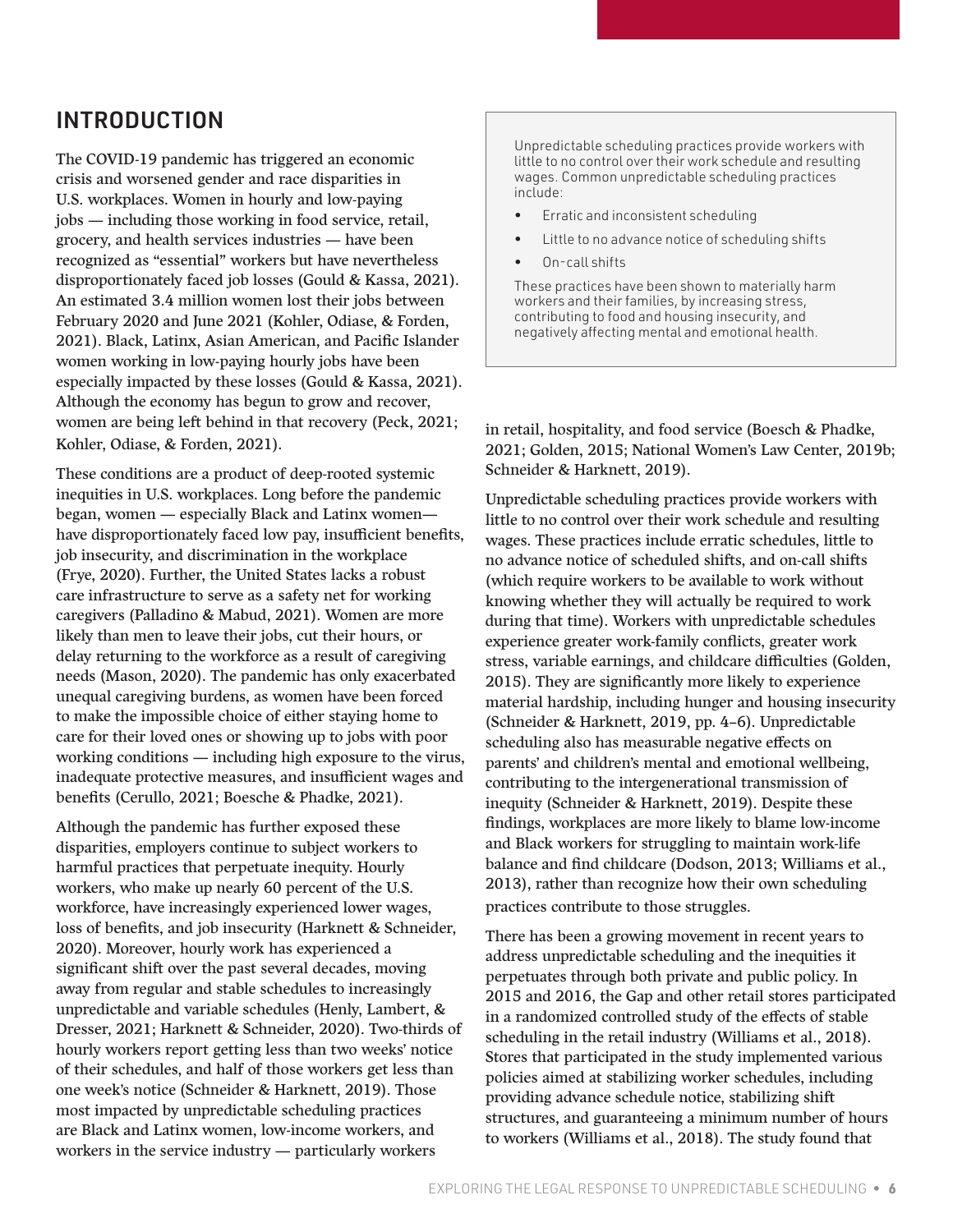<span id="page-6-0"></span>such policies not only benefitted workers by increasing schedule predictability and stability, but also benefitted employers by sharply increasing sales and productivity (Williams et al., 2018). After the pretest phase of the study, the Gap chose to implement advance notice policies and eliminated on-call scheduling (Williams et al., 2018). A few other corporations have implemented similar internal advance notice policies (e.g., CVS) or right to rest policies (e.g., Honda) (Enemark, 2021). However, despite growing evidence showing that these scheduling policies and practices improve both worker health and the bottom line (Kesavan et al., in press), most private companies have failed to voluntarily implement such practices on a wide scale.

Due to stagnation in the uptake of these policies by the private sector, advocates have turned to lawmakers to address the problem of precarious schedules. At the federal level, two bills that regulate employer scheduling have been recently introduced in Congress but have yet to pass: the Schedules That Work Act and the Part-Time Worker Bill of Rights Act. In the absence of federal protections, a number of state and local governments have enacted laws that aim to improve schedule predictability and stability (National Women's Law Center, 2019a). One state (Oregon) and six cities (Chicago, IL; Emeryville, CA; New York City, NY; Philadelphia, PA; San Francisco, CA; and Seattle, WA) have enacted comprehensive fair workweek laws, which require employers to provide advance scheduling notice and provide other scheduling protections to workers. However, as state and local laws gain momentum, private companies and lobbying groups have fought against their enactment, filing unsuccessful lawsuits challenging their validity and advocating for preemptive laws that prohibit localities from enacting predictable scheduling regulations (Lyden, 2020, pp. 121–22; New York City Hall, 2020; von Wilpert, 2017).

Early studies evaluating the impact of these laws have shown that laws and ordinances regulating worker scheduling can be successful in addressing schedule instability, worker health, and worker happiness including increased sleep quality and reductions in material hardship (Harknett et al., 2021; Loustaunau [et.al,](http://et.al) 2020; West Coast Poverty Center, 2019). No published studies analyze variances in these laws across jurisdictions. Comparative research could better assess which features of these laws are most successful in improving conditions for workers, particularly Black and Latinx women. Further, because some aspects of predictable scheduling laws were delayed or suspended as a result of the COVID-19 pandemic, research is needed to evaluate the effects of these laws before, during, and after the pandemic. Now

more than ever, law must be investigated as a primary intervention in health outcomes research.

This report describes a pilot assessment that focuses on laws that seek to address unpredictable scheduling practices and their impacts on women in the workplace prior to and during the COVID-19 pandemic. It provides an overview of the federal legal landscape and examines state laws and local ordinances regulating predictable scheduling. Seven jurisdictions — four cities (Seattle, New York City, Chicago, and Philadelphia) and three states (Oregon, New Hampshire, and Tennessee) — were sampled to identify key features of these laws across jurisdictions and historical trends over time. Appendix A to this report provides detailed information about the research methods used in this pilot assessment, including the selection of sample jurisdictions. In addition to the legal assessment, the authors include a short discussion of existing empirical evidence that evaluates the direct effects of fair workweek laws in two of the sample jurisdictions. The report concludes with key findings from the legal assessment, policy recommendations for advocates and policymakers, and a call for more robust and comparative research evaluating the effects of laws regulating workplace scheduling in the United States.

### FEDERAL LEGAL LANDSCAPE

The Fair Labor Standards Act (FLSA) provides wage and hour protections to workers in the United States (Boushey & Ansel, 2016, p. 15). The federal FSLA was enacted in 1938 and covers workplace issues including minimum wage, 40-hour workweeks and overtime pay, and child labor protections; however, the FLSA does not directly address predictable scheduling (Boushey & Ansel, 2016, p. 15). In recent years, members of Congress have introduced two bills that seek to improve worker scheduling at the federal level, but those bills have failed to pass.

In 2015, Senator Elizabeth Warren and Representative Rosa DeLauro introduced the Schedules That Work Act, a bill that directly addresses unpredictable scheduling (Boushey & Ansel, 2016, p.18). The bill was later reintroduced in 2017 and 2019 but has never come up for a vote (Lepore, 2021). The bills explicitly recognize the disproportionate impact that unpredictable scheduling has on women working low-wage jobs, and in response seeks to address the problem on a wide scale (Schedules That Work Act, 2019). Some protections would apply to nearly all workers in the United States (i.e., both fulland part-time, as well as hourly and salaried workers),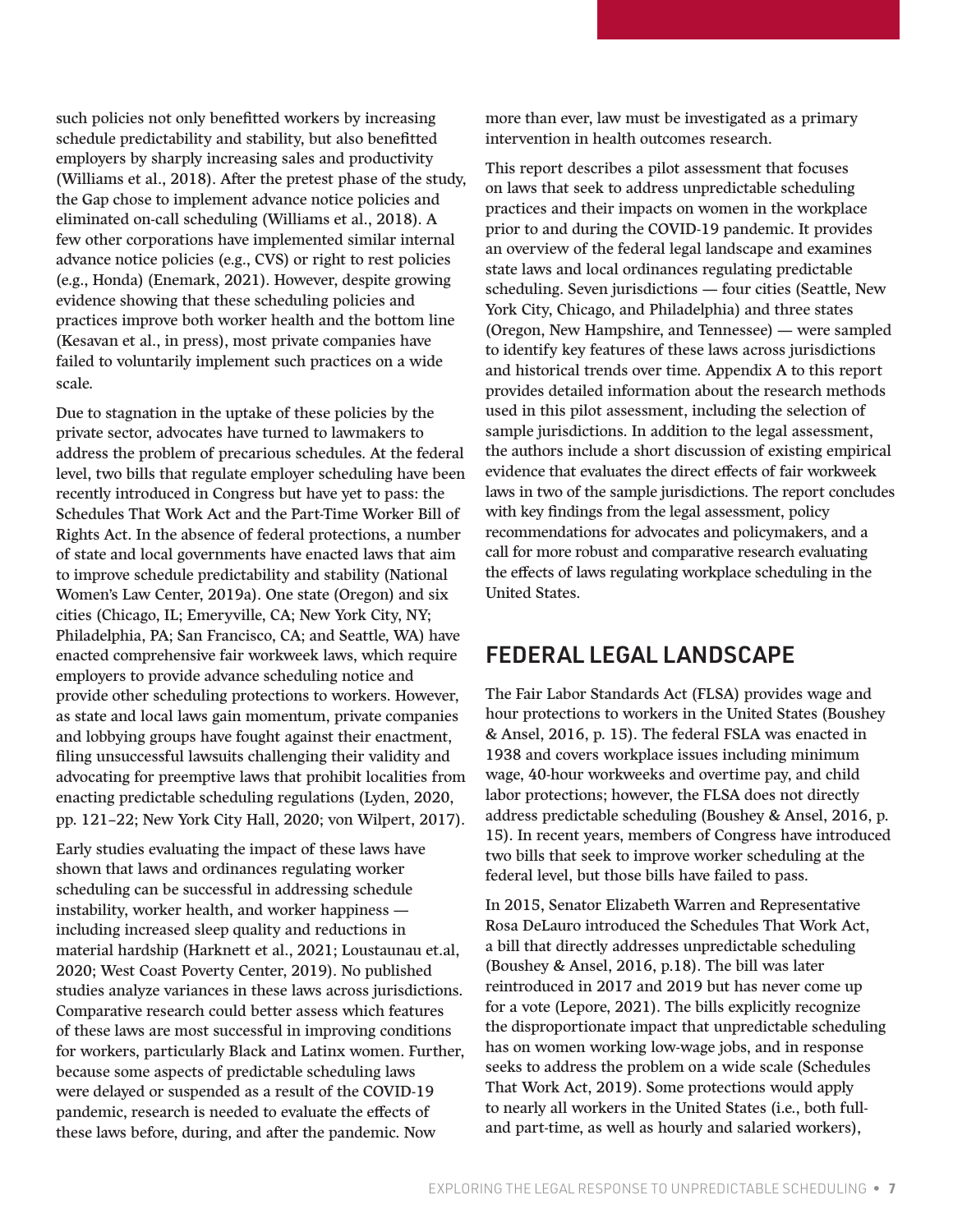<span id="page-7-0"></span>while others are limited to non-exempt workers<sup>1</sup> in the retail, food service, cleaning, hospitality, and warehouse industries. More specifically, several key provisions attempt to curtail irregular schedules and their resulting negative effects by requiring employers to provide advance notice of scheduling to employees — both an estimated schedule at the time of hire and the employee's actual schedule two weeks in advance. The bill also requires employers to provide additional pay ("predictability pay") to employees for schedule changes that occur with less than two weeks of advance notice. Further, employees would be granted the right to request flexible scheduling without repercussions, the right to reject shifts scheduled in close succession ("clopening shifts"), and the right to additional pay when working such shifts.

In 2020, Senator Elizabeth Warren, Representative Jan Schakowsky, and several others in Congress introduced the Part-Time Workers Bill of Rights Act, to specifically address workplace issues plaguing part-time workers (Maye, 2021, p. 3; Insider NJ, 2020). Among other things, the bill requires employers to provide newly available or existing hours and shifts to qualified employees before hiring new workers to fill those shifts (Part-Time Worker Bill of Rights Act of 2020). Like the Schedules That Work Act, the Part-Time Workers Bill of Rights Act has not come to a vote.

#### **FAIR WORKWEEK LAWS**

Fair workweek laws are comprehensive packages of legal protections that specifically target unpredictable scheduling practices. They include multiple provisions that regulate workplace scheduling, including advance scheduling notice, predictability pay, and the right to rest between shifts, among others.

#### STANDALONE LAWS

Standalone laws are legal protections that regulate discrete aspects of workplace scheduling. These laws are not passed as part of a comprehensive legal package or act and typically regulate issues related to, but not specifically targeting, unpredictable scheduling practices. Examples include day of rest laws and reporting pay laws.

#### **PREDICTABLE SCHEDULING PREEMPTION LAWS**

Predictable scheduling preemption laws are restrictive laws passed at the state level that prohibit local jurisdictions from passing fair workweek laws or standalone protections regulating workplace scheduling. As of August 2021, the federal government has failed to enact any legal protections that address common unpredictable scheduling practices by employers across the United States.

### STATE AND LOCAL LEGAL LANDSCAPE

In absence of federal law, some state and local governments have worked to fill legislative gaps in workplace safeguards, resulting in a patchwork of protections for workers across the country. Although some of these state and local laws have existed for decades, most were recently passed in response to growing public awareness and advocacy around unpredictable scheduling practices.

Today, there are several types of laws and legal provisions regulating workplace scheduling practices and related issues that range in terms of protectiveness — from comprehensive, to minimal, to obstructive. Some jurisdictions have enacted comprehensive packages of legal protections, most often called "fair workweek laws," that specifically target unpredictable scheduling practices and regulate several aspects of worker scheduling. Fair workweek laws can include all, or a combination of the following legal provisions: advance scheduling notice, a stable schedule requirement, good faith estimates, predictability pay, the right to rest between shifts, greater access to hours, the right to request flexible scheduling, and anti-retaliation provisions (see Figure 1). Although fair workweek laws provide the most comprehensive set of protections to workers, they usually have limited applicability, applying only to certain workers within specified industries (most commonly, workers in the food service and retail industries). Importantly, this limited applicability means these laws generally exclude small businesses and only apply to employers with a large workforce.

The majority of U.S. jurisdictions have yet to enact a comprehensive fair workweek law, though some have enacted narrowly tailored protections that regulate a discrete aspect of worker scheduling. Typically, these standalone protections have been enacted at the state level and apply to most or all workers within the jurisdiction (and therefore are not tailored to serve certain populations or industries). Common standalone provisions include: day of rest laws, reporting pay laws, split shift laws, and right to request flexible scheduling laws.

<sup>1</sup> Non-exempt employees are entitled to certain protections under FLSA, which sets minimum wage and overtime pay requirements. Non-exempt workers are typically (but not exclusively) hourly employees paid at a set hourly rate.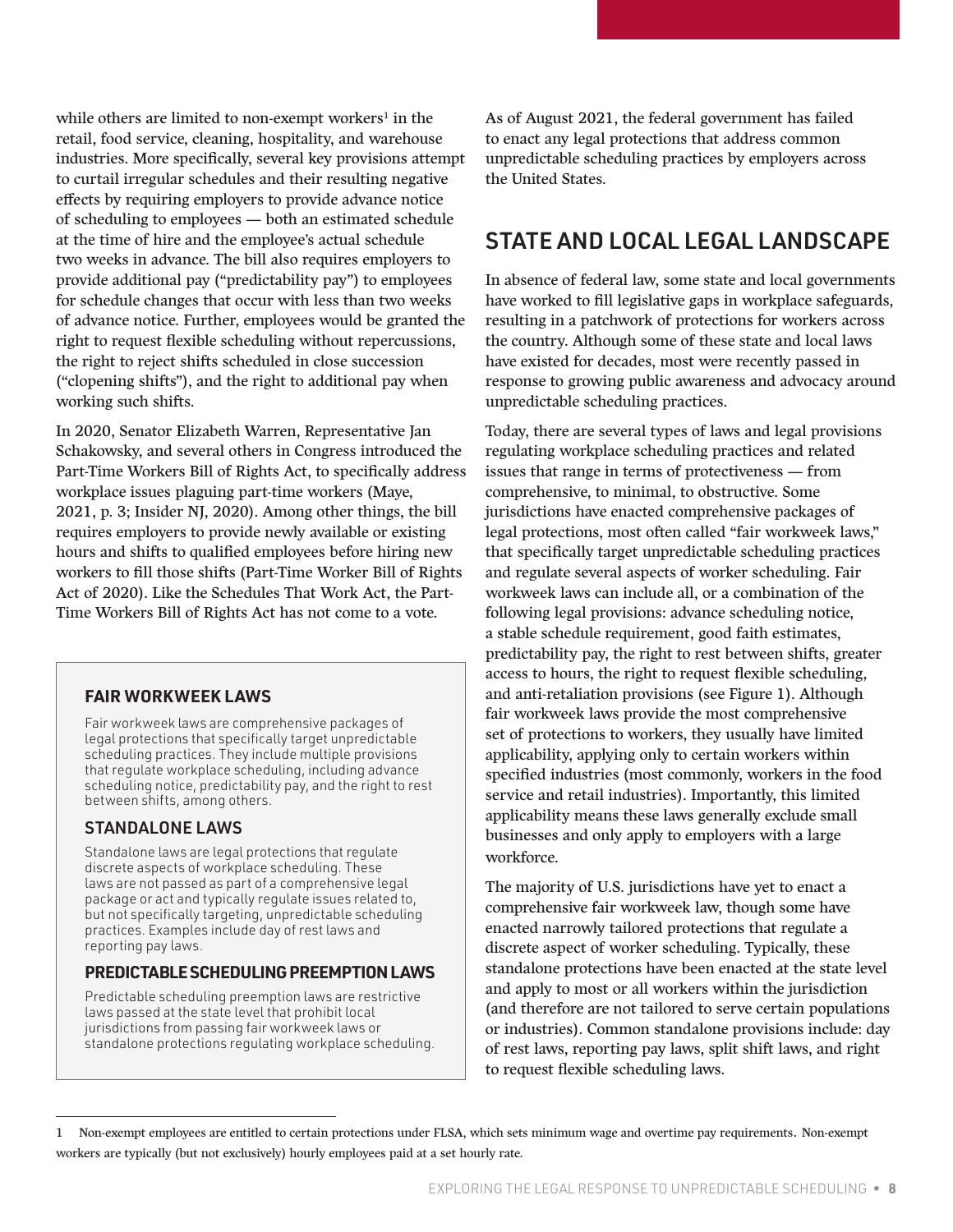### FAIR WORKWEEK LAWS

#### **ADVANCE SCHEDULING NOTICE**

Requires employers to provide employees with notice by releasing written schedules a minimum number of days before the first day of scheduled work.

#### GOOD FAITH **ESTIMATES**

Requires employers to provide an estimate of the hours an employee can expect to work from week to week, as well as whether the employee will be expected to work oncall shifts.

#### **STABLE SCHEDULE REQUIREMENT**

Requires employers to provide employees with a stable schedule, consisting of a regular, recurring set of shifts the employee will work each week.

#### **PREDICTABILITY PAY**

Requires employers to compensate employees for any employer-initiated changes made to the schedule after the advance notice period.

#### RIGHT TO REST **BETWEEN SHIFTS**

Requires an employer to gain the employee's consent before scheduling that employee to work two shifts in close succession (e.g., a closing shift and an opening shift the next morning less than eight hours apart).

#### GREATER ACCESS TO **HOURS**

Requires employers to offer open work shifts to existing employees before making new hires to fill those shifts.

#### RIGHT TO REQUEST FLEXIBLE SCHEDULING

Protects employees from retaliation when they request flexible schedules or schedule changes, and sometimes specifies that workers may request flexible schedules due to caregiving responsibilities.

### ANTI-**RETALIATION**

Prohibits employers from retaliating against employees who excercise any of the rights guaranteed under a fair workweek law.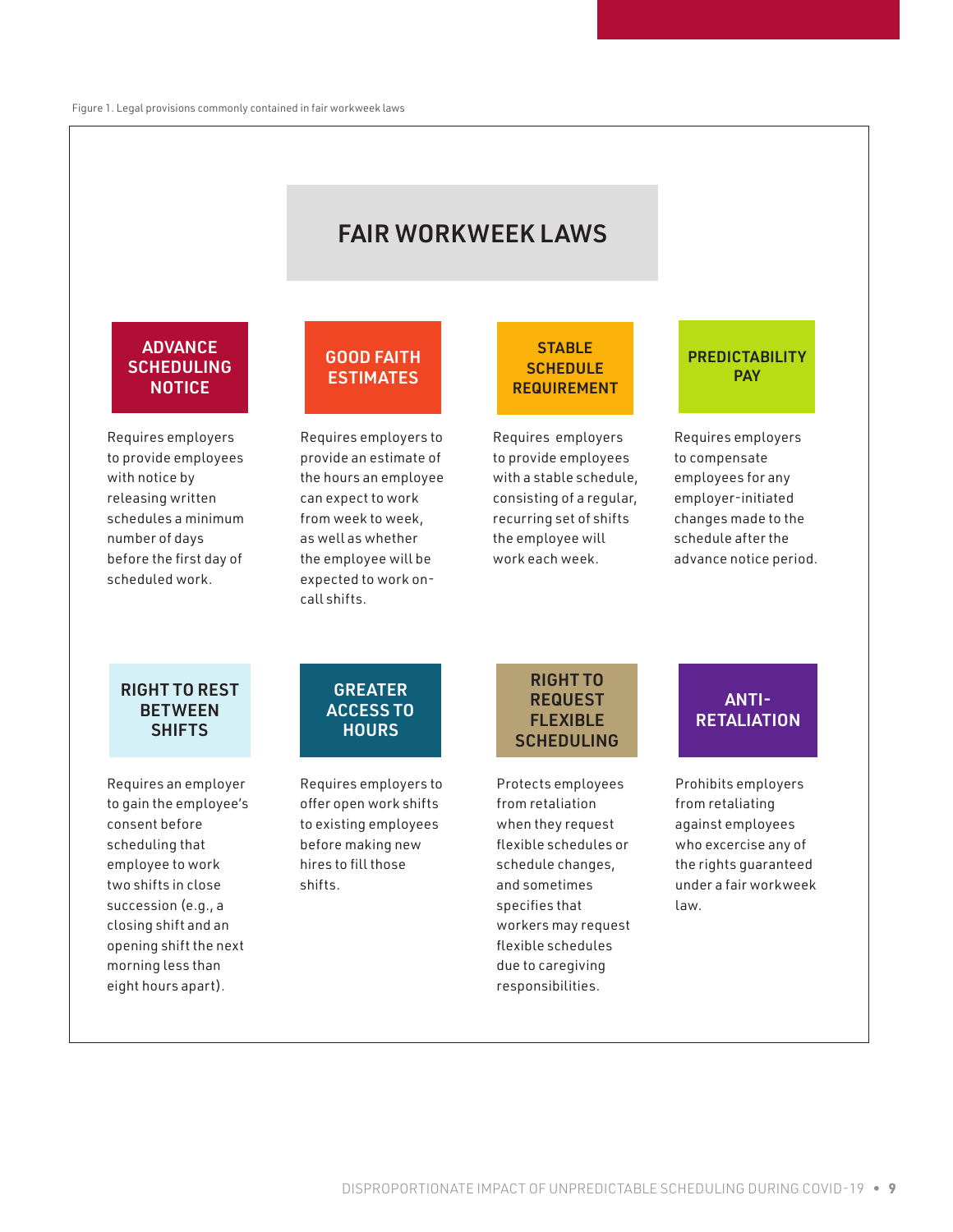At the other end of the continuum, some jurisdictions have not only failed to enact workplace scheduling laws but have chosen to restrict localities from passing such protections through preemption. Preemption is a legal doctrine that allows a higher level of government to limit, or prevent, the regulatory authority of a lower level of government. As the movement for fair workweek laws has grown, several states have enacted these harmful laws in response to mounting business pressure.

#### Defining the State and Local Legal Provisions

#### **Fair Workweek Laws**

Beginning in 2014, a small number of jurisdictions started to pass comprehensive fair workweek laws. San Francisco, CA, was the first jurisdiction to pass the law in 2014, which became effective in 2015 (effective dates indicate when the law takes effect and becomes enforceable). Oregon is the first and only state to enact a statewide fair workweek law. These laws have gained more momentum at the local level and have been passed in a total of six cities: Chicago, IL; Emeryville, CA; New York City, NY; Philadelphia, PA; San Francisco, CA; and Seattle, WA.2 As of August 2021, seven U.S. jurisdictions have enacted a fair workweek law (see Figure 2).

Fair workweek laws specifically target unpredictable scheduling and contain several, or all, of the following legal provisions:

Advance Scheduling Notice. These provisions require employers to provide workers with notice by releasing written schedules a minimum number of days before

the first day of scheduled work. Typically, the amount of required notice ranges from 10 to 14 days. Some jurisdictions have staggered the implementation of the amount of notice required, so that the amount of required notice starts at a lower number but jumps to a higher number after the law has been in effect for a couple years.

Good Faith Estimates. These provisions require employers to provide a "good faith" estimate of the hours an employee can expect to work from week to week, as well as whether the employee will be expected to work on-call shifts. This estimate is typically required to be provided to new employees at the commencement of their employment and, for current employees, some jurisdictions also require an annual good faith estimate to be provided as well.

Stable Schedule Requirement. These provisions go beyond good faith estimate provisions and require employers to provide employees with a stable schedule, consisting of a regular, recurring set of shifts the employee will work each week.

Predictability Pay. These provisions require employers to compensate employees for any employerinitiated changes made to the schedule after the advance notice period. The amount of pay required varies across jurisdictions. Often, the amount will depend on the type of change and how soon before the scheduled shift the change occurred. Some jurisdictions have delayed, or suspended, predictability pay provisions as a result of the COVID-19 pandemic.



#### **Fair Workweek Laws**

Figure 2. Seven jurisdictions have passed fair workweek laws. Jurisdictions are listed by the year the law took effect.

<sup>2</sup> Some researchers define fair workweek laws more broadly to include standalone protections, such as standalone access-to-hours laws. For the purposes of this report, we define fair workweek laws as laws that specifically target unpredictable scheduling practices and regulate several aspects of worker scheduling through a comprehensive package of protections that may include: advance scheduling notice, good faith estimates, stable schedule requirements, predictability pay, the right to rest between shifts, greater access to hours, the right to request flexible scheduling, and anti-retaliation provisions (see Figure 1).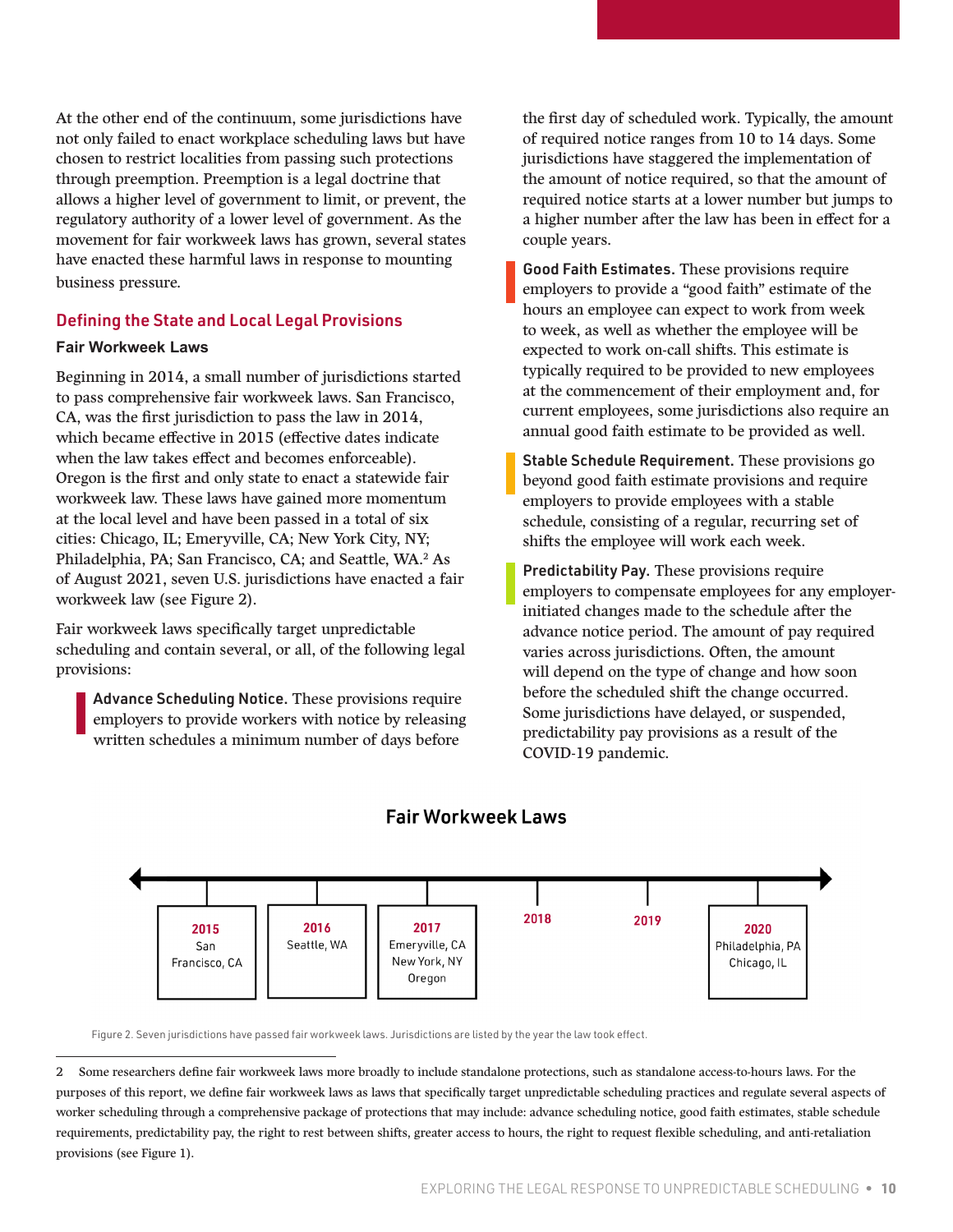Right to Rest Between Shifts. These provisions also known as "clopening" protections — require an employer to gain the employee's consent before scheduling that employee to work two shifts in close succession (e.g., a closing shift and an opening shift the next morning less than eight hours apart). In some jurisdictions, if an employee consents to work such shifts, employers are required to provide the employee with higher pay.

Greater Access to Hours. These provisions require employers to offer open work shifts to existing employees before hiring new employees to fill those shifts. These protections aim to address the fact that many workers, especially part-time and low-wage workers, are underemployed and want more hours than they are currently offered. In addition to the jurisdictions that have included these protections in their fair workweek laws, two cities (SeaTac, WA, and San Jose, CA) have passed a standalone greater access to hours law.

Right to Request Flexible Scheduling. These provisions protect employees from retaliation when they request flexible schedules and sometimes specify that workers may request flexible schedules due to caregiving responsibilities. Although employers are prohibited from retaliating against workers, they typically do not require employers to accommodate such requests. In addition to the jurisdictions that have included these protections in their comprehensive fair workweek laws, two states (New Hampshire and Vermont) have passed a standalone right-to-request law.

Anti-Retaliation. These provisions prohibit employers from retaliating against workers who exercise any of the rights guaranteed under a fair workweek law.

Some jurisdictions have also passed standalone laws that regulate discrete aspects of worker scheduling. These laws include:

Day of Rest Laws. Day of rest laws, which require employers to provide one day of rest in a work week, have existed in various forms for centuries. These laws derive from religious colonial laws requiring observation of the Sabbath, but they have evolved into secular laws seeking to protect laborers from

overwork (McGowan v. Maryland, 366 U.S. 420, 430–35 (1961)). Modern day of rest laws typically apply to most or all workers in a jurisdiction but sometimes have several exceptions and carve-outs, resulting in less protection for workers who may be most vulnerable to unpredictable scheduling. However, a few states' laws target workers in certain industries. Some day of rest laws require the day of rest to be a scheduled, designated day, while others simply prohibit employers from requiring work seven consecutive days in a row (meaning that a worker's rest day may vary week to week). The following states have a day of rest law currently in effect: CA, CT, IL, KY, MA, MD, ND, NH, NY, PA, TX, and WI.<sup>3</sup>

Reporting Pay Laws. Reporting pay laws require employers to pay employees for showing up to a shift, even if that employee is sent home without working. These laws may help curb employers from heavily relying on on-call and just-in-time scheduling practices (National Women's Law Center, 2015). Some of these laws were implemented as early as the 1960s. Most reporting pay laws apply generally to all non-exempt employees,<sup>4</sup> although some states limit these laws to workers in certain industries. Reporting pay laws are currently in effect in the following jurisdictions: CA, CT, DC, MA, NH, NJ, NY, and RI.

Split Shift Laws. Split shift laws require employers to provide additional pay to workers who are required to work "split shifts" — shifts that include a gap of unpaid time on the same day (e.g., a shift requiring work from 11 a.m.–2 p.m. and 4 p.m.–7 p.m.). These laws typically apply to all non-exempt employees, but sometimes include several exceptions and carve-outs. Split shift laws are currently in effect in the following jurisdictions: CA, DC, and NY.

At the other end of the continuum, several states have used preemption to restrict local jurisdictions from enacting fair workweek and other standalone protections regulating workplace scheduling.

Predictable Scheduling Preemption. As the movement for fair workweek laws has gained momentum, several states have responded by passing laws that strip local governments of the power to regulate workplace scheduling via state preemptory

<sup>3</sup> The laws in MD, ND, and TX apply only to retail workers (Md. Code, Labor and Employment, § 3-704; N.D. Cent. Code § 34-06-05.1; Tex. Labor Code § 52.001). PA's law applies only to movie theater workers (43 PA. Cons. Stat. § 481). Domestic worker bill of rights laws—which sometimes require a day of rest—were scoped out of this research.

<sup>4</sup> Non-exempt employees are entitled to certain protections under FLSA, which sets minimum wage and overtime pay requirements. Non-exempt workers are typically (but not exclusively) hourly employees paid at a set hourly rate.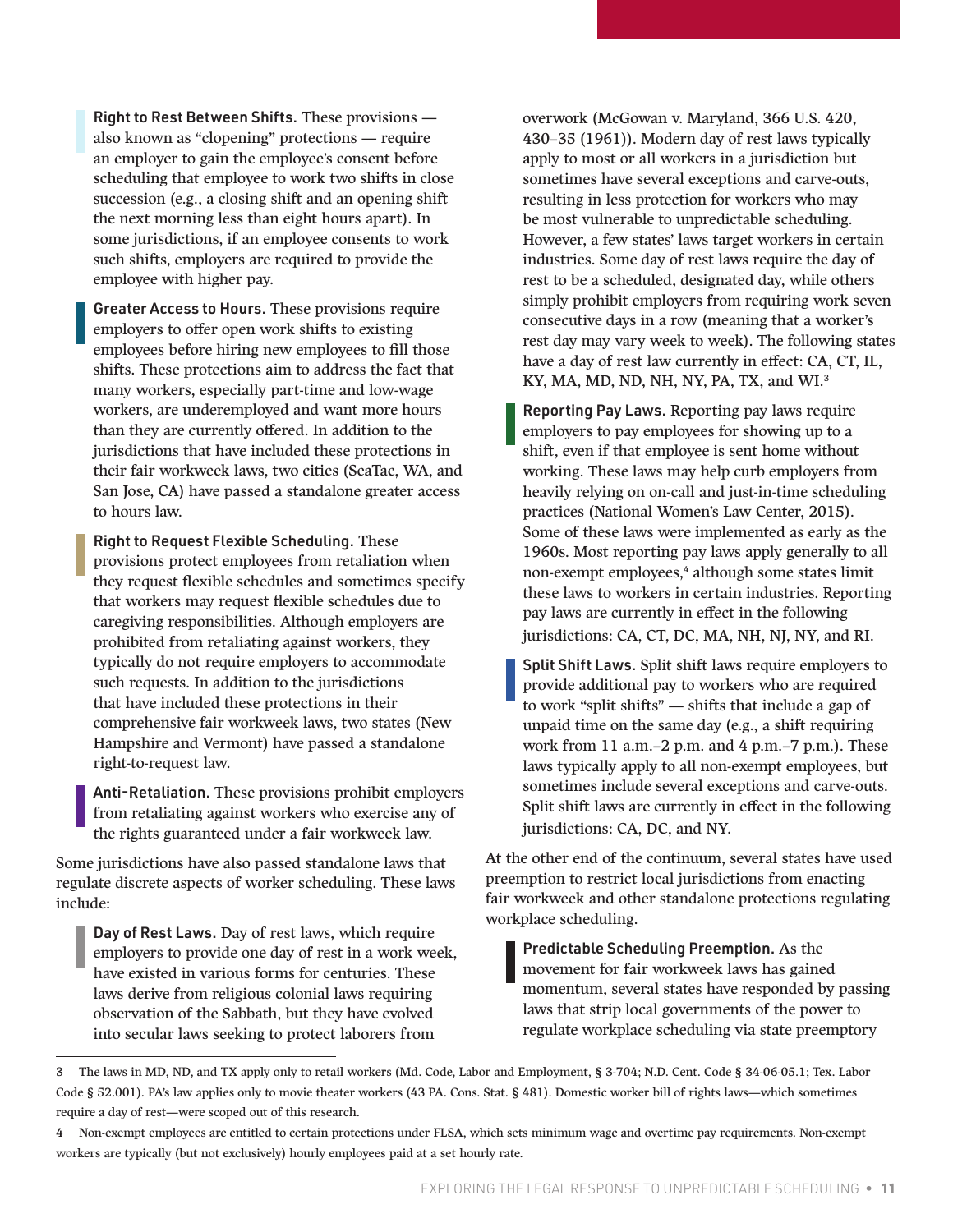<span id="page-11-0"></span>power (von Wilpert, 2017). These laws are part of a larger movement by states to preempt localities from enacting workplace regulations and progressive policies more generally (Blair et al., 2020; see also Haddow, 2021; Lankachandra, 2020). Historically, state preemption is rooted in racism and can be traced to efforts by Southern states to limit the rights of Black people in the wake of Reconstruction (Blair et al., 2020). Today, state laws that preempt local authority and autonomy are often passed by disproportionately white legislatures and restrict the political power of Black and Latinx people, women, and low-income workers (Blair et al., 2020; see also Haddow, 2021). From 2015 to 2017, at least nine states passed laws preempting local governments from passing predictable scheduling laws: AL, AR, GA, IA, IN, KS, MI, OH, and TN (von Wilpert, 2017). Some of these provisions explicitly target predictable scheduling laws, while others preempt local workplace protections and regulations more generally.

### STATE AND LOCAL ANALYSIS

Though laws can serve as a layer of protection between employers and workers, oftentimes the extent to which these laws are helping the population they serve to protect is unknown. Legal epidemiology — the scientific study and deployment of law as a factor in the cause, distribution, and prevention of disease and injury in a population — provides an innovative framework to understanding the positive, negative, and incidental effects of laws on population health (Ramanathan, 2017). In conducting this pilot assessment, a team of three researchers drew on principles of legal epidemiology to capture and analyze the observable features of state statutes and regulations, and local ordinances, in a sample of jurisdictions that regulate workplace scheduling.

Specifically, the team conducted background research using legal databases (e.g., Westlaw) and secondary sources to write background memoranda. After reviewing and discussing the memoranda, the team consulted with subject matter experts to further conceptualize the scope of this project by identifying the sample jurisdictions and developing a list of legal variables for inclusion. The sample of states and localities were chosen based on several factors, including the breadth of relevant law within that jurisdiction, the demographic and political makeup of the jurisdiction, and whether there were empirical evaluations of the jurisdiction's laws. The final sample selected for analysis included four cities and three states: Seattle, New York City, Chicago, Philadelphia, Oregon, New Hampshire, and Tennessee (see Table 1).

| TABLE 1: LEGAL ASSESSMENT RESULTS FOR SAMPLE JURISDICTIONS, AS OF AUGUST 1, 2021 |              |                  |              |              |              |                         |           |
|----------------------------------------------------------------------------------|--------------|------------------|--------------|--------------|--------------|-------------------------|-----------|
| <b>LEGAL PROVISIONS</b>                                                          | Seattle      | New York<br>City | Chicago      | Philadelphia | Oregon       | <b>New</b><br>Hampshire | Tennessee |
| Advance scheduling notice                                                        | $\checkmark$ | $\checkmark$     | $\checkmark$ | $\checkmark$ | $\checkmark$ | ◯                       | ∩         |
| Good faith estimates                                                             |              | $\bigcirc^*$     | $\checkmark$ | $\checkmark$ | $\checkmark$ | ∩                       |           |
| Stable schedule requirement                                                      | ∩            | $\checkmark$     | $\bigcirc$   | ◯            | $\bigcirc$   | $\bigcap$               | ∩         |
| Predictability pay                                                               | $\checkmark$ | $\checkmark$     | $\checkmark$ | $\checkmark$ | $\checkmark$ | ◯                       |           |
| Right to rest between shifts                                                     | $\checkmark$ | $\checkmark$     | $\checkmark$ | $\checkmark$ | $\checkmark$ | $\bigcap$               | ∩         |
| Greater access to hours                                                          | $\checkmark$ | $\checkmark$     | $\checkmark$ | $\checkmark$ | $\bigcap$    | $\bigcap$               | ( )       |
| Right to request flexible scheduling                                             | $\checkmark$ | $\checkmark$     | $\checkmark$ | $\checkmark$ | $\checkmark$ | $\checkmark$            |           |
| Anti-retaliation                                                                 | $\checkmark$ | $\checkmark$     | $\checkmark$ | $\checkmark$ | $\checkmark$ | $\bigcap$               | ∩         |
| Day of rest                                                                      | ∩            | $\checkmark$     | $\checkmark$ | ∩            | ∩            | $\checkmark$            |           |
| Reporting pay                                                                    | ∩            | $\checkmark$     | ◯            | ∩            | $\bigcap$    | $\checkmark$            | ∩         |
| Split shift                                                                      | ( )          | $\checkmark$     | ∩            | ∩            | ◯            | ∩                       |           |
| Predictable scheduling preemption                                                | ()           |                  |              | . .          | $\checkmark$ |                         |           |

 $\checkmark$  Jurisdiction has this provision

 Jurisdiction does not have this provision

\*New York City formerly had a good faith estimate provision, but amended its fair workweek ordinance to replace that provision with a stable schedule requirement, effective July 2021.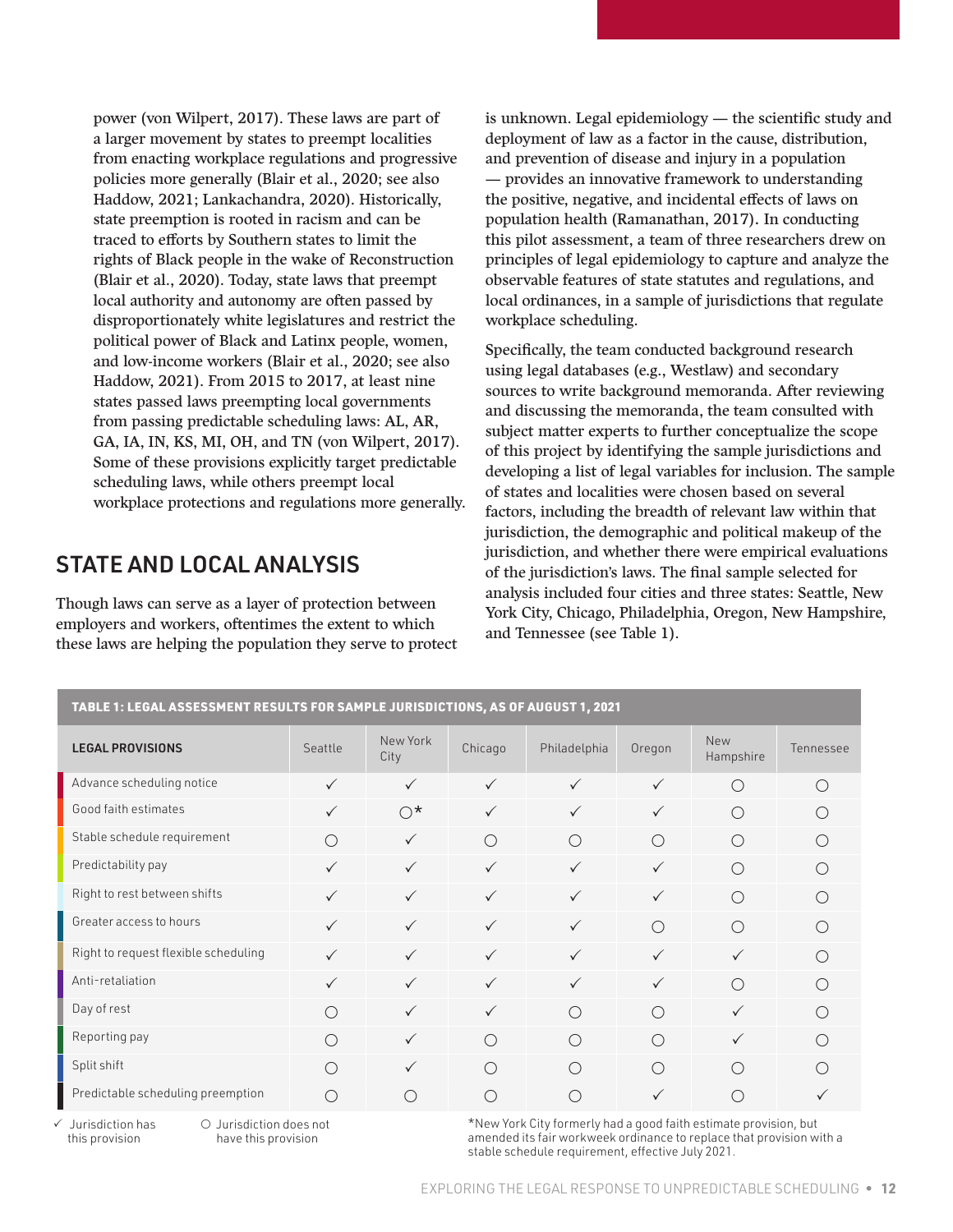<span id="page-12-0"></span>The seven jurisdictions were split between two researchers to conduct extensive, independent research to identify all relevant statutes, regulations, ordinances, and rules within the project's scope. The team used keyword searches to identify, capture, and analyze relevant law in each of the sample jurisdictions. After the initial jurisdictional-specific research was conducted, the researchers flagged several legal provisions and legal variables across the sample jurisdictions for redundant research to ensure accuracy.

Original and redundant research was supplemented by reviewing secondary sources and consultation with subject matter experts. The final jurisdictional analysis of relevant state and local law is described in detail jurisdiction by jurisdiction, beginning with Seattle, Washington. Throughout the course of the pilot assessment, the team developed a research protocol (see Appendix A) to ensure transparency and replicability. The research protocol describes the scope of the project, search terms, inclusion and exclusion criteria, sampling criteria, and quality control measures that were implemented throughout the project.

### Seattle, Washington

#### **Background**

In 2016, Seattle passed one of the first comprehensive fair workweek laws, the Secure Scheduling Ordinance, which went into effect on July 1, 2017 (Fair Workweek Initiative, n.d.; Harknett et al., 2021, p. 5). Seattle's ordinance contains several hallmark provisions, including advance scheduling notice, good faith estimates, predictability pay, access to hours, the right to rest between shifts, the right to request flexible scheduling, and anti-retaliation protections. Seattle's ordinance is limited to certain employees in the retail and food service industries.

Seattle has not released official data about the number of workers covered by the ordinance, though recent census data show that approximately 60,191 people in Seattle

| TABLE 2: INDUSTRIES COVERED AND SIZE OF EMPLOYERS |                           |                                                                                                                 |  |  |
|---------------------------------------------------|---------------------------|-----------------------------------------------------------------------------------------------------------------|--|--|
| <b>JURISDICTION</b>                               | <b>INDUSTRIES COVERED</b> | <b>EMPLOYERS COVERED</b>                                                                                        |  |  |
| Seattle                                           | Retail                    | 500+ employees worldwide                                                                                        |  |  |
|                                                   | Food service              |                                                                                                                 |  |  |
| New York City                                     | Retail                    | 20+ employees                                                                                                   |  |  |
|                                                   | Fast food                 | 30+ restaurants nationally                                                                                      |  |  |
| Chicago                                           | Retail                    | 100+ employees worldwide (250+ employees worldwide if<br>nonprofit) AND 50+ employees must be covered employees |  |  |
|                                                   | Restaurants               |                                                                                                                 |  |  |
|                                                   | Hotels                    |                                                                                                                 |  |  |
|                                                   | <b>Building services</b>  |                                                                                                                 |  |  |
|                                                   | Healthcare                |                                                                                                                 |  |  |
|                                                   | Manufacturing             |                                                                                                                 |  |  |
|                                                   | Warehouse services        |                                                                                                                 |  |  |
| Philadelphia                                      | Retail                    | 250+ employees worldwide AND 30+ locations worldwide                                                            |  |  |
|                                                   | Food service              |                                                                                                                 |  |  |
|                                                   | Hospitality               |                                                                                                                 |  |  |
| Oregon                                            | Retail                    | 500+ employees worldwide                                                                                        |  |  |
|                                                   | Food service              |                                                                                                                 |  |  |
|                                                   | Hospitality               |                                                                                                                 |  |  |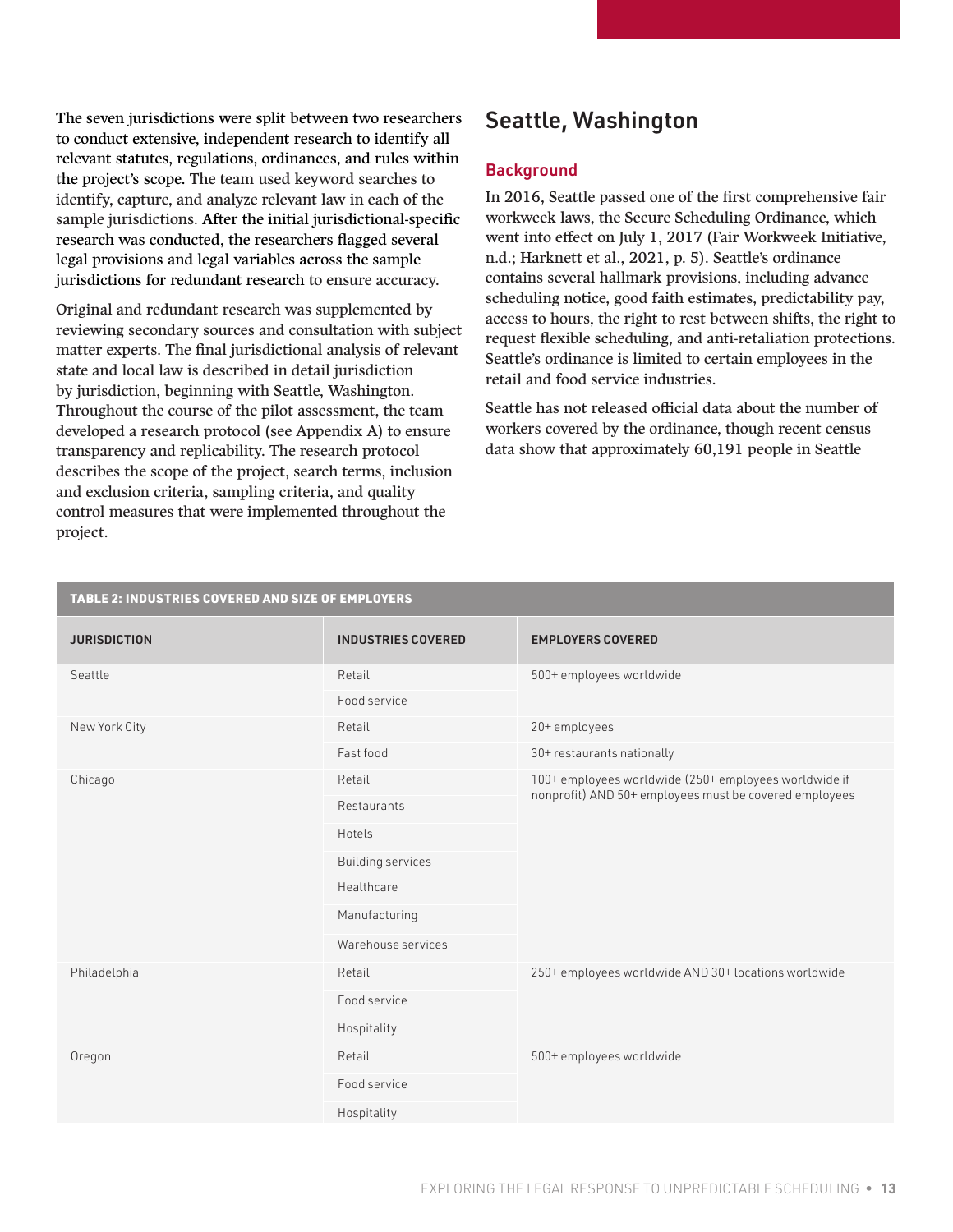over the age of 16 work in covered industries.<sup>5</sup> However, the actual number of workers covered by the ordinance is likely significantly lower because it only applies to workers who are employed by large businesses.

Although Seattle workers are protected by the city's fair workweek law, Washington State has not enacted a fair workweek law nor any standalone protections.

#### Legal Analysis

#### **Fair Workweek Law**

Seattle's ordinance only applies to retail establishments and food service establishments that employ 500 employees worldwide (Seattle Mun. Code § 14.22.020(A)).6 Additionally, to be covered by the ordinance, employees must work at a fixed point of sale location of a covered employer, and work in a physical location in Seattle at least 50 percent of the time (Seattle Mun. Code § 14.22.015).

Individual employees cannot waive any of the protections in the ordinance (Seattle Mun. Code § 14.22.145(B). However, provisions of the ordinance can be waived in a collective bargaining agreement, so long as the waiver is clear and unambiguous, and the bargaining agreement contains "an alternative structure for secure scheduling that meets the public policy goals of" the ordinance (Seattle Mun. Code § 14.22.145(A)).

The Seattle Office of Labor Standards has the power to enforce the ordinance, including by investigating complaints and promulgating rules and guidelines for implementation and enforcement of the ordinance

#### SEATTLE'S FAIR WORKWEEK LAW APPLIES TO EMPLOYEES WHO WORK:

- In retail or food service establishments;
- At a physical location in Seattle at least 50% of the time; and
- For employers with 500+ employees worldwide.

(Seattle Mun. Code §§ 14.22.075, 14.22.085, 14.22.090). If the office finds that a violation has occurred, the employee may be entitled to compensation, liquidated damages, civil penalties, and attorney fees (Seattle Mun. Code § 14.22.095(A), (H)). Additionally, employers may be subject to fines ranging from \$500 to \$20,000 per violation (Seattle Mun. Code § 14.22.095(B)–(G)). Further, an employee may bring a civil cause of action in a court of competent jurisdiction for violations of the ordinance and may be awarded legal or equitable relief, damages, and attorney fees and costs (Seattle Mun. Code § 14.22.125(A)).

Advance Scheduling Notice. Employers must provide employees with 14 days' notice of their schedule (Seattle Mun. Code §  $14.22.040(A)$ ).<sup>7</sup> The schedule must be in writing, be posted in a conspicuous and accessible location, and must be in English and the primary languages of the employees (Seattle Mun. Code § 14.22.040(A), (D)).

Good Faith Estimates. At an employee's time of hire, an employer must provide a good faith estimate of the employee's schedule, which must include the median number of hours the employee is expected to work per week and whether the employee can expect to work on-call shifts (Seattle Mun. Code § 14.22.025(A)). Although an employer is not bound by the good faith estimate, they must initiate "an interactive process with the employee" if there is a significant change from the estimate (Seattle Mun. Code § 14.22.025(A)(2)). Additionally, employers must revise the good faith estimate once every year for existing employees (Seattle Mun. Code §  $14.22.025(A)(1)$ .

Predictability Pay. If an employer wants to change the schedule within the above-described 14-day notice period, they must provide the employee with "timely notice" either in-person, by telephone, or in another electronic format (Seattle Mun. Code § 14.22.045(A)  $(1)$ ).<sup>8</sup> Employees have the right to decline any such changes (Seattle Mun. Code § 14.22.045(A)(2)).

<sup>5</sup> Data is derived from the 2019 ACS 1-year estimated detailed table showing the number of people aged 16 and up employed in the following occupations: food preparation and service, and sales (including retail). Demographic data showing the breakdown of race in those occupations in Seattle is not available.

<sup>6</sup> Additionally, full service restaurants (a subset of food service establishments) must have 40 or more full service restaurant locations worldwide to be subject to the ordinance (Seattle Mun. Code § 14.22.020(A)(2)).

<sup>7</sup> For new hires and employees returning from a leave of absence, the employer need only provide a written work schedule that runs through the last date of the currently posted schedule (and thereafter must provide 14 days' notice) (Seattle Mun. Code § 14.22.040(B)).

<sup>8</sup> Seattle regulations explain that "timely notice" must "reflect | | the employer's good faith effort to contact the employee promptly and without undue delay after learning of the need for changing the employee's work schedule[,]" but does not otherwise provide guidance on what makes notice timely.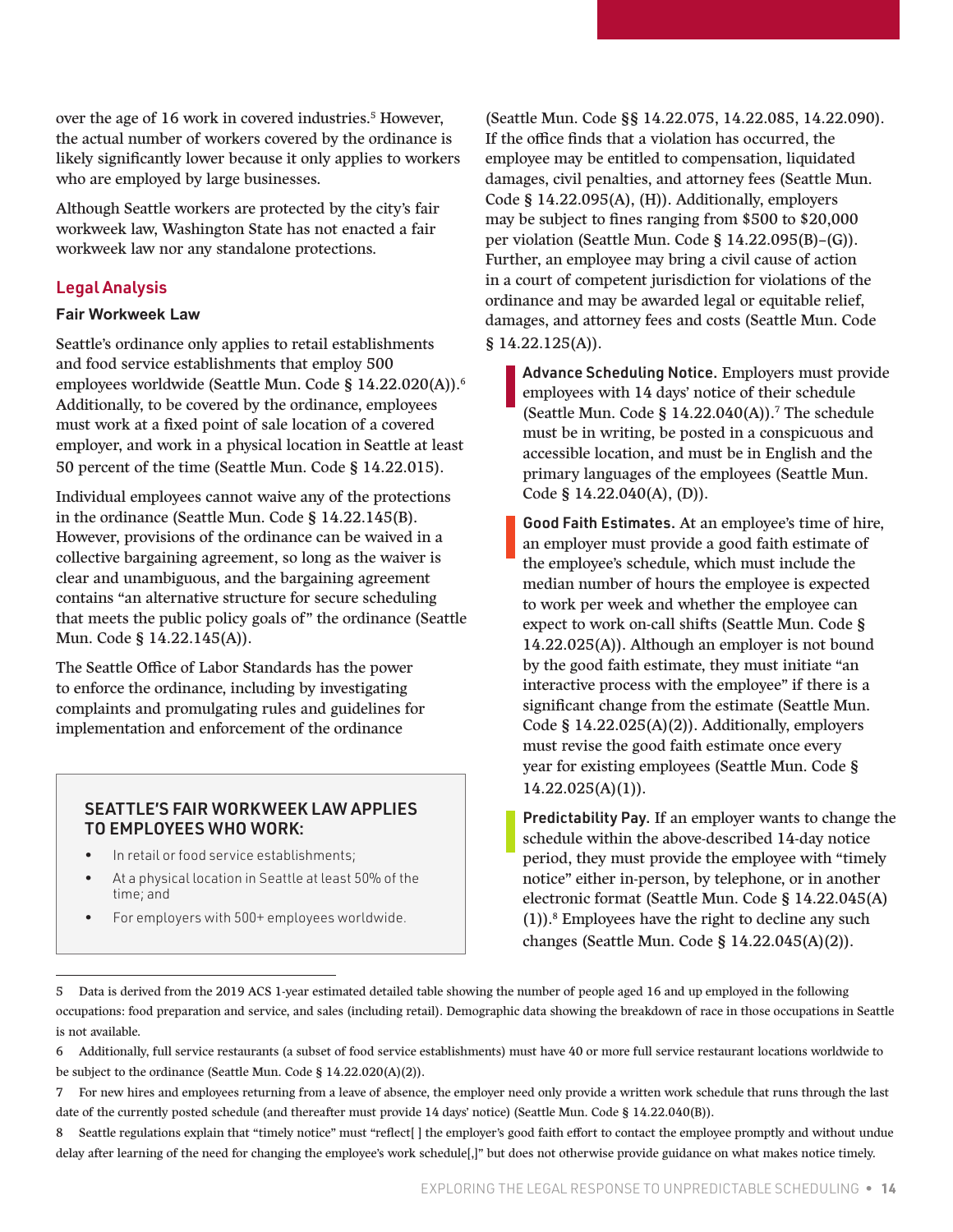Employees are also entitled to additional pay ("premium pay") if their employer changes their schedule during the notice period. Specifically, if the employer changes the schedule by either adding hours of work or changing the time of a shift (with no change to the number of hours), the employee is entitled to one hour of pay in addition to the wages earned during the shift (Seattle Mun. Code  $§$  14.22.050(A)(1)). If the change in schedule results in a loss of hours (for instance, by shrinking a shift, canceling a shift, or canceling an on-call shift), the employee is entitled to one-half the rate of pay for the scheduled hours the employee does not work (Seattle Mun. Code § 14.22.050(A)(2)).

However, employees are not entitled to the abovedescribed predictability pay in several circumstances (Seattle Mun. Code § 14.22.050(B)). Employees who voluntarily switch shifts among themselves, voluntarily request changes to their own schedule within the notice period, or voluntarily agree to work additional hours during a shift in response to unanticipated customer needs, are not entitled to

predictability pay (Seattle Mun. Code § 14.22.050(B)  $(1)$ ,  $(3)$ ,  $(5)$ ).<sup>9</sup> Additionally, in certain circumstances, employees who volunteer to work in response to a mass communication about the availability of open hours are not entitled to predictability pay (Seattle Mun. Code § 14.22.050(B)(2); Seattle Office of Labor Standards, Rule 120-260). Nor are employees entitled to predictability pay if they accept additional hours pursuant to the ordinance's access-to-hours provision (Seattle Mun. Code § 14.22.050(B)(4)). Further, employees are not entitled to predictability pay for schedule changes resulting from disciplinary action, threats to employees or property, failure of public utilities, or natural disasters (Seattle Mun. Code § 14.22.050(B)(6)-(9)).

As to the COVID-19 pandemic, the Office of Labor Standards has clarified that employers "do not need to provide premium pay for schedule changes if business operations cannot begin or continue due to recommendation of a public official, including public health officials" (Seattle Office of Labor Standards, n.d.). For instance, a restaurant may be exempt from

| <u>IADLL 9. LLUAL AJJLJJIILII I KLJULIJ I UK JLAI I LL, AJ UI AUUUJI I, LULI</u> |                 |                                                                          |  |
|----------------------------------------------------------------------------------|-----------------|--------------------------------------------------------------------------|--|
| <b>LEGAL PROVISIONS</b>                                                          | IS THERE A LAW? | ADDITIONAL DETAILS                                                       |  |
| Advance scheduling notice                                                        | <b>YES</b>      | 14 days' notice                                                          |  |
| Good faith estimates                                                             | <b>YES</b>      | At time of hire                                                          |  |
| Stable schedule requirement                                                      | N <sub>0</sub>  | $\epsilon$                                                               |  |
| Predictability pay                                                               | <b>YES</b>      | Addition of hours or change in time shift: 1 hour of<br>additional pay   |  |
|                                                                                  |                 | Reduction or cancellation of hours: 50% of pay of the<br>cancelled hours |  |
| Right to rest between shifts                                                     | <b>YES</b>      | 10 hours                                                                 |  |
| Greater access to hours                                                          | <b>YES</b>      | Must be offered to current employees                                     |  |
| Right to request flexible<br>scheduling                                          | <b>YES</b>      | Employer must grant requests due to "major life events"                  |  |
| Anti-retaliation                                                                 | <b>YES</b>      |                                                                          |  |
| Day of rest                                                                      | N <sub>0</sub>  |                                                                          |  |
| Reporting pay                                                                    | N <sub>0</sub>  | $\epsilon$                                                               |  |
| Split shift laws                                                                 | N <sub>0</sub>  | $\cdot$                                                                  |  |
| Predictable scheduling<br>preemption                                             | N <sub>0</sub>  |                                                                          |  |

#### TABLE 3: LEGAL ASSESSMENT RESULTS FOR SEATTLE, AS OF AUGUST 1, 2021

9 If an employee wants to change their schedule within the 14-day notice period, they must follow certain procedures; however, an employer cannot require an employee to find a replacement worker if the change is due to an emergency, major life event, or reasons covered by other federal, state, or local laws (such as paid sick leave) (Seattle Mun. Code § 14.22.045(B)).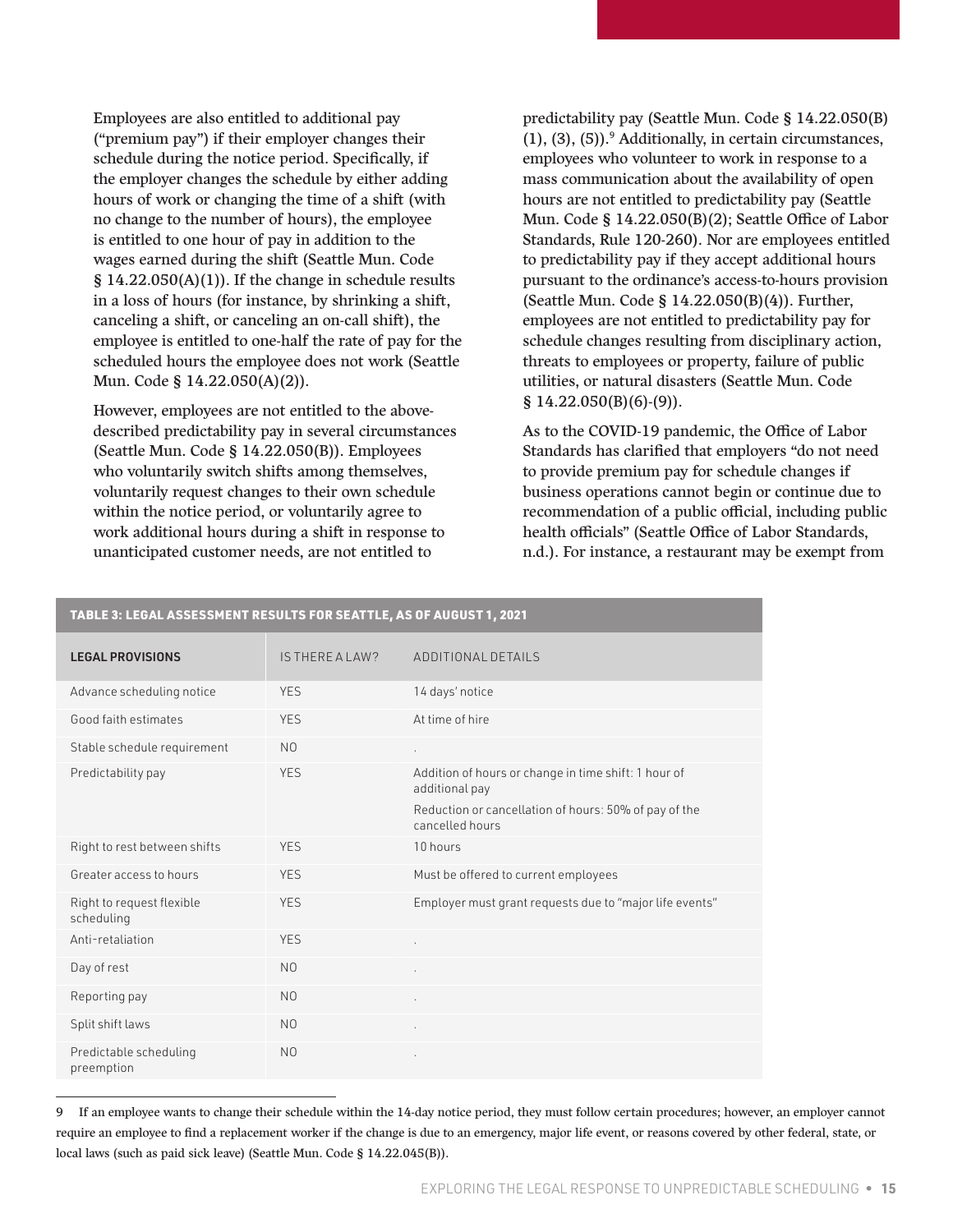<span id="page-15-0"></span>providing premium pay where it must switch to only providing delivery and takeout services in response to a public official's order, resulting in schedule changes less than 14 days in advance (Seattle Office of Labor Standards, 2021). Additionally, an employer may be exempt from providing premium pay if they learn that an employee has tested positive for COVID-19 and as a result, closes early and sends all employees home (Seattle Office of Labor Standards, 2021).

Right to Rest Between Shifts. Employers cannot schedule a shift or require an employee to work less than 10 hours after the end of the employee's prior shift without the employee's consent (Seattle Mun. Code § 14.22.035(A)). If an employee agrees to work such a shift, they are entitled to 1.5 times their scheduled rate of pay for the hours worked that are less than 10 hours apart (Seattle Mun. Code § 14.22.035(B)). However, this additional pay does not apply to split shifts (Seattle Mun. Code  $$14.22.035(C).$ <sup>10</sup>

Greater Access to Hours. Prior to hiring new employees or using a temporary staffing agency, employers must make any open hours and shifts available to current employees (Seattle Mun. Code § 14.22.055(A)). The employer must post detailed, written notice of available hours in a conspicuous and accessible location and must follow specified procedures in offering and scheduling those hours (Seattle Mun. Code § 14.22.055(B)–(D)).

Right to Request Flexible Scheduling. Employees have a right to request certain scheduling accommodations; specifically, they are entitled to request not to be scheduled during certain times or at certain locations, to identify preferred hours of work, and to identify any changes in their work availability (Seattle Mun. Code § 14.22.030(A)). If the request is not due to a major life event, the employer must engage in an interactive process with the employee but may grant or deny the request for any reason that is not unlawful (Seattle Mun. Code § 14.22.030(B)(1)). If the request is due to a major life event, and the employee provides any requested verifying information about the event, the employer must grant the request unless the employer has a bona fide reason to deny the request and must provide a written response detailing the reason for the denial (Seattle Mun. Code § 14.22.030(B)(2)).

Anti-Retaliation. Employers are prohibited from retaliating against employees who exercise their rights pursuant to the ordinance (Seattle Mun. Code § 14.22.070). There is a rebuttable presumption of retaliation if an employer takes an adverse action against an employee within 90 days of that employee's exercising of their rights (Seattle Mun. Code § 14.22.070(D)).

### New York City, New York

#### **Background**

In May 2017, New York City passed a fair workweek law to provide employees in the fast food and retail industries with more consistent work schedules, which became effective on November 26, 2017. In July 2018, the ordinance was amended to add a provision to provide employees with the right to request schedule accommodations to attend to personal events, such as caregiving responsibilities. In January 2021, the New York City Council again amended the law in direct response to the COVID-19 pandemic (Klein & Pappas, 2021). The amendment, which went into effect in July 2021, requires fast food employers to provide every employee with a regular schedule of recurring shifts, prevents fast food employers from firing an employee or reducing an employee's hours by more than 15 percent without just cause, and requires that former employees that were discharged for economic purposes be rehired if additional hours are available.

New York City's law contains several key predictable scheduling protections for workers: advance scheduling notice, a stable schedule requirement, predictability pay, the right to rest, greater access to hours, the right to request flexible scheduling, and anti-retaliation provisions. Notably, New York City is the only jurisdiction to have implemented a stable schedule requirement. Unlike most other localities with a fair workweek law that applies to multiple industries, New York City's law has different requirements for fast food workers versus retail workers, and most of its protections apply only to fast food workers. However, its right-to-request provision is not limited to certain industries, but instead applies to most employees throughout the city.

<sup>10</sup> Seattle defines a split shift as a shift with hours that "are not consecutive and are interrupted by one or more employer-required, unpaid, nonworking periods that are between one to four hours and that are not bona fide rest or meal periods" (Seattle Office of Labor Standards, Rule 120- 200(2)).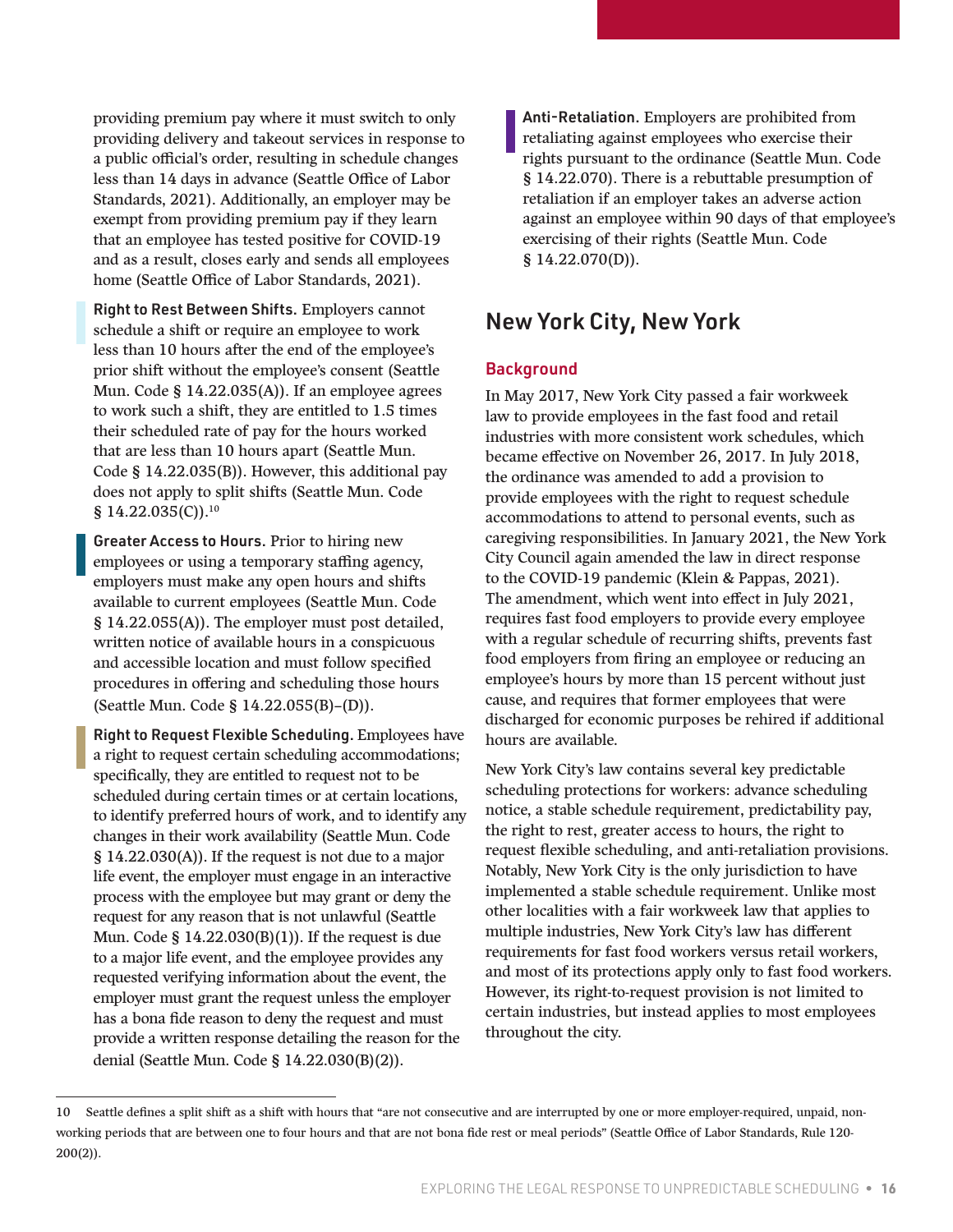An estimated 4 million people are covered by the New York City's right-to-request provision — which applies to most employees in the city.11 Most of the other predictable scheduling protections only apply to certain fast food workers in the city and recent data estimate that there are approximately 67,000 fast food workers in the city, 88 percent of whom are workers of color.<sup>12</sup>

In addition to the city's fair workweek law, workers in New York City are protected by statewide standalone protections, including a day of rest law, a reporting pay law, and a split shift law.

#### Legal Analysis

#### **Fair Workweek Law**

New York City's ordinance applies primarily to workers in fast food establishments and retail establishments (N.Y.C., N.Y., Admin. Code § 20-1201). To be subject to the requirements, the fast food establishment must serve food and drink, be part of a chain, and have 30 or more restaurants nationally (N.Y.C., N.Y., Admin. Code § 20- 1201). For retail establishments to be covered, they must have 20 or more employees, and be primarily engaged in the sale of consumer goods at one or more stores within New York City (N.Y.C., N.Y., Admin. Code § 20-1201).

#### NEW YORK CITY'S FAIR WORKWEEK LAW APPLIES TO:

- Fast food establishments that\*:
	- serve food and drink;
	- are part of a chain; and
	- have 30+ restaurants nationally.
- Retail establishments that:
	- are primarily engaged in the sale of consumer goods;
	- have at least 1 store in NYC; and
	- have 20+ employees total.

\*Most provisions apply only to fast food establishments, while some provisions apply to retail establishments. Additionally, the right-to-request provision is not limited to either of those industries. Please see the text for further details.

The New York City Commissioner of Consumer and Worker Protection has the power to enforce the ordinance, as well as the power conduct outreach, education, and create an annual report documenting the administrative and civil actions taken by covered New York City employees (N.Y.C., N.Y., Admin. Code § 20-1207; N.Y.C., N.Y., Admin. Code § 20-1202; N.Y.C., N.Y., Admin. Code § 20-1203). Employers who violate any provision of the ordinance are subject to pay damages, from \$200 for violating advance notice requirement to \$2,500 for retaliation that results in an employee's dismissal (N.Y.C., N.Y., Admin. Code § 20- 1208). Additionally, employers who violate the ordinance are subject to a fine payable to the city: \$500 for the first violation, \$750 for the second violation within two years of the previous violation, and \$1,000 for each subsequent violation (N.Y.C., N.Y., Admin. Code § 20-1209).

Further, employees may bring a civil cause of action for violations of the ordinance in any court of competent jurisdiction (N.Y.C., N.Y., Admin. Code § 20-1211(a)). Employees need not file a complaint with the Department before filing a civil action in court; however, if an employee does choose to file a complaint with the Department, they must either withdraw their complaint or have the Department dismiss the complaint without prejudice before filing in court (N.Y.C., N.Y., Admin. Code § 20-  $1211(e)$ ). The court action must be filed within two years of the violation (N.Y.C., N.Y., Admin. Code § 20-1211(d)). If the employee prevails, the court may order injunctive relief, damages, and attorney fees (N.Y.C., N.Y., Admin. Code § 20-1211(b)).

Advance Scheduling Notice. New York City's law requires fast food employers to provide advance notice of an employee's work schedule (N.Y.C., N.Y., Admin. Code § 20-1221(b)). An employer must provide 14 days' notice (N.Y.C., N.Y., Admin. Code § 20-1221(b)). The schedule must be in writing, be posted in a conspicuous place that is readily accessible and visible to all employees, and span at least one full calendar week (N.Y.C., N.Y., Admin. Code § 20-1221(b); N.Y.C., N.Y., Admin. Code § 20-1221(c) (1)). Further, an employee who has experienced domestic violence or sexual assault may request that their schedule not be posted or transmitted to other employees (N.Y.C., N.Y., Admin. Rule § 7-605).

As for retail workers, employers must provide 72 hours' notice of an employee's work schedule (N.Y.

<sup>11</sup> Data is derived from the 2019 ACS 1-year estimated detailed table showing the civilian employed population over the age of 16.

<sup>12</sup> Data is based on analysis conducted by the Center for Popular Democracy (Center for Popular Democracy, 2019). The analysis does not define "people of color," nor does it disaggregate the data by gender.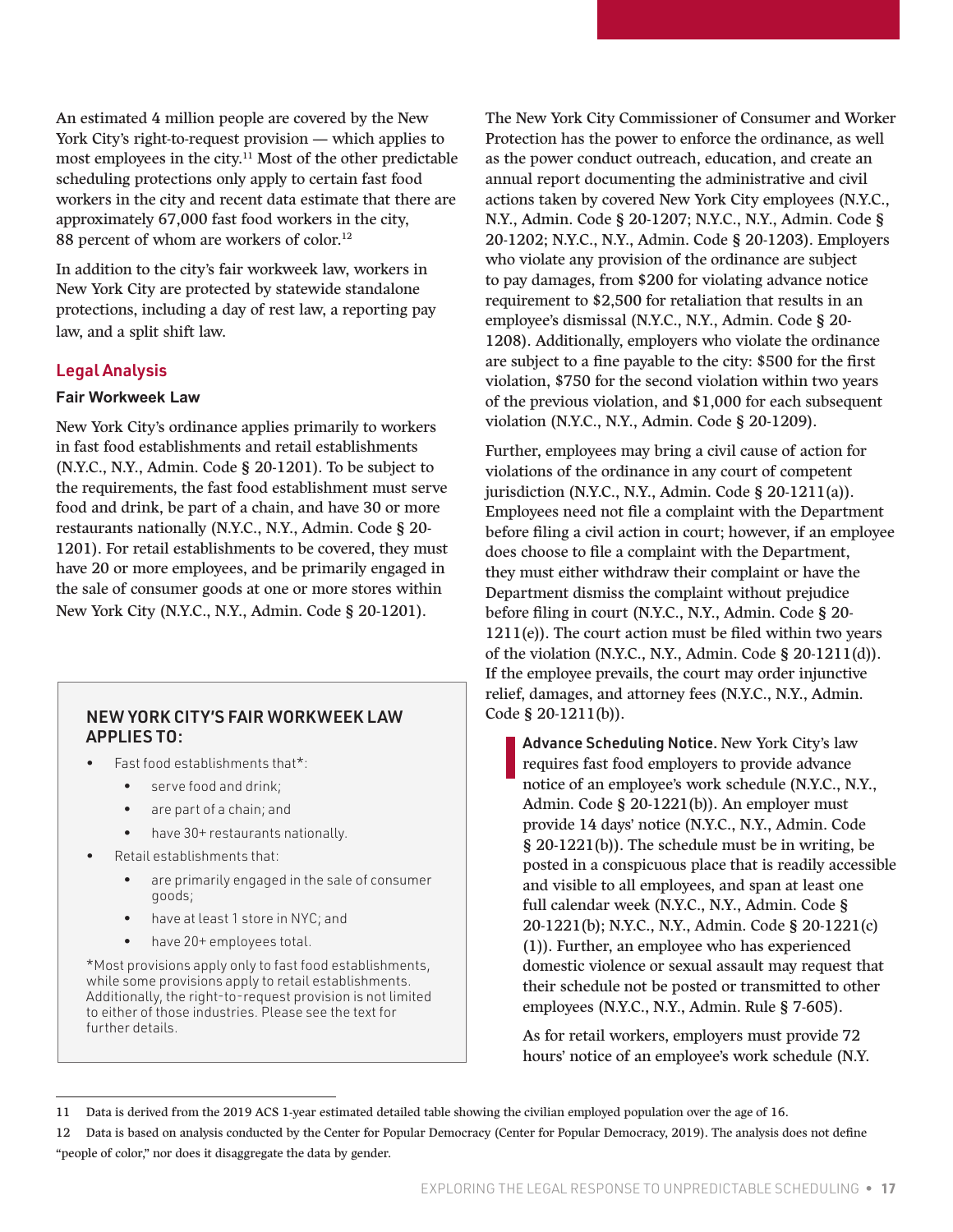Admin. Code § 20-1252). The notice must be in writing and posted in a conspicuous place that is accessible and visible to all employees (N.Y. Admin. Code § 20-1252).

Good Faith Estimates. Prior to the 2021 amendments, fast food employers were required to provide a written good faith estimate of an employee's projected days and hours of work. However, this requirement has been replaced by the stable schedule requirement described below.

Retail employers are not required to provide a good faith estimate to their employees.

Stable Schedule Requirement. Since July 4, 2021, fast food employers must adopt scheduling practices that provide each employee with a stable schedule that consists of a predictable, regular set of recurring weekly shifts (N.Y.C., N.Y., Admin. Code § 20- 1221(a)–(b)). The stable schedule must be provided in writing to the employee (N.Y.C., N.Y., Admin. Code § 20-1221(a)). Additionally, unless consent is received, an employer may not reduce an employee's regularly scheduled hours by "more than 15 percent from the highest total hours contained in such employee's regular schedule at any time within the previous 12 months" (N.Y.C., N.Y., Admin. Code § 20-1221(a)).

Retail employers are not required to provide a stable schedule to their employees.

Predictability Pay. If a fast food employer makes any changes to the posted work schedule, they must transmit it to the employee in writing within 24 hours of the change (N.Y.C., N.Y., Admin. Code §  $20-1221(c)(2)$ ). Additionally, any changes made to an employee's schedule within the above-described notice period (14 days) triggers several employee rights.

First, if the fast food employer adds to an employee's posted schedule within the notice period, the employee has the right to decline those additional hours (N.Y.C., N.Y., Admin. Code § 20-1221(d)). Second, if an employer adds hours of work or changes the date or time of a work shift (with no change in the number of hours) with less than 14 days' notice but at least seven days' notice to the employee, the employee is entitled to \$10 for the change in schedule (N.Y.C., N.Y., Admin. Code § 20-1222(a)(1)). Third, if an employer adds hours of work or changes the date or time of a work shift (with no change in the number of hours) with less than seven days' notice to the employee, the employee is entitled to \$15 for

the change in schedule (N.Y.C., N.Y., Admin. Code § 20-1222(a)(3)). Fourth, if an employer cancels a shift or subtracts hours from a shift with less than 14 days' notice but at least seven days' notice to the employee, the employee is entitled to \$20 for the change in schedule (N.Y.C., N.Y., Admin. Code § 20-1222(a) (2)). Fifth, if an employer cancels a shift or subtracts hours from a shift with less than seven days' notice to the employee, the employee is entitled to \$45 for the change in schedule (N.Y.C., N.Y., Admin. Code § 20-1222(a)(4)).

These schedule change and predictability pay requirements are subject to several exceptions. Specifically, a fast food employer is not required to provide predictability pay where operations cannot continue due to threats to employees or property, failure of public utilities, a public transportation shutdown, a natural disaster, or a state of emergency (N.Y. Admin. Code § 20-1222(c)). Additionally, a fast food employer is not required to provide predictability pay where employees request a schedule change in writing or voluntarily trade shifts with each other (N.Y. Admin. Code § 20-1222(c)). Finally, a fast food employer need not provide predictability pay where the schedule change requires the employer to provide overtime pay (N.Y. Admin. Code § 20-1222(c)).

Retail employers are not required to provide predictability pay for schedule changes. However, rather than being required to pay predictability pay for changes within the 72-hour notice period, retail employers are prohibited from scheduling employees for on-call shifts, cancelling shifts with less than 72 hours' notice, or requiring employees to work with less than 72 hours' notice without the employee's consent (N.Y. Admin. Code § 20-1251). These prohibitions are subject to several exceptions. Employers may make schedule changes within the notice period where operations cannot continue due to threats to employees or property, failure of public utilities, a public transportation shutdown, a natural disaster, or a state of emergency (N.Y. Admin. Code § 20-1251(b)). Additionally, employers may grant employee requests for time off within the notice period and allow employees to trade shifts with each other within the notice period (N.Y. Admin. Code § 20-1251(b)).

Right to Rest Between Shifts. Fast food employees have a right to decline any hours that are scheduled less than 11 hours after the end of the employee's prior shift or "spans two calendar days" (N.Y.C., N.Y.,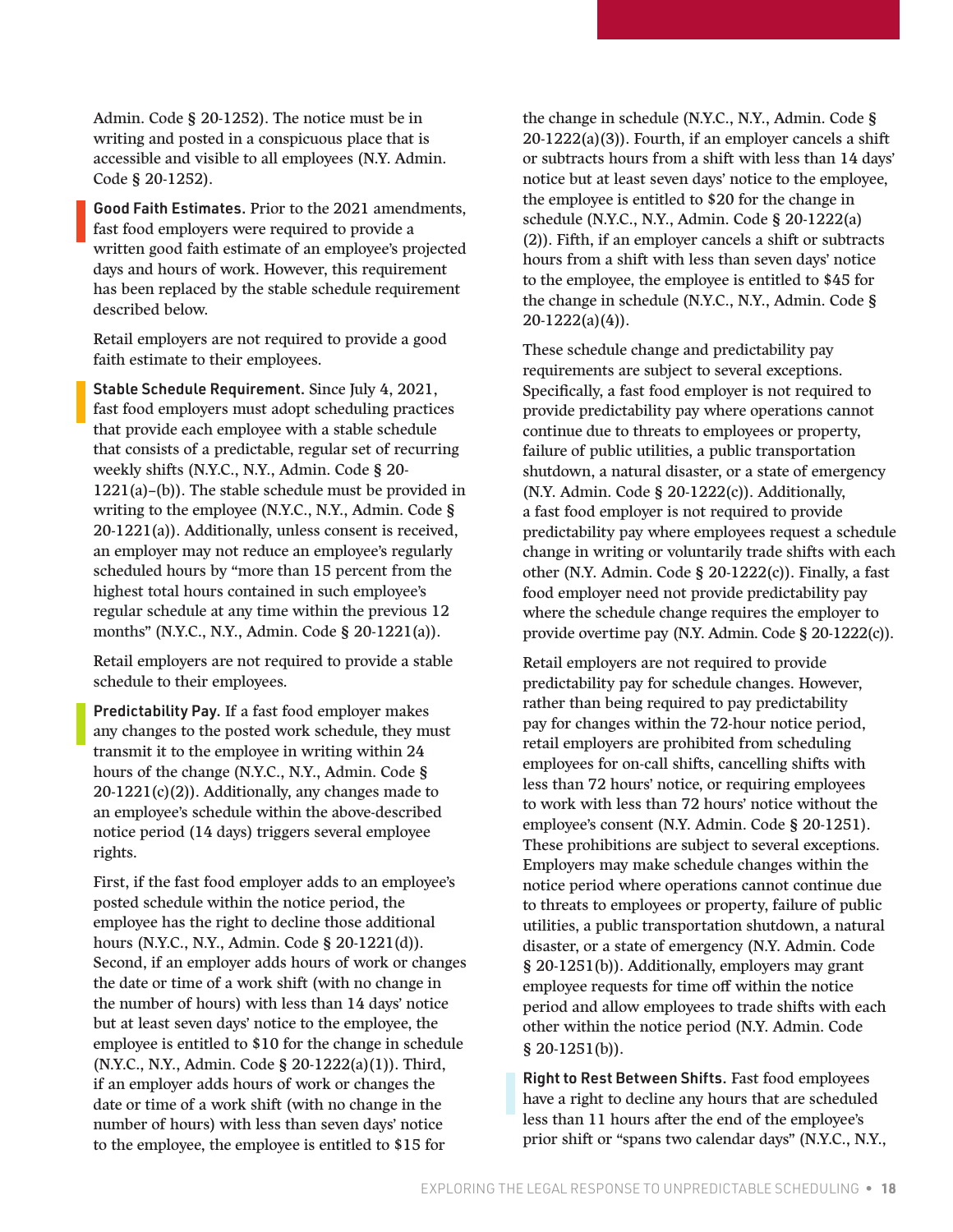Admin. Code § 20-1231). However, an employee can consent to work a shift that begins less than 11 hours after the end of their prior shift, but that consent must be in writing (N.Y.C., N.Y., Admin. Code § 20- 1231). If an employee chooses to work such a shift, that employee is entitled to be paid \$100 for that shift (N.Y.C., N.Y., Admin. Code § 20-1231). There is no right to rest provision for retail employees.

Greater Access to Hours. New York City's ordinance requires fast food employers to offer any additional shifts that need to be filled first to existing employees or former employees who are qualified to do the work before attempting to hire new employees (N.Y.C., N.Y., Admin. Code § 20-1241(a)). When feasible,

TABLE 4: LEGAL ASSESSMENT RESULTS FOR NEW YORK AS OF AUGUST 1, 2021

employers should first offer additional shifts to former employees who were discharged for a "bona fide economic reason" within the past 12 months (N.Y.C., N.Y., Admin. Code § 20-1241(a)(1)). If the additional shifts are not filled by a former employee, the employer must then offer any additional shifts to all current employees (N.Y.C., N.Y., Admin. Code § 20-1241(a)(2)). When distributing additional shifts, the employer cannot violate federal, state or local discrimination laws (N.Y.C., N.Y., Admin. Code § 20- 1241(d)). There is no access to hours provision for retail employees.

Right to Request Flexible Scheduling. Employees have a right to request flexible or modified working

| IMDLL 4. LLUML MJJLJJIHLIN I NLJULIJ I UN NL N TUNN MJ UT MUUUJI T, LULI |                        |                                                                                                                                 |
|--------------------------------------------------------------------------|------------------------|---------------------------------------------------------------------------------------------------------------------------------|
| <b>LEGAL PROVISIONS</b>                                                  | <b>IS THERE A LAW?</b> | ADDITIONAL DETAILS                                                                                                              |
| Advance scheduling notice                                                | <b>YES</b>             | Fast food: 14 days' notice<br>Retail: 72 hours' notice                                                                          |
| Good faith estimates                                                     | $NO*$                  |                                                                                                                                 |
| Stable schedule requirement                                              | <b>YES</b>             | Fast food only<br>Regular set of recurring weekly shifts                                                                        |
| Predictability pay                                                       | <b>YES</b>             | Fast food only                                                                                                                  |
|                                                                          |                        | Addition of hours or change in time of shift with 7-14 days'<br>notice: \$10 additional pay                                     |
|                                                                          |                        | Addition of hours or change in time of shift with less than 7<br>days' notice: \$15 additional pay                              |
|                                                                          |                        | Reduction in hours or cancellation of shift with 7-14 days'<br>notice: \$20 pay                                                 |
|                                                                          |                        | Reduction in hours or cancellation of shift with less than 7                                                                    |
|                                                                          |                        | days' notice: \$45 pay                                                                                                          |
| Right to rest between shifts                                             | <b>YES</b>             | Fast food only                                                                                                                  |
|                                                                          |                        | 11 hours                                                                                                                        |
| Greater access to hours                                                  | <b>YES</b>             | Fast food only                                                                                                                  |
|                                                                          |                        | Must be offered to current employees and former employees                                                                       |
| Right to request flexible                                                | <b>YES</b>             | All industries                                                                                                                  |
| scheduling                                                               |                        | Employer must grant temporary work change request two<br>times per year when the request is due to certain "personal<br>events" |
| Anti-retaliation                                                         | <b>YES</b>             |                                                                                                                                 |
| Day of rest                                                              | <b>YES</b>             | 24 consecutive hours of rest every calendar week                                                                                |
| Reporting pay                                                            | <b>YES</b>             | 4 hours' of minimum wage pay (or the number of hours for the<br>scheduled shift, whichever is less)                             |
| Split shift laws                                                         | <b>YES</b>             | 1 hour of additional minimum wage pay                                                                                           |
| Predictable scheduling<br>preemption                                     | N <sub>O</sub>         |                                                                                                                                 |

#### \*New York City formerly had a good faith estimate provision, but amended its fair workweek ordinance to replace that provision with a stable schedule requirement, effective July 2021.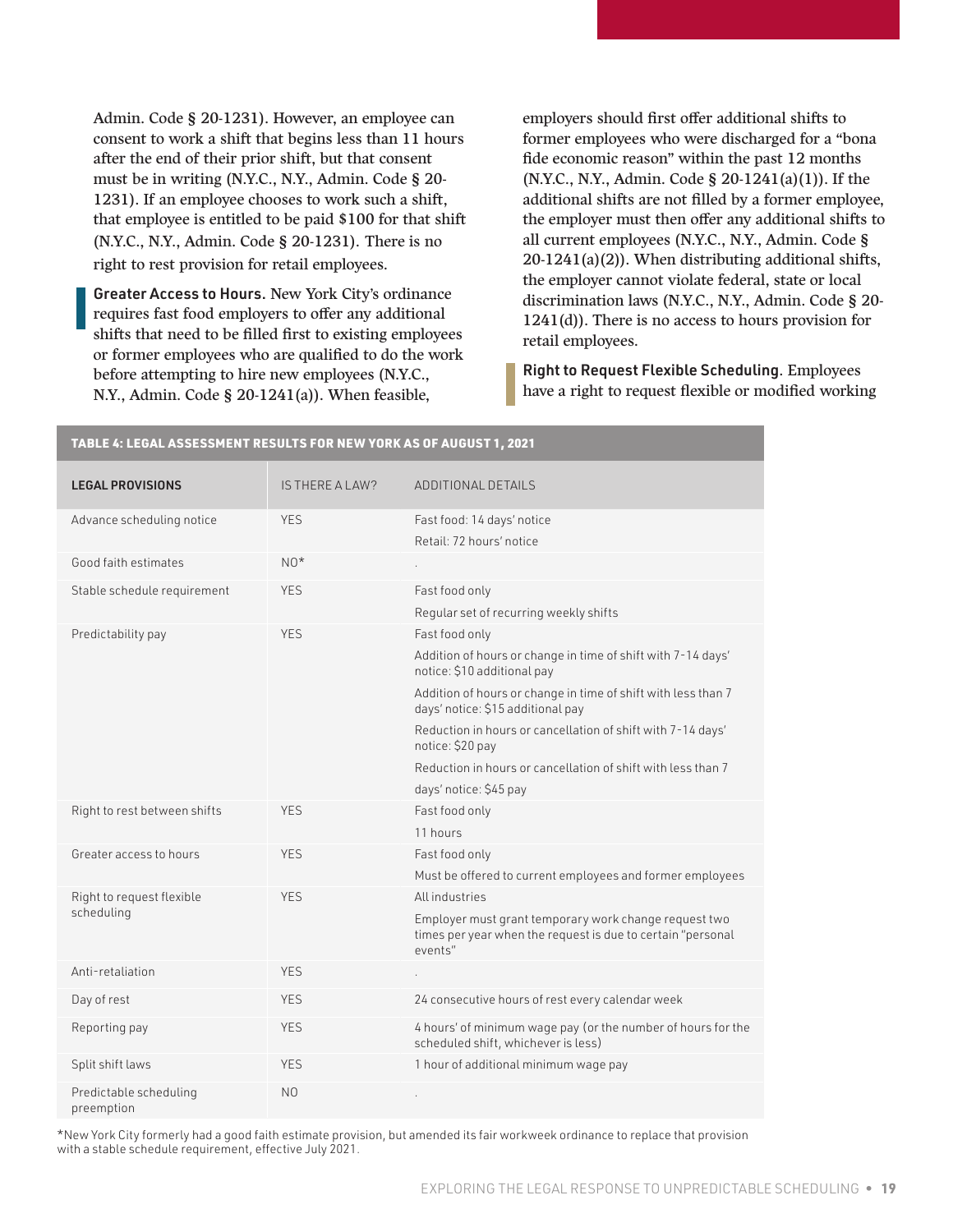<span id="page-19-0"></span>schedules (N.Y.C., N.Y., Admin. Code § 20-1262(a)). In July 2018, New York City added a provision to its fair workweek law to provide employees with the right to request schedule accommodations through the use of two temporary schedule changes within the calendar year to attend to personal events, such as caregiving responsibilities (N.Y.C., N.Y., Admin. Code § 20-1262(a)). These temporary schedule changes could include working remotely, changing the employee's work schedule, or even taking unpaid leave (N.Y.C., N.Y., Admin. Code § 20-1262(a)). Unlike other provisions in the fair workweek law, the right to request flexible scheduling applies to nearly all employees in the city (it is not limited to just fast food and retail workers).

Anti-Retaliation. Covered employers are prohibited from retaliating against all employees who exercise any right under the fair workweek law (N.Y.C., N.Y., Admin. Code § 20-1204). Employers are specifically prohibited from taking any of the following adverse actions in response to an employee's exercise of their rights: "threatening, intimidating, disciplining, discharging, demoting, suspending or harassing an employee, reducing the hours or pay of an employee, informing another employer that an employee has engaged in activities protected by this chapter, and discriminating against the employee, including actions related to perceived immigration status or work authorization" (N.Y.C., N.Y., Admin. Code § 20- 1204).

Day of Rest. The state of New York requires certain employers to provide 24 consecutive hours of rest in every calendar week to their employees (N.Y. Lab. Law § 161(1)). Covered employees include those working in a factory, hotel, restaurant, and movie theaters, as well as domestic workers (N.Y. Lab. Law  $$161(1)$ ).

Reporting Pay. The state of New York has also implemented a regulation requiring reporting pay. Under N.Y. Comp. Codes R. & Regs. tit. 12 § 142- 2.3, most employees are entitled to at least four hours of minimum wage pay—or the number of hours within the scheduled shift, whichever is less — for shifts where the employee reports for work (regardless of whether the employee is sent home

due to lack of work). Several types of employees are explicitly excluded from this protection, including: farm laborers, babysitters, certain executive and administrative professionals, and taxi drivers (N.Y. Comp. Codes R. & Regs. tit. 12 § 142-2.14).

Split Shift. The state of New York requires that covered employees are compensated for splitshifts, which are defined as any shift that includes nonconsecutive hours in the same day (unless the break is one hour or less in duration) (N.Y. Comp. Codes R. & Regs. tit. 12 § 142-2.4; N.Y. Comp. Codes R. & Regs. tit. 12 § 142-2.17). If an employee is scheduled for a split shift, they must be compensated with an additional hour of minimum wage pay (N.Y. Comp. Codes R. & Regs. tit. 12 § 142-2.4). Several types of employees are explicitly excluded from this protection, including: farm laborers, babysitters, certain executive and administrative professionals, and taxi drivers (N.Y. Comp. Codes R. & Regs. tit. 12 § 142-2.14).

### Chicago, Illinois

#### **Background**

In July 2019, Chicago enacted its Fair Workweek Ordinance, which has been hailed as one of the most expansive fair workweek laws in the nation (Lyden, 2020, p. 116). Chicago's ordinance contains several key protections for workers: advance scheduling notice, good faith estimates, predictability pay, access to hours, the right to rest between shifts, the right to request flexible scheduling, and anti-retaliation protections. Most of its provisions went into effect in July 2020.13 Like many other local fair workweek laws, Chicago's ordinance applies only to certain employees in designated industries. However, its applicability is broader compared to most other localities — it was the first fair workweek law to apply to more than just the retail, food service, and hospitality industries (Lyden, 2020, p. 116).

Although Chicago has not released official data about the number of workers covered by the ordinance, recent census data show that approximately 438,970 people in Chicago over the age of 16 work in covered industries.14 The actual number of workers covered by the ordinance is likely

<sup>13</sup> In June 2021, the city council moved the Fair Workweek Ordinance from Chapter 1-25 to Chapter 6-110 in the municipal code.

<sup>14</sup> Data is derived from 2019 ACS 1-year estimated detailed tables showing occupation by race and sex. These numbers include data in the following occupations, as defined by ACS: health care practitioners, health care service workers, food preparation and service workers, building and maintenance workers, sales (including retail) workers, and production (i.e. manufacturing) workers.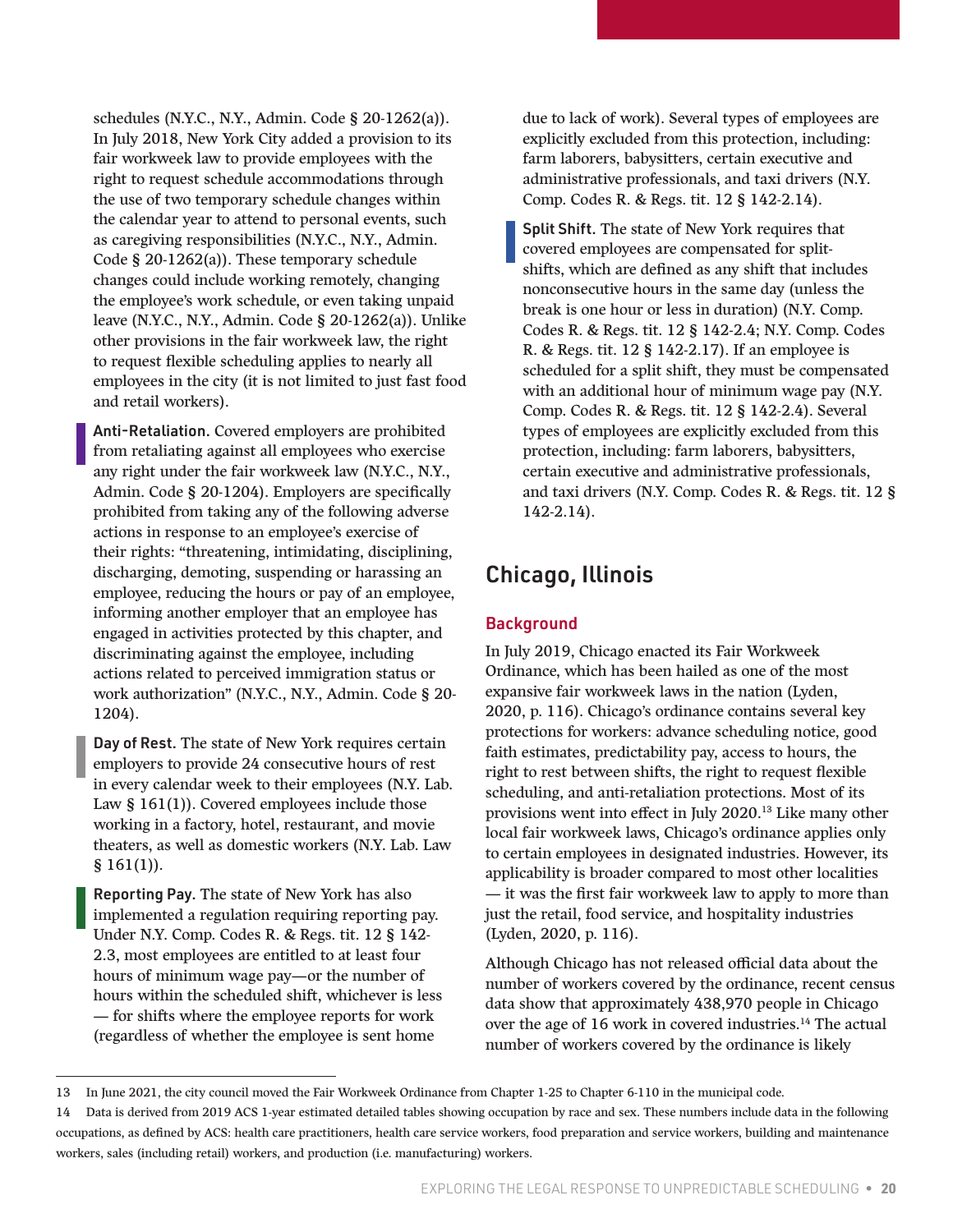significantly lower because it only applies to lower-income workers who are employed by large employers. Among women, Black women are overrepresented in the health care service industry, Latinx women are overrepresented in the building and maintenance, food preparation and service, retail, and manufacturing industries, and Asian women are overrepresented in the health care practitioner, health care service, food preparation and service, building and maintenance, and manufacturing industries.

In addition to Chicago's Fair Workweek Ordinance, employees in Chicago are protected by a statewide day of rest law. Illinois has not enacted any other standalone protections.

#### Legal Analysis

#### **Fair Workweek Law**

Chicago's fair workweek law applies only to certain employees in certain industries. The industries covered by the ordinance include: building services, health care, hotels, manufacturing, restaurants, retail, and warehouse services (Chicago Mun. Code § 6-110-020). To be covered by the protections in the ordinance, an employee must: (1) perform work as an employee (not a contractor) or as a temporary worker subject to certain conditions; (2) spend the majority of their working time physically present in Chicago; (3) perform the majority of their work in a covered industry; and (4) earn less than or equal to \$50,000 per year (if salaried) or \$26 per hour (if hourly) (Chicago Mun. Code § 6-110-020).

Additionally, Chicago's ordinance only applies to certain employers. To be subject to the ordinance's requirements, the employer must: (1) employ 100 or more employees globally (or, if a nonprofit employer, 250 or more

#### CHICAGO'S FAIR WORKWEEK LAW APPLIES TO EMPLOYEES WHO:

- Working in building services, healthcare, hotels, manufacturing, restaurants, retail, and warehouse services;
- Spend the majority of their working time physically present in Chicago;
- Earn less than \$50,000/year or \$26/hour;
- Work for an employer with 100+ employees worldwide (or 250+ of nonprofit), at least 50 of whom are covered employees; and
- Work for an employer who is primarly engages in a covered industry.

employees), at least 50 of whom are covered employees, and (2) be primarily engaged in a covered industry (Chicago Mun. Code § 6-110-020).

Generally, employees cannot be forced to waive their rights under the ordinance. However, covered employers and employees can waive the requirements of the ordinance in a bona fide collective bargaining agreement, so long as the waiver is clear and unambiguous (Chicago Mun. Code § 6-110-030). The ordinance does not interfere with any collective bargaining agreements that were in force on the effective date of the ordinance, nor does it prevent employees from bargaining for conditions or protections in excess of those laid out in the ordinance (Chicago Mun. Code § 6-110-030).

The Chicago Department of Business Affairs and Consumer Protection has the power to enforce the ordinance, as well as the power to promulgate rules and regulations in relation to administering and enforcing the ordinance (Chicago Mun. Code § 6-110-120). Employers who violate any provision of the ordinance are subject to a fine of \$300 to \$500 for each offense (Chicago Mun. Code § 6-110-130)). Additionally, employers who violate the antiretaliation provision are subject to a \$1,000 fine (Chicago Mun. Code § 6-110-100(b)).

Further, employees may bring a civil cause of action for violations of the ordinance, but only after they exhaust remedies with the Department by filing a complaint with the Department and the Department has closed the complaint (Chicago Mun. Code § 6-110140(a)). The cause of action must be filed within two years of the violation (Chicago Mun. Code § 6-110-140(b)). If the employee prevails, they may recover damages, litigation costs, and attorney fees (Chicago Mun. Code § 6-110-140(c)). The private cause of action provision's effective date was delayed due to the COVID-19 pandemic, going into effect January 1, 2021.

Advance Scheduling Notice. Chicago's fair workweek ordinance requires employers to provide advance notice of an employee's work schedule (Chicago Mun. Code § 6-110-040(b)). The implementation of this part of the ordinance has been staggered, so that from July 1, 2020 to June 30, 2022, an employer must provide 10 days' notice, and beginning July 1, 2022, an employer must provide 14 days' notice (Chicago Mun. Code  $\S 6-110-040(b)(1)$ . The schedule must be in writing, posted in a conspicuous place that is readily accessible and visible to all employees, and span at least one full calendar week (Chicago Mun. Code § 6-110-040(b)(1); Chicago Fair Workweek Rule 1.03(a)). An employer may change the schedule after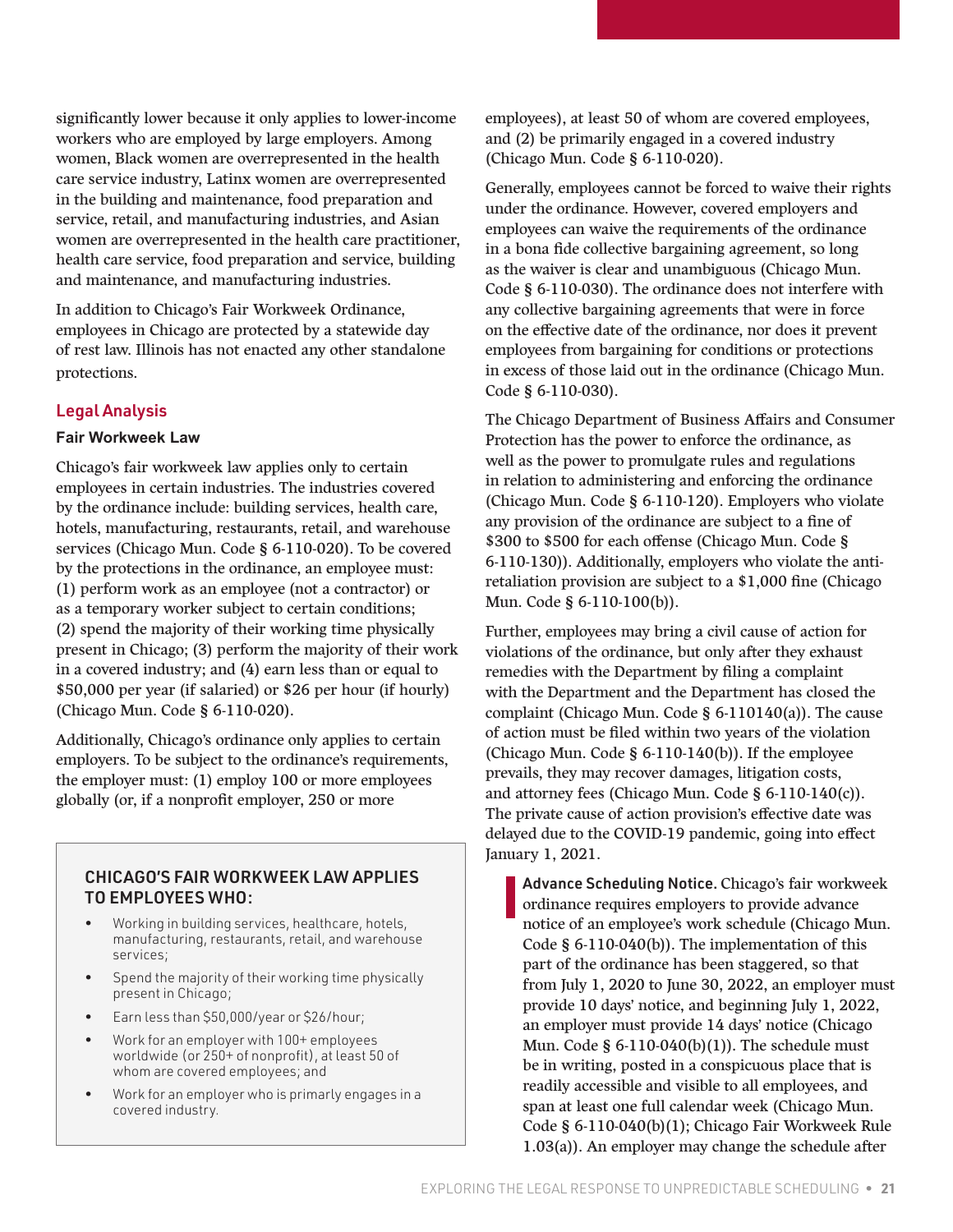it is posted, without penalty, up until the required notice period (in other words, if an employer posts the schedule 20 days in advance, they may change and repost the schedule up until 10 days in advance until June 30, 2022) (Chicago Mun. Code § 6-110-040(b)(2)).

Employers are not subject to the advance notice requirement if their employees self-schedule or work in a venue that regularly hosts ticketed events (Chicago Mun. Code § 6-110-040(b)(3)).15 Additionally, an employee who has experienced domestic violence or sexual assault — or who has a family member who has experienced domestic violence or sexual assault — may request that their schedule not be posted or transmitted to other employees (Chicago Mun. Code § 6-110-040(b)(4)).

Good Faith Estimates. Prior to or at the commencement of employment, an employer must provide a good faith estimate of an employee's projected days and hours of work (Chicago Mun. Code § 6-110-040(a). The estimate must be in writing, cover the first 90 days of employment, and include the average number of weekly hours, any expectation regarding on-call shifts, and a subset of days or times that the employee can expect to work (Chicago Mun. Code § 6-110-040(a)(1)). An employee has the right to request a modification to the estimate, and an employer must consider (but need not accept) that request and provide a written determination of that request (Chicago Mun. Code  $\S$  6-110-040(a)(2)).

Predictability Pay. If an employer makes any changes to the posted work schedule, they must transmit it to the employee in writing within 24 hours of the change (Chicago Mun. Code § 6-110-050(c). Additionally, any changes made to an employee's schedule within the above-described notice period (10 days, or 14 days beginning July 1, 2022) triggers several employee rights.<sup>16</sup>

First, if an employer adds hours to an employee's posted schedule within the notice period, the employee has the right to decline those additional hours (Chicago Mun. Code § 6-110-050(a)). Second, if an employer adds hours of work or changes the date or time of a work shift (with no change in the number of hours) within the notice period, the employee is

entitled to one hour of pay in addition to their regular rate of pay (Chicago Mun. Code  $\S$  6-110-050(b)(1)  $(A)$ – $(B)$ ).<sup>17</sup> Third, if an employer cancels a shift or subtracts hours from a shift within the notice period but with at least 24 hours' notice, the employee is also entitled to one hour of predictability pay (Chicago Mun. Code § 6-110-050(b)(1)(C)). Fourth, if an employer cancels a shift or subtracts hours from a shift with less than 24 hours' notice — including during the shift itself — the employee is entitled to at least 50 percent of the regular rate of pay for the scheduled shift (Chicago Mun. Code § 6-110-050(b)(2)).

These schedule changes and predictability pay requirements are subject to several exceptions. Critically, an employer is not required to provide predictability pay if the schedule change is "mutually agreed to" by the employer and employee and confirmed in writing (Chicago Mun. Code § 6-110-  $050(d)(3)$ ). Additionally, no predictability pay is required where the schedule change is the result of a shift trade between employees, an employee request, disciplinary action by the employer for just cause, or certain events occurring to banquet events, ticketing events, or manufacturing or health care employees (Chicago Mun. Code § 6-110--050(d)(2), (4)–(9)). Further, these requirements do not apply to employees who self-schedule (Chicago Mun. Code § 6-110--050(d)(10)).

Finally, these schedule change and predictability pay requirements do not apply where the change is due to threats, public utility failures, acts of nature, war, civil unrest, strikes, or pandemics (Chicago Mun. Code § 6-110-050(d)(1)). The Commissioner of the Department of Business Affairs and Consumer Protection issued a rule in 2020 that clarified that the COVID-19 outbreak qualifies as a "pandemic" pursuant to the ordinance, and therefore these requirements do not apply to any schedule changes made because of the pandemic (Rule Pertaining to COVID-19 and Chapter 1-25). Specifically, the Commissioner explained that the Department will consider "a Work Schedule change to be 'because' of the pandemic only when the pandemic causes the Employer to materially change its operating hours, operating plan, or the goods or services

<sup>15</sup> Self-scheduling is defined as "the practice of an employee to self-select work shifts without employer pre-approval pursuant to a mutually acceptable agreement." (Chicago Mun. Code § 6-110-020).

<sup>16</sup> However, changes of 15 minutes or less do not trigger predictability pay requirements (Chicago Fair Workweek Rule 1.04(a)).

<sup>17</sup> The Department has clarified that an employee is entitled to one hour of predictability pay for each shift that is changed within the notice period (Chicago Fair Workweek Rule 1.04(d)–(f)).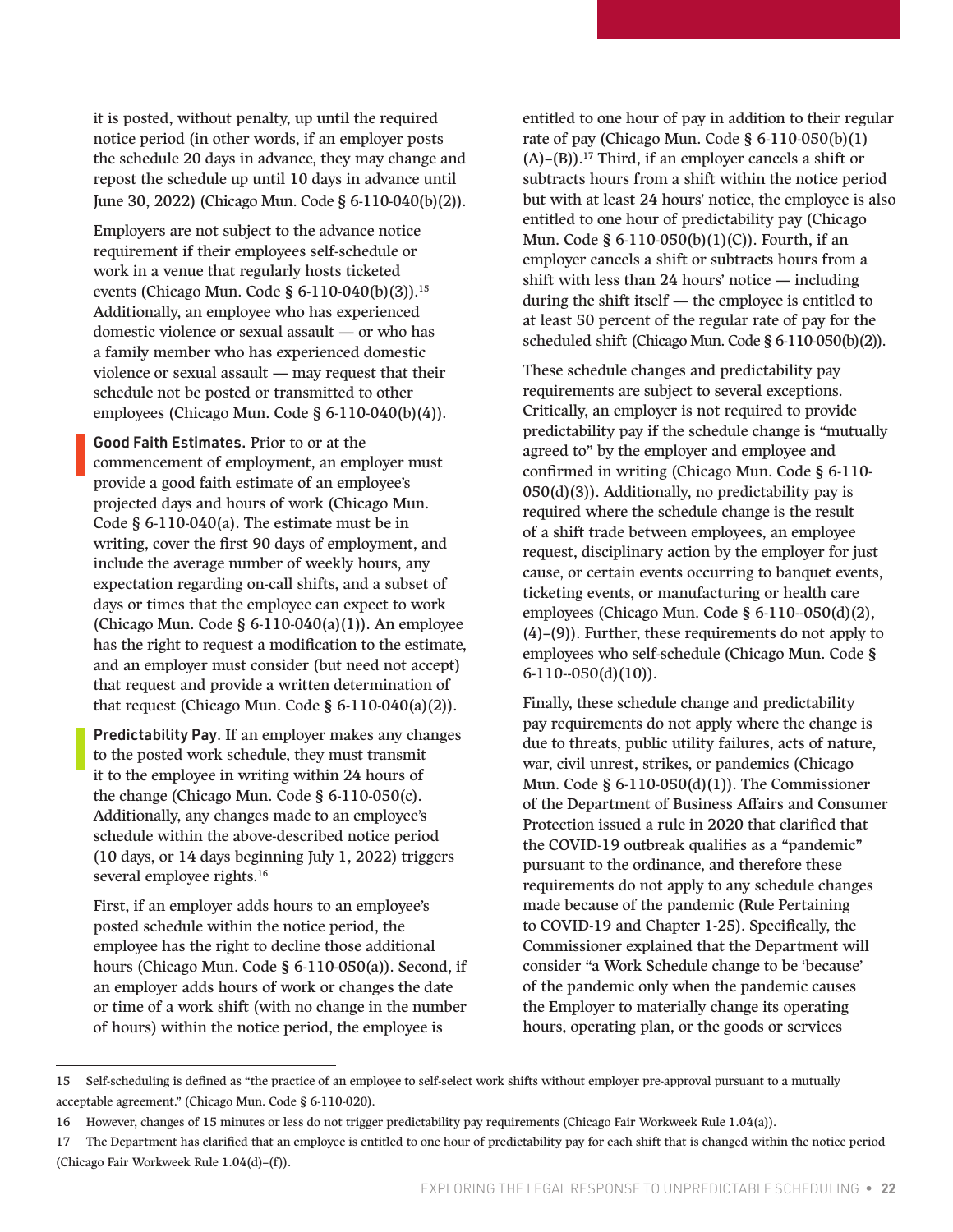provided by the Employer, which results in the Work Schedule change" (Rule Pertaining to COVID-19 and Chapter 1-25).

Right to Rest Between Shifts. Employees have a right to decline any hours that are scheduled less than 10 hours after the end of the employee's prior shift (Chicago Mun. Code § 6-110-070(a)). However, an employee can consent to work a shift that begins less than 10 hours after the end of their prior shift, but that consent must be in writing (Chicago Fair Workweek Rule 1.06(a)). If an employee chooses to work such a shift, that employee is entitled to be paid a rate of 1.25 times their regular rate (Chicago Mun. Code § 6-110-070(b)).<sup>18</sup>

Greater Access to Hours. Chicago's ordinance requires employers to offer any additional shifts that need to be filled first to existing employees who are qualified to do the work (Chicago Mun. Code § 6-110-060(a)). When practical, employers should

first offer additional shifts to part-time employees (Chicago Mun. Code  $\S 6-110-060(b)(2)$ ). If employees reject those shifts, the employer must then offer any additional shifts to temporary or seasonal workers who have worked for the employer for at least two weeks (Chicago Mun. Code § 6-110-060(a)). When distributing additional shifts, the employer cannot discriminate on the basis of several protected categories<sup>19</sup> (Chicago Mun. Code § 6-110-060(b)(1)).

Right to Request Flexible Scheduling. Employees have a right to request flexible or modified working schedules (Chicago Mun. Code § 6-110-080). This right includes, but is not limited to, requests for "additional shifts or hours; changes in days of work; changes in shift start and end times; permission to exchange shifts with other employees; limitations on availability; part-time employment; job sharing arrangements; reduction or change in work duties; or part-year employment" (Chicago Mun. Code § 6-110-080).

| <b>LEGAL PROVISIONS</b>                 | IS THERE A LAW? | ADDITIONAL DETAILS                                                                                         |
|-----------------------------------------|-----------------|------------------------------------------------------------------------------------------------------------|
| Advance scheduling notice               | <b>YES</b>      | 10 days' notice                                                                                            |
| Good faith estimates                    | <b>YES</b>      | Prior to or at commencement of employment                                                                  |
| Stable schedule requirement             | N <sub>0</sub>  | ×.                                                                                                         |
| Predictability pay                      | <b>YES</b>      | Any change with more than 24 hours' notice: 1 hour of additional pay                                       |
|                                         |                 | Reduction or cancellation with less than 24 hours' notice: 50% of pay<br>of the originally scheduled shift |
| Right to rest between shifts            | <b>YES</b>      | 10 hours                                                                                                   |
| Greater access to hours                 | <b>YES</b>      | Must be offered to existing employees                                                                      |
| Right to request flexible<br>scheduling | <b>YES</b>      | No requirement to consider or grant requests                                                               |
| Anti-retaliation                        | <b>YES</b>      | ¥.                                                                                                         |
| Day of rest                             | <b>YES</b>      | 24 consecutive hours of rest every calendar week                                                           |
| Reporting pay                           | N <sub>0</sub>  |                                                                                                            |
| Split shift laws                        | N <sub>0</sub>  |                                                                                                            |
| Predictable scheduling<br>preemption    | N <sub>0</sub>  |                                                                                                            |

#### TABLE 5: LEGAL ASSESSMENT RESULTS FOR CHICAGO, AS OF AUGUST 1, 2021

<sup>18</sup> However, any hours in such a shift that are subject to overtime pay shall be paid as overtime (i.e., 1.5 times the regular rate of pay) (Chicago Fair Workweek Rule 1.06(c)).

<sup>19</sup> Those categories are: race, color, creed, religion, ancestry, national origin, sex, sexual orientation, gender identity or expression, disability, age, or marital or familial status (Chicago Mun. Code § 1-25-060(b)(1)).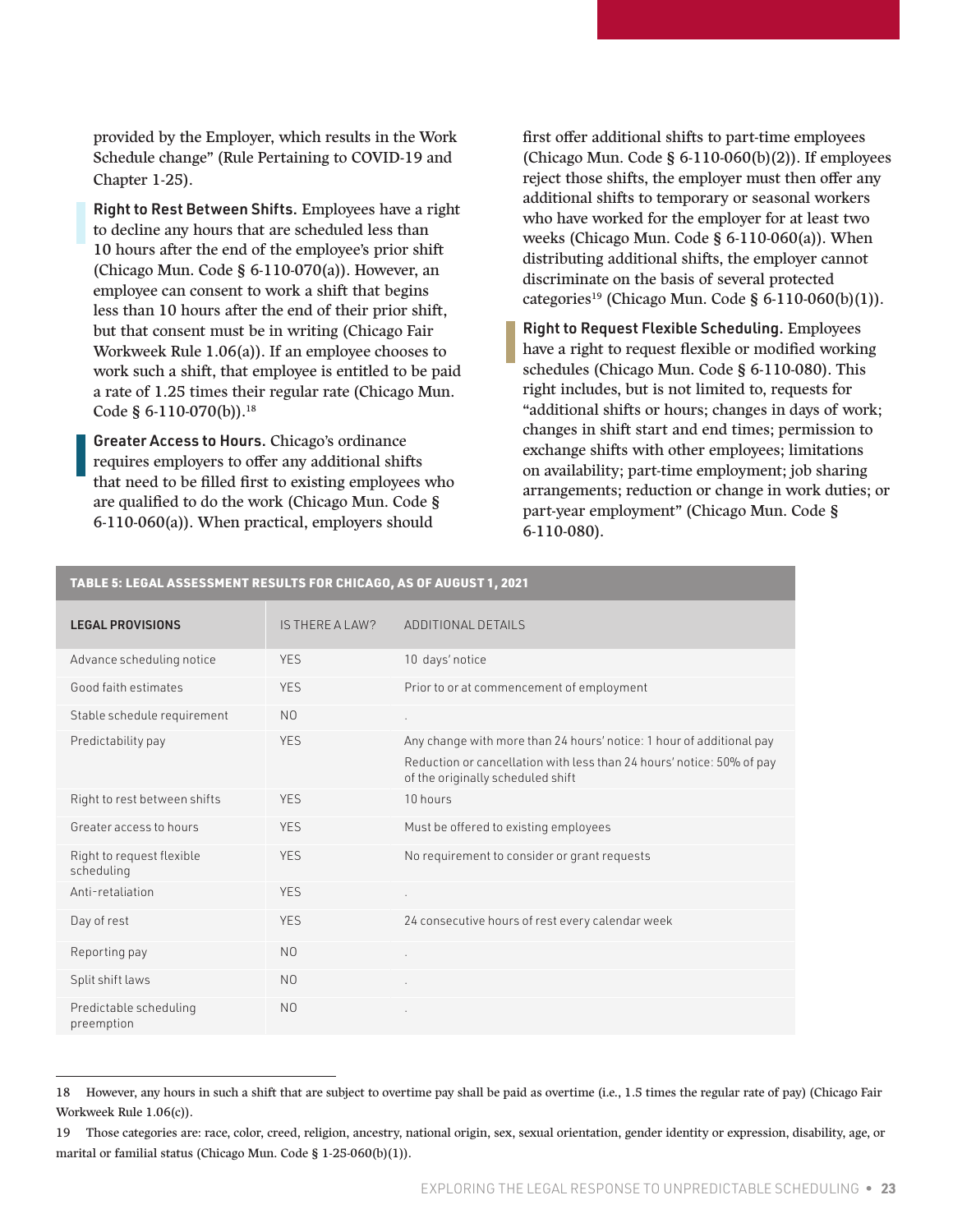<span id="page-23-0"></span>Anti-Retaliation. Employers are prohibited from retaliating against employees who exercise any right under the Chicago ordinance (Chicago Mun. Code § 6-110-100(a)). Employers are specifically prohibited from taking any of the following adverse actions in response to an employee's exercise of their rights: "termination, denial of promotion, negative evaluations, punitive schedule changes, punitive decreases in the desirability of work assignments, and other acts of harassment shown to be linked to such exercise of rights" (Chicago Mun. Code § 6-110-  $100(a)$ ).

Day of Rest. In addition to Chicago's fair workweek ordinance, employees in Chicago are protected by a statewide day of rest law. The day of rest law was enacted in 1935 but was amended as recently as 2018, and although it is not limited to certain specified industries (unlike the Chicago fair workweek ordinance), it outlines several types of employees who are not covered by its provisions through exceptions. For example, it does not apply to part-time employees who work 20 hours or less per calendar week, or to employees in the agriculture, coal mining, security guard, or administrative industries or professions (820 Ill. Comp. Stat. 140/2(b)). Additionally, the Illinois Director of Labor has the power to grant permits to employers authorizing employment on designated days of rest (820 Ill. Comp. Stat. 140/8; Ill. Admin. Code tit. 56, § 220.200). The Illinois Department of Labor has the power to enforce the day of rest provisions, as well as the power to promulgate rules and regulations relating to their administration and enforcement (820 Ill. Comp. Stat. 140/6). Employers who violate the provisions are subject to a fine of \$25 to \$100 (820 Ill. Comp. Stat. 140/7).

Employees in Illinois are entitled to 24 consecutive hours of rest in every calendar week (820 Ill. Comp. Stat. 140/2(a)). Employers are required to conspicuously post a schedule designating the day of rest for each employee no later than noon on the Friday before the workweek (820 Ill. Comp. Stat. 140/4; Ill. Admin. Code tit. 56, § 220.700). No employee can be required to work on their designated day of rest (820 Ill. Comp. Stat. 140/4; Ill. Admin. Code tit. 56, § 220.125).

### Philadelphia, Pennsylvania

#### **Background**

In December 2018, Philadelphia passed its fair workweek ordinance to provide employees in the retail, hospitality, and food industry with more consistent work schedules, which became effective on April 1, 2020. However, the predictability pay provision of the ordinance was delayed until June 1, 2021 to provide businesses with relief during the COVID-19 pandemic. Philadelphia's law contains several key protections for workers, including: advance scheduling notice, good faith estimates, predictability pay, the right to rest between shifts, greater access to hours, the right to request flexible scheduling, and anti-retaliation protections.

Although Philadelphia has not released official data about the number of workers covered by the law, recent data show that approximately 106,523 people in Philadelphia over the age of 16 work in retail and food preparation and service industries.20 However, the actual number of covered workers is likely significantly lower because the law only applies to workers employed by certain large businesses. Notably, data show that, among women in those occupations, Latinx women are overrepresented in retail, and Asian women are overrepresented in both food service and retail.

#### Legal Analysis

#### **Fair Workweek Law**

Philadelphia's ordinance applies only to certain employees in certain industries. The industries covered by the ordinance are: retail, hospitality, and food service (Philadelphia, Pa., Code § 9-4601(4)). To be covered by the protections in the ordinance, an employee must: perform work as a full-time, part-time, seasonal, or temporary (not a contractor) employee (Philadelphia, Pa., Code § 9-4601(5)). Additionally, Philadelphia's ordinance only applies to certain employers. To be subject to the ordinance's requirements, the employer must: (1) employ 250 or more employees globally, and (2) have 30 or more locations worldwide. (Philadelphia, Pa., Code § 9-4601(4)). Finally, covered employers and employees can waive the requirements of the ordinance in a bona fide collective bargaining agreement, so long as the waiver is clear and unambiguous (Philadelphia, Pa., Code § 9-4610).

<sup>20</sup> Data is derived from 2019 ACS 1-year estimated detailed tables showing occupation by race and sex. These numbers include data from the following industries, as defined by ACS: food preparation and service occupations, and sales (including retail) occupations.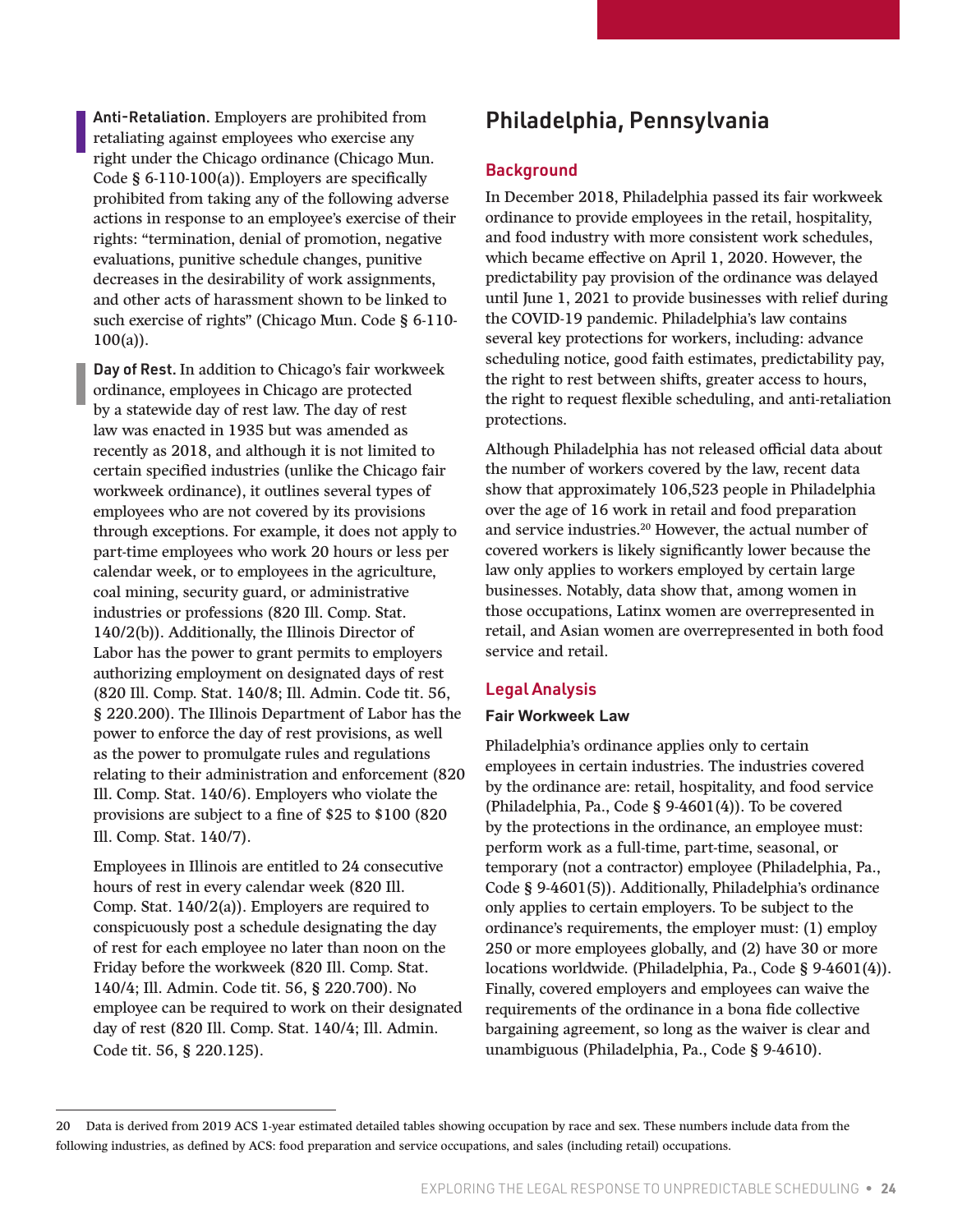The Philadelphia Office of Benefits and Wage Compliance has the power to enforce the ordinance (Philadelphia, Pa., Code § 9-4611(2)). Employers who violate any provision of the ordinance are subject to damages, ranging from \$25 for failure to notify an employee to a change to the schedule during within the notice period and \$1,000 for failure to provide a current employee with greater access to hours before hiring a new employee (Philadelphia, Pa., Regulation 10). Additionally, the Office of Benefits and Wage Compliance may triple damages for employers who have a history of violating the protections provided in the fair workweek ordinance (Philadelphia, Pa., Regulation 10).

Further, employees may bring a civil cause of action for violations of the ordinance (Philadelphia, Pa., Code § 9-4611(7)). However, the commencement of a civil cause of action withdraws the complaint from the Office of Benefits and Wage Compliance (Philadelphia, Pa., Regulation  $10(7)(a)$ ). The cause of action must be filed within two years of the violation (Philadelphia, Pa., Regulation 10(9)). If the employee prevails, they may recover damages, litigation costs, and attorney fees (Philadelphia, Pa., Regulation 10(7)(c)).

Advance Scheduling Notice. Philadelphia requires employers to provide advance notice of an employee's work schedule (Philadelphia, Pa., Code § 9-4602(4)). The implementation of this part of the ordinance was staggered from April 1, 2020 to December 31, 2020 employers were required to provide 10 days' notice, and since January 1, 2021, employers must provide 14 days' notice (Philadelphia, Pa., Code § 9-4602(4); Philadelphia, Pa., Regulation 1.1).<sup>21</sup> The schedule must be in writing, be posted in a conspicuous place that is readily accessible and visible to all employees (Philadelphia, Pa., Code § 9-4602(4).

Good Faith Estimates. Prior to or at the commencement of employment, an employer must provide a good faith estimate of an employee's projected days and hours of work (Philadelphia, Pa.,

#### PHILADELPHIA'S FAIR WORKWEEK LAW APPLIES TO EMPLOYEES WHO WORK:

- In retail, hospitality, and food service industries; and
- For employers with 250+ employees and 30+ locations worldwide.

Code § 9-4602(3)). The estimate must be in writing, cover the first 90 days of employment, and include the average number of weekly hours, any expectation regarding on-call shifts, and a subset of days or times that the employee can expect to work (Philadelphia, Pa., Code § 9-4602(1)). The Department of Labor's Office of Worker Protections requires that covered employers provide all new and existing employees with a written good faith estimate by July 1, 2020 (Cox & Chewning, 2020; Philadelphia, Pa., Regulation 1.1a).

Predictability Pay. If an employer makes any changes to the posted work schedule, the employer must provide the employee with notice prior to making the change and transmit it to the employee in writing within 24 hours of the change (Philadelphia, Pa., Code § 9-4602(5)). Additionally, any changes made to an employee's schedule within the above-described notice period (10 days, or 14 days beginning January 1, 2021) triggers several employee rights.22

First, if an employer adds to an employee's posted schedule within the notice period, the employee has the right to decline those additional hours (Philadelphia, Pa., Code § 9-4602(6)). Second, if an employer adds hours of work or changes the date or time of a work shift (with no change in the number of hours) within the notice period, the employee is entitled to one hour of pay in addition to their regular rate of pay (Philadelphia, Pa., Code § 9-4603(1)(a)). Third, if an employer cancels a shift or subtracts hours from a shift (regular or on-call) within the notice period, the employee is entitled to 50 percent of the regular rate of pay for the scheduled shift (Philadelphia, Pa., Code § 9-4603(1)(b)). Any changes to an employee's schedule within the notice period requires the employee's written consent (Philadelphia, Pa., Code § 9-4602(6)).

These schedule changes and predictability pay requirements are subject to several exceptions. Employees are not entitled to predictability pay for changes due to an employee's voluntary request, voluntary trade shifts among employees, or an employee's termination or other disciplinary measure (Philadelphia, Pa., Code § 9-4603(2)(a), (b), (f), (h)). Additionally, predictability pay does not apply when operations cannot continue due to threats, a public utility failure, a public transportation shutdown, a natural disaster, a state of emergency,

22 However, changes of 20 minutes or less do not trigger predictability pay requirements (Philadelphia, Pa., Code §9-4603(2)(d)).

<sup>21</sup> Implementation of the ordinance was delayed due to the public health crisis, with the ordinance becoming effective on April 1, 2020.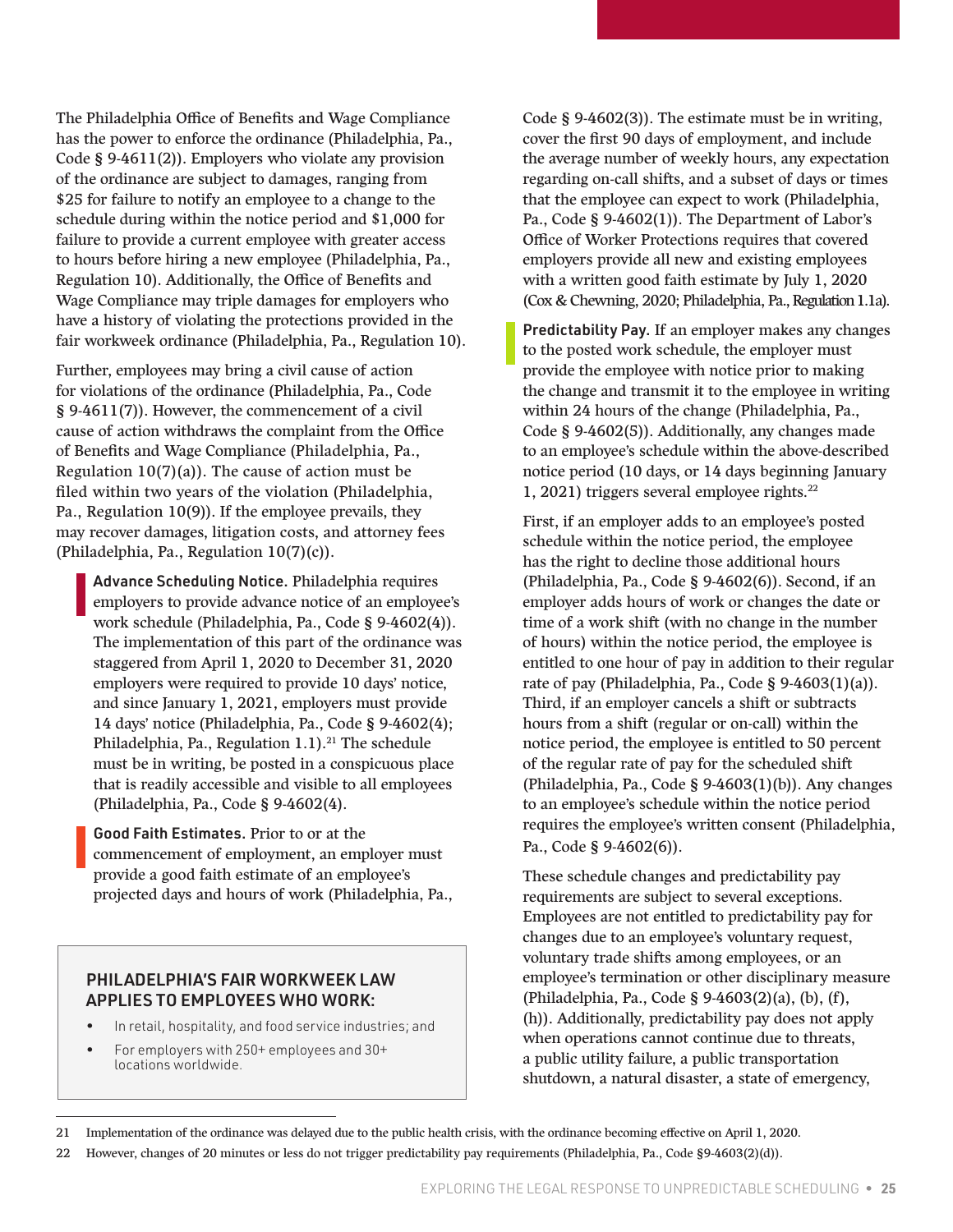or severe weather conditions (Philadelphia, Pa., Code § 9-4603(2)(c)). Employers are also not required to provide predictability pay for certain specified changes to ticketing events or banquet events (Philadelphia, Pa., Code § 9-4603(2)(i), (j)). Finally, employees are not entitled to predictability pay where they volunteer to work in response to a mass communication about the availability of additional hours, so long as the communication is due to another employee being unable to work (Philadelphia, Pa., Code § 9-4603(2)(e)).

The fair workweek ordinance became effective on April 1, 2020 (Cox & Chewning, 2020; Philadelphia, Pa., Regulation 1.1).<sup>23</sup> While the ordinance included a predictability pay provision for employer-initiated changes, the Office of Benefits and Wage Compliance chose to temporarily suspend enforcement of the predictability pay provision due to the pandemic and the "associated impacts on business activity" (Cox & Chewning, 2020). Without this provision, employees would not be compensated for changes made to the schedule after the advance notice period. However,

on June 1, 2021, the Office of Benefits and Wage Compliance began enforcing the predictability pay provision of the ordinance, requiring that employees are provided with predictability pay for employerinitiated changes made after advance notice period (Philadelphia, Pa., Code § 9-4603(1)).

Right to Rest Between Shifts. Employees have a right to decline any hours that are scheduled less than nine hours after the end of the employee's prior shift or "during the nine hours following the end of a shift that spanned two days" (Philadelphia, Pa., Code § 9-4604(1)). However, an employee can consent to work a shift that begins less than nine hours after the end of their prior shift, but that consent must be in writing (Philadelphia, Pa., Code § 9-4604(1)). If an employee chooses to work such a shift, that employee is entitled to be paid \$40 for that shift (Philadelphia, Pa., Code § 9-4604(2)).

Greater Access to Hours. Philadelphia requires employers to offer any additional shifts that need to be filled first to existing employees who are qualified to do the work before attempting to hire additional

| TABLE 6: LEGAL ASSESSMENT RESULTS FOR PHILADELPHIA, AS OF AUGUST 1, 2021 |                 |                                                                                              |  |  |
|--------------------------------------------------------------------------|-----------------|----------------------------------------------------------------------------------------------|--|--|
| <b>LEGAL PROVISIONS</b>                                                  | IS THERE A LAW? | ADDITIONAL DETAILS                                                                           |  |  |
| Advance scheduling notice                                                | <b>YES</b>      | 14 days' notice                                                                              |  |  |
| Good faith estimates                                                     | <b>YES</b>      | Prior to or at commencement of employment                                                    |  |  |
| Stable schedule requirement                                              | N <sub>0</sub>  |                                                                                              |  |  |
| Predictability pay                                                       | <b>YES</b>      | Addition of hours or changes to shift: 1 hour additional pay                                 |  |  |
|                                                                          |                 | Reduction of hours or cancellation of shift: 50% of pay of<br>the originally scheduled shift |  |  |
| Right to rest between shifts                                             | <b>YES</b>      | 9 hours                                                                                      |  |  |
| Greater access to hours                                                  | <b>YES</b>      | Must be offered to existing employees                                                        |  |  |
| Right to request flexible<br>scheduling                                  | <b>YES</b>      | No requirement to consider or grant requests                                                 |  |  |
| Anti-retaliation                                                         | <b>YES</b>      |                                                                                              |  |  |
| Day of rest                                                              | N <sub>0</sub>  |                                                                                              |  |  |
| Reporting pay                                                            | N <sub>O</sub>  | ä,                                                                                           |  |  |
| Split shift laws                                                         | N <sub>0</sub>  | ä,                                                                                           |  |  |
| Predictable scheduling<br>preemption                                     | N <sub>0</sub>  |                                                                                              |  |  |

<sup>23</sup> The law was enacted on December 20, 2018 and set to become effective on January 1, 2020. However, implementation of the ordinance, as well as key provisions, were delayed due to the public health crisis. The ordinance became effective on April 1, 2020 and the predictability pay provision of the ordinance became effective on June 1, 2021.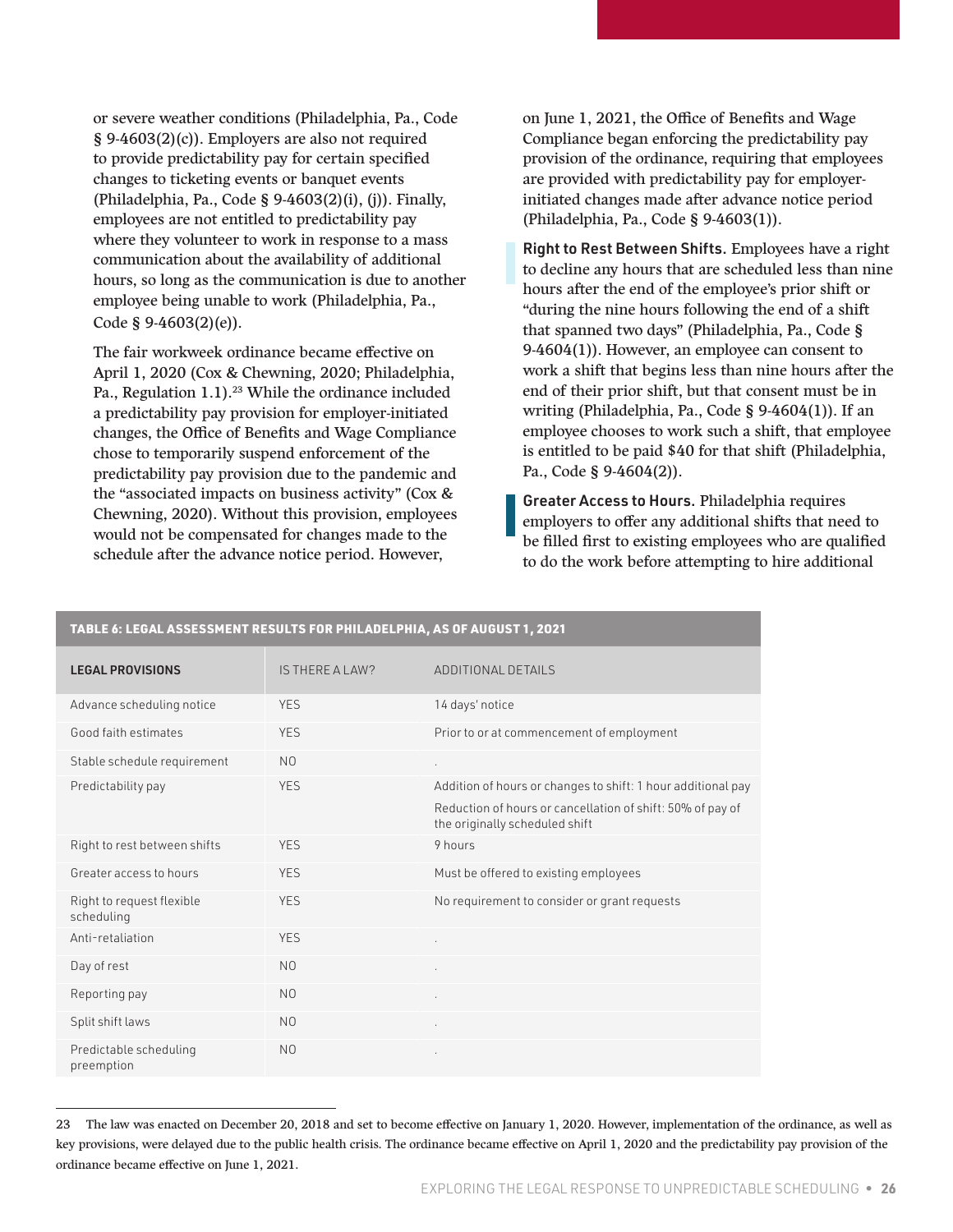<span id="page-26-0"></span>employees (Philadelphia, Pa., Code § 9-4605). When distributing additional shifts, the employer cannot discriminate on the basis of several protected categories (Philadelphia, Pa., Code § 9-4605(3)(b)).<sup>24</sup>

Right to Request Flexible Scheduling. Employees have a right to request flexible or modified working schedules (Philadelphia, Pa., Code § 9-4602(2)). This right includes, but is not limited to, "(a) requests not to be scheduled for work shifts during certain days or times or at certain locations; (b) requests not to work on-call shifts; (c) requests for certain hours, days, or locations of work; and (d) requests for more or fewer work hours" (Philadelphia, Pa., Code § 9-4602(2)).

Anti-Retaliation. Employers are prohibited from retaliating against employees who exercise any right under the Philadelphia ordinance (Philadelphia, Pa., Code § 9-4606(1)). Employers are specifically prohibited from taking any of the following adverse actions in response to an employee's exercise of their rights: "threatening, intimidating, disciplining, discharging, demoting, suspending or harassing an employee; assigning an employee to a lesser position in terms of job classification, job security, or other condition of employment; reducing the hours or pay of an employee or denying the employee additional hours; and discriminating against the employee, including actions or threats related to perceived immigration status or work authorization" (Philadelphia, Pa., Code § 9-4606(2)).

### Oregon

#### Background

In August 2017, Oregon passed a fair workweek law to provide employees in the retail, hospitality, and food service industry with more consistent work schedules, which became effective in July 2018. Unlike other jurisdictions with fair workweek laws, Oregon has created a voluntary standby list system, which exempts employers from providing predictability pay to employees who consent to be on the list and be contacted when additional shifts arise.

#### OREGON'S FAIR WORKWEEK LAW APPLIES TO EMPLOYEES WHO WORK:

- In retail, hospitality, and food service industries; and
- For employers with 500+ employees worldwide.

Recent data show that approximately 326,260 people in Oregon over the age of 16 work in retail and food preparation and service occupations.25 However, the actual number of covered workers is likely significantly lower because the law only applies to workers employed by certain large businesses. Among women in those industries, Latinx, Asian, and Native American women are overrepresented in food preparation and service, and Asian women are overrepresented in retail.

#### Legal Analysis

#### **Fair Workweek Law**

Oregon's law applies only to certain employees in certain industries. The industries covered by the ordinance include retail, hospitality, and food service (Or. Rev. Stat. § 653.422(1)). Oregon's law only applies to certain employers. To be subject to the requirements, the employer must employ 500 or more employees globally (Or. Rev. Stat. § 653.422(1)).

Employees can waive their right to predictability pay by agreeing to be placed on a standby list (Or. Rev. Stat. § 653.432(4)). Additionally, employers are not required to provide additional compensation, specifically predictability pay or compensation for working a "clopening" shift, when the employee is covered by a collective bargaining agreement "that provides the employee a remedy equal to or better than the remedy provided by ORS 653.442 or 653.455" (Or. Admin. R. 839-026-0060).

The Oregon Commissioner of the Bureau of Labor has the power to enforce the ordinance (Or. Rev. Stat. § 653.480(1)). Employers who violate any provision of the ordinance are subject to a fine of \$1,000 (Or. Rev. Stat. §  $653.480(3)(b)$ .<sup>26</sup> Further, employees may bring a civil cause of action for violations of the anti-retaliation

<sup>24</sup> Those categories are: race, color, creed, religion, ancestry, national origin, sex, sexual orientation, gender identity, disability, age, marital or familial status, nor on the basis of family caregiving responsibilities or status as a student, and the employer may not distribute hours in a manner intended to avoid application of the Patient Protection and Affordable Care Act, 42 U.S.C. § 18001 (Philadelphia, Pa., Code §9-4605(3)(b)).

<sup>25</sup> Data is derived from 2019 ACS 1-year estimated detailed tables showing occupation by race and sex. These numbers include data from the following industries, as defined by ACS: food preparation and service occupations, and sales (including retail) occupations.

<sup>26</sup> Employers will be subject to a \$500 fine for not displaying a poster of employees' rights in a conspicuous and accessible place (Or. Rev. Stat. § 653.480(3)(a); Or. Rev. Stat. §653.460).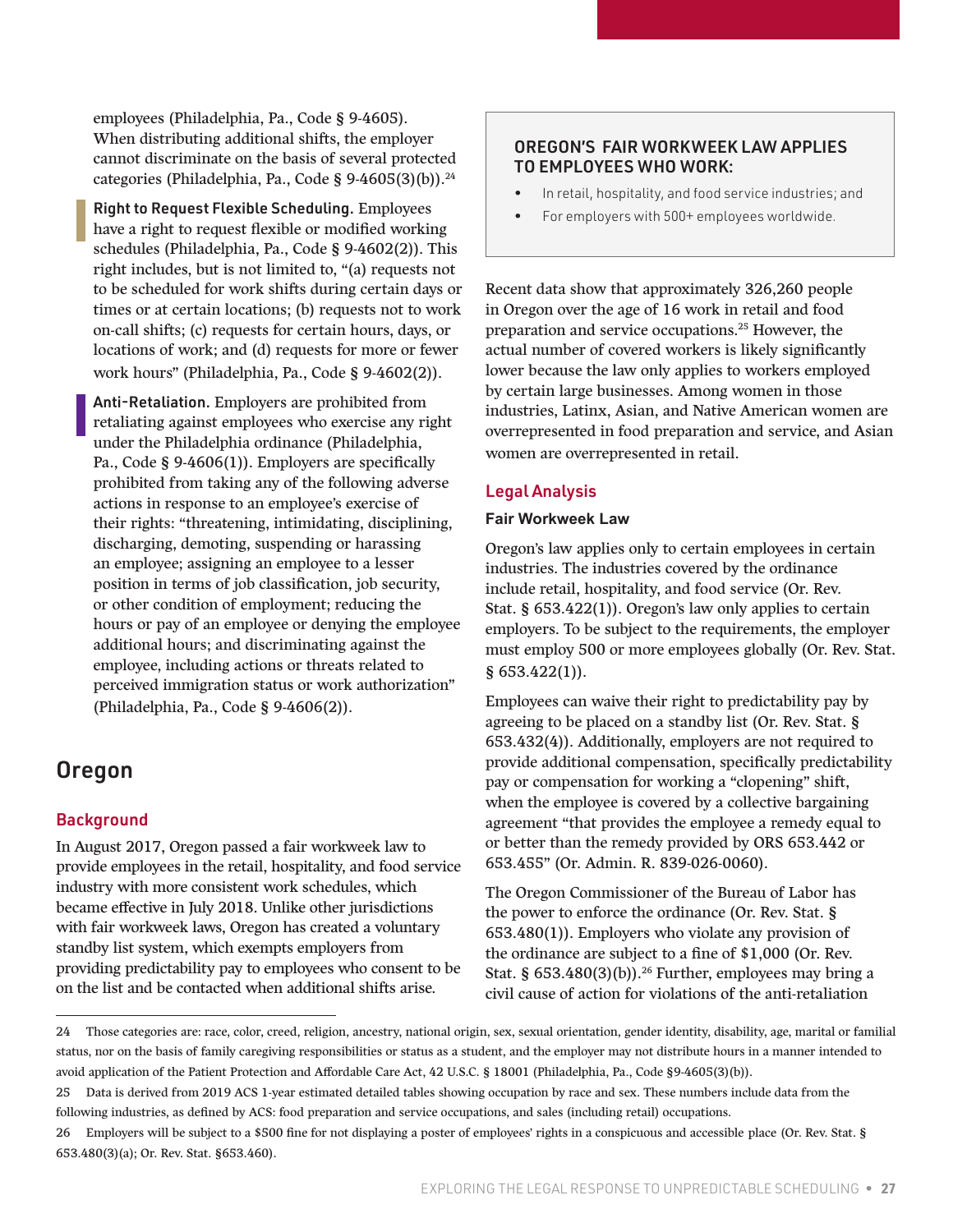provision of the law (Or. Rev. Stat. § 659A.885(2) (b)).27 However, the commencement of a civil cause of action precludes the employee from filing a complaint with the Commissioner of the Bureau of Labor (Or. Rev. Stat. §  $659A.820(4)(a)$ . If the employee prevails, they may recover damages and attorney fees (Or. Rev. Stat. § 659A.885(1)).

Advance Scheduling Notice. Oregon requires employers to provide advance notice of an employee's work schedule (Or. Rev. Stat. § 653.436). The implementation of this part of the ordinance was staggered so that from July 1, 2018 to June 30, 2020, an employer was required to provide seven days' notice. Since July 1, 2020, an employer must provide 14 days' notice (Or. Rev. Stat. §653.436(1); Or. Admin. R. 839-026-0030). The schedule must be in writing, be posted in a conspicuous place that is readily accessible and visible to all employees (Or. Rev. Stat. § 653.436(2)).

Good Faith Estimates. At the commencement of employment, an employer must provide a good faith estimate of an employee's projected days and hours of work (Or. Rev. Stat. § 653.428(1)). The estimate must be in writing, cover the average number of hours an employee can expect in a one-month period, explain the voluntary standby list (providing written notice), and any expectation regarding on-call shifts (Or. Rev. Stat. § 653.428(1)). The good faith estimate can be based on schedule from a previous year for seasonal or episodic employees (Or. Rev. Stat. § 653.428(1)).

Predictability Pay. If an employer makes any changes to the posted work schedule, the employer must provide the employee with timely notice of the change (Or. Rev. Stat. § 653.436(5)(a)). Any changes made to an employee's schedule within the above-described notice period (seven days, or 14 days beginning July 1, 2020) triggers several employee rights.28

First, if an employer adds to an employee's posted schedule within the notice period, the employee has the right to decline those additional hours (Or. Rev. Stat. § 653.436(5)(b)). Second, if an employer adds hours of work, changes the date or time of a work shift (with no change in the number of hours), or schedules an employee for an additional

| TABLE 7: LEGAL ASSESSMENT RESULTS FOR OREGON, AS OF AUGUST 1, 2021 |                 |                                                                                                                                |  |  |
|--------------------------------------------------------------------|-----------------|--------------------------------------------------------------------------------------------------------------------------------|--|--|
| <b>LEGAL PROVISIONS</b>                                            | IS THERE A LAW? | ADDITIONAL DETAILS                                                                                                             |  |  |
| Advance scheduling notice                                          | <b>YES</b>      | 14 days' notice                                                                                                                |  |  |
| Good faith estimates                                               | <b>YES</b>      | At commencement of employment                                                                                                  |  |  |
| Stable schedule requirement                                        | N <sub>0</sub>  | ¥.                                                                                                                             |  |  |
| Predictability pay                                                 | <b>YES</b>      | Addition of hours or changes to shift: 1 hour additional pay                                                                   |  |  |
|                                                                    |                 | Reduction of hours, cancellation of shift, or not called in for<br>on-call shift: 50% of pay of the originally scheduled shift |  |  |
| Right to rest between shifts                                       | <b>YES</b>      | 10 hours                                                                                                                       |  |  |
| Greater access to hours                                            | N <sub>O</sub>  | ¥.                                                                                                                             |  |  |
| Right to request flexible<br>scheduling                            | <b>YES</b>      | No requirement to grant requests                                                                                               |  |  |
| Anti-retaliation                                                   | <b>YES</b>      | à.                                                                                                                             |  |  |
| Day of rest                                                        | N <sub>O</sub>  |                                                                                                                                |  |  |
| Reporting pay                                                      | N <sub>O</sub>  |                                                                                                                                |  |  |
| Split shift laws                                                   | N <sub>0</sub>  |                                                                                                                                |  |  |
| Predictable scheduling<br>preemption                               | <b>YES</b>      | ٠                                                                                                                              |  |  |

<sup>27</sup> The retaliation claim may not be related to the right to request flexible schedules, provided under Or. Rev. Stat. §653.450 (Or. Rev. Stat. § 659A.885(2)(b)).

<sup>28</sup> However, changes of 30 minutes or less do not trigger predictability pay requirements (Or. Rev. Stat. § 653.455(3)(a)).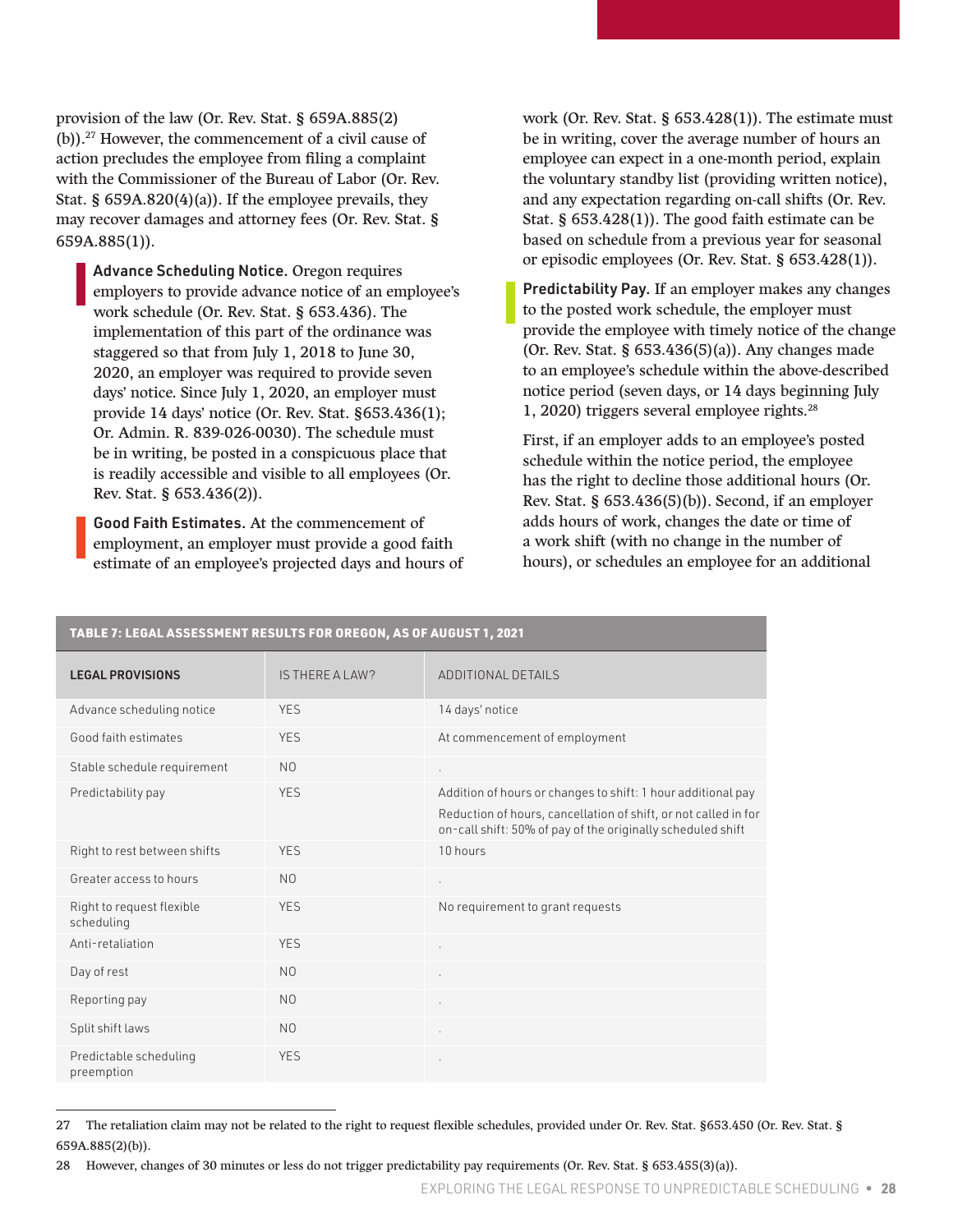<span id="page-28-0"></span>shift (including an on-call shift) within the notice period, the employee is entitled to one hour of pay in addition to their regular rate of pay (Or. Rev. Stat. § 653.455(2)(a)). Third, if an employer cancels a shift, subtracts hours from a shift, or does not call an employee in for an on-call shift, the employee is entitled to at least 50 percent of the regular rate of pay for the scheduled shift (Or. Rev. Stat. § 653.455(2)(b)).

These schedule changes and predictability pay requirements are subject to several exceptions. Employees who voluntarily switch shifts among themselves, request changes to their schedule in writing, or consent to work additional hours to address unanticipated customer needs or unexpected employee absence are not entitled to predictability pay (Or. Rev. Stat. § 653.455(3)(b)–(d), (k)). Additionally, employees are not entitled to predictability pay for schedule changes resulting from disciplinary action, or when operations cannot continue due to threats, a public utility failure, or a natural disaster (Or. Rev. Stat. § 653.455(e)–(h)). Further, employers need not pay predictability pay where operations change because of alterations to or cancellation of a ticketed event (Or. Rev. Stat. § 653.455(i)).

Finally, and crucially, employers may maintain a standby list of employees that the employer will use to offer additional hours to employees (Or. Rev. Stat. § 653.432). However, predictability pay is not required when "an employer requests that an employee on a voluntary standby list work additional hours […] and the employee consents to work the additional hours" (Or. Rev. Stat. § 653.455(3)(j)). Thus, an employee on the standby list who accepts additional hours is not entitled to predictability pay (Or. Rev. Stat. § 653.432(4)).

Right to Rest Between Shifts**.** Employees have a right to decline any hours that are scheduled less than 10 hours after the end of the employee's prior shift or within "the first 10 hours following the end of a work shift or on-call shift that spanned two calendar days" (Or. Rev. Stat. § 653.442(1)). However, an employee can consent to work a shift that begins less than 10 hours after the end of their prior shift (Or. Rev. Stat. § 653.442(1)). If an employee chooses to work such a shift, that employee is entitled to be paid a rate of 1.5 times their regular rate (Or. Rev. Stat. § 653.442(2)).<sup>29</sup>

Right to Request Flexible Scheduling. Employees have a right to request flexible or modified working schedules (Or. Rev. Stat. § 653.450(1)). This right includes, but is not limited to, requests to not be scheduled to work certain shifts during certain times or at specific locations and "limitations or changes in the employee's work schedule availability, including but not limited to child care needs" (Or. Rev. Stat. § 653.450(1)).

Anti-Retaliation. Employers are prohibited from retaliating against employees who exercise any right under the Oregon law (Or. Rev. Stat. § 653.470). Employers are specifically prohibited from taking any of the following adverse actions in response to an employee's exercise of their rights: "retaliate or in any way discriminate against an individual with respect to hire or tenure or any other term or condition of employment because the individual has inquired about the provisions" of the law (Or. Rev. Stat. § 653.470(2)).

Predictable Scheduling Preemption. Oregon's fair workweek law explicitly preempts local jurisdictions from enacting laws regulating workplace scheduling (Or. Rev. Stat. § 653.490(2)). However, it creates an exception for certain public workers, allowing local governments to enact such regulations for workers who are employed or contracted by the local government (Or. Rev. Stat. § 653.490(3)).

### New Hampshire

#### **Background**

New Hampshire has not enacted a fair workweek law. However, the state has enacted a day of rest law, a reporting pay law, and a right-to-request law over the course of several decades. These laws generally apply to all employees across the state, with some exceptions. Recent data estimate that there are approximately 735,493 workers over the age of 16 in the state.<sup>30</sup>

#### Legal Analysis

Right to Request Flexible Scheduling. New Hampshire prohibits employers from retaliating against employees for requesting flexible work schedules (N.H. Rev. Stat. § 275:37-b). However, the law explicitly states that an employer is not required

<sup>29</sup> This requirement does not apply to "split-shifts" that take place in one calendar day (Or. Admin. R. 839-026-0040).

<sup>30</sup> Data is derived from the 2019 ACS 1-year estimated detailed table showing the civilian employed population over the age of 16.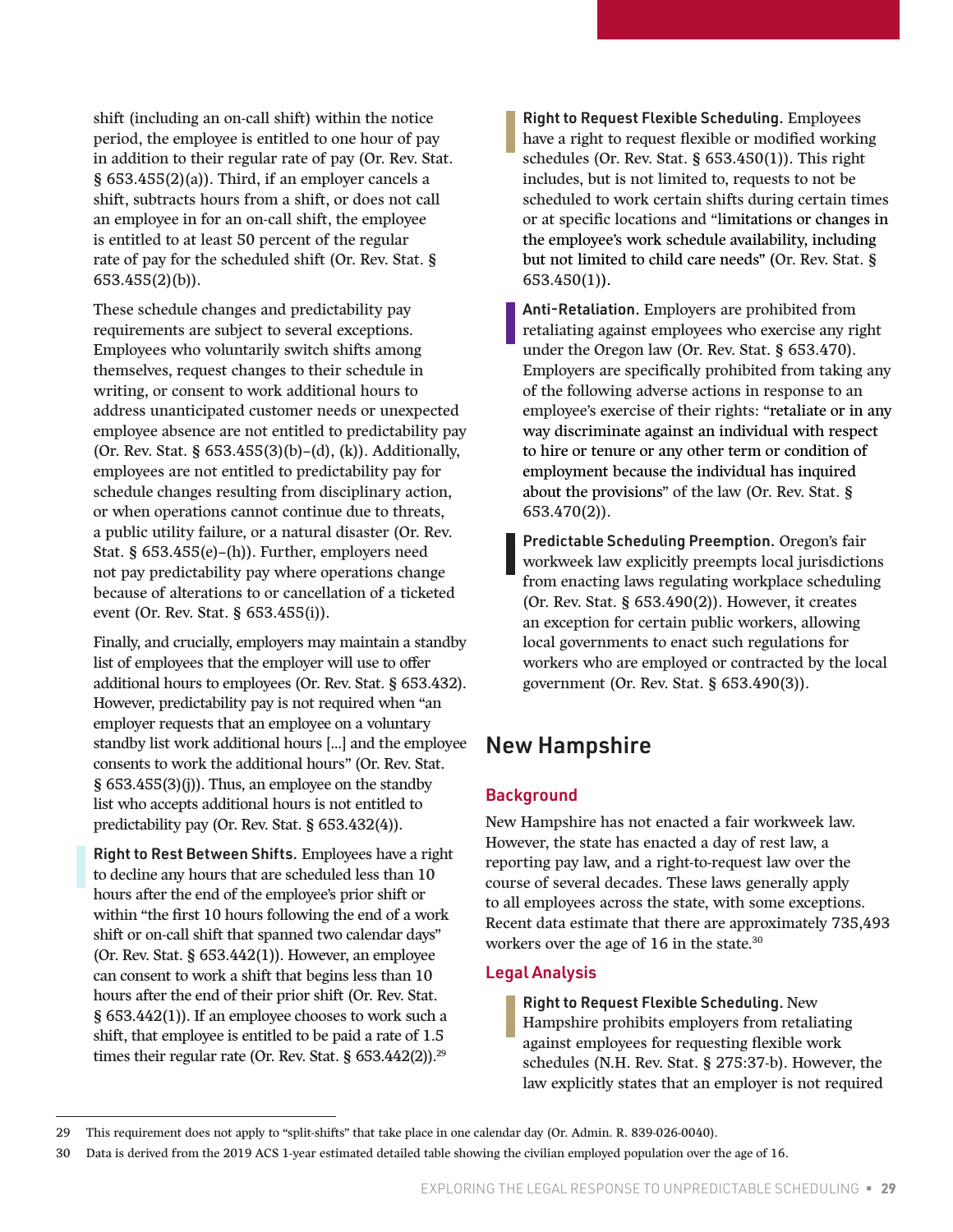to accommodate any request for a flexible schedule, and an employee cannot sue an employer for failing to accommodate such a request (N.H. Rev. Stat. § 275:37-b). The statute is not limited to certain specified industries and applies to most workers throughout the state.<sup>31</sup> It was enacted in 2016, around the same time many other predictable scheduling and fair workweek protections were being introduced and enacted across the nation (Fair Workweek Initiative, n.d.).

The labor commissioner has the power to enforce the right-to-request law, including by taking "appropriate action" in response to employee complaints (N.H. Rev. Stat. § 275.38). However, despite explicitly prohibiting employer retaliation against an employee for requesting a flexible schedule, the law is silent as to whether an employee can bring a cause of action for violations of the anti-retaliation provision.

Day of Rest. New Hampshire requires employers to provide a designated day of rest to their employees (N.H. Rev. Stat. §§ 275:32, 275:33). Specifically, the law requires employers to provide one 24-hour period to each employee per week (either on Sunday

or another designated day), and the employer cannot require an employee to work on that designated day (N.H. Rev. Stat. §§ 275:32, 275:33). The law was first enacted in 1933 and recently amended in 2018 to clarify that an employee can choose to work on their designated day of rest (but cannot be required to do so); prior to 2018, an employee was not allowed to work in their day of rest (Whitley, 2018).

Unlike New Hampshire's other standalone laws, the day of rest provisions do not apply to several industries and employees. For example, the laws do not apply to employees in "hospitals, nursing homes, orphanages, and homes for the aged" (N.H. Rev. Stat. § 275:33 a); employees who work for certain manufacturing and transportation establishments (N.H. Rev. Stat. § 275:34); and several types of service employees, including janitors, caretakers, newspaper workers, farm workers, retail store workers, and hotel and restaurant workers (N.H. Rev. Stat. § 275:35). Further, employers and employees can agree to waive the day of rest requirement "after approval of the labor commissioner where it appears for the best interests of all parties concerned" (N.H. Rev. Stat. § 275:33-b).

| TABLE 8: LEGAL ASSESSMENT RESULTS FOR NEW HAMPSHIRE, AS OF AUGUST 1, 2021 |                 |                                             |  |
|---------------------------------------------------------------------------|-----------------|---------------------------------------------|--|
| <b>LEGAL PROVISIONS</b>                                                   | IS THERE A LAW? | ADDITIONAL DETAILS                          |  |
| Advance scheduling notice                                                 | N <sub>0</sub>  | ×.                                          |  |
| Good faith estimates                                                      | N <sub>0</sub>  | ٠                                           |  |
| Stable schedule requirement                                               | N <sub>0</sub>  | $\cdot$                                     |  |
| Predictability pay                                                        | N <sub>0</sub>  | $\cdot$                                     |  |
| Right to rest between shifts                                              | N <sub>0</sub>  |                                             |  |
| Greater access to hours                                                   | N <sub>0</sub>  | $\epsilon$                                  |  |
| Right to request flexible<br>scheduling                                   | <b>YES</b>      | No requirement to grant requests            |  |
| Anti-retaliation                                                          | N <sub>0</sub>  | $\cdot$                                     |  |
| Day of rest                                                               | <b>YES</b>      | One designated 24-hour rest period per week |  |
| Reporting pay                                                             | <b>YES</b>      | 2 hours' of regular rate of pay             |  |
| Split shift laws                                                          | N <sub>0</sub>  | $\cdot$                                     |  |
| Predictable scheduling<br>preemption                                      | N <sub>0</sub>  | $\mathbf{r}$                                |  |

<sup>31</sup> However, by definition, employees do not include "persons engaged in domestic service in the home of the employer, or in agricultural service, or in temporary or seasonal employment, or employees of any social club, fraternal, charitable, educational, religious, scientific or literary association, no part of the net earnings of which inures to the benefit of any private individual" (N.H. Rev. Stat. § 275:36).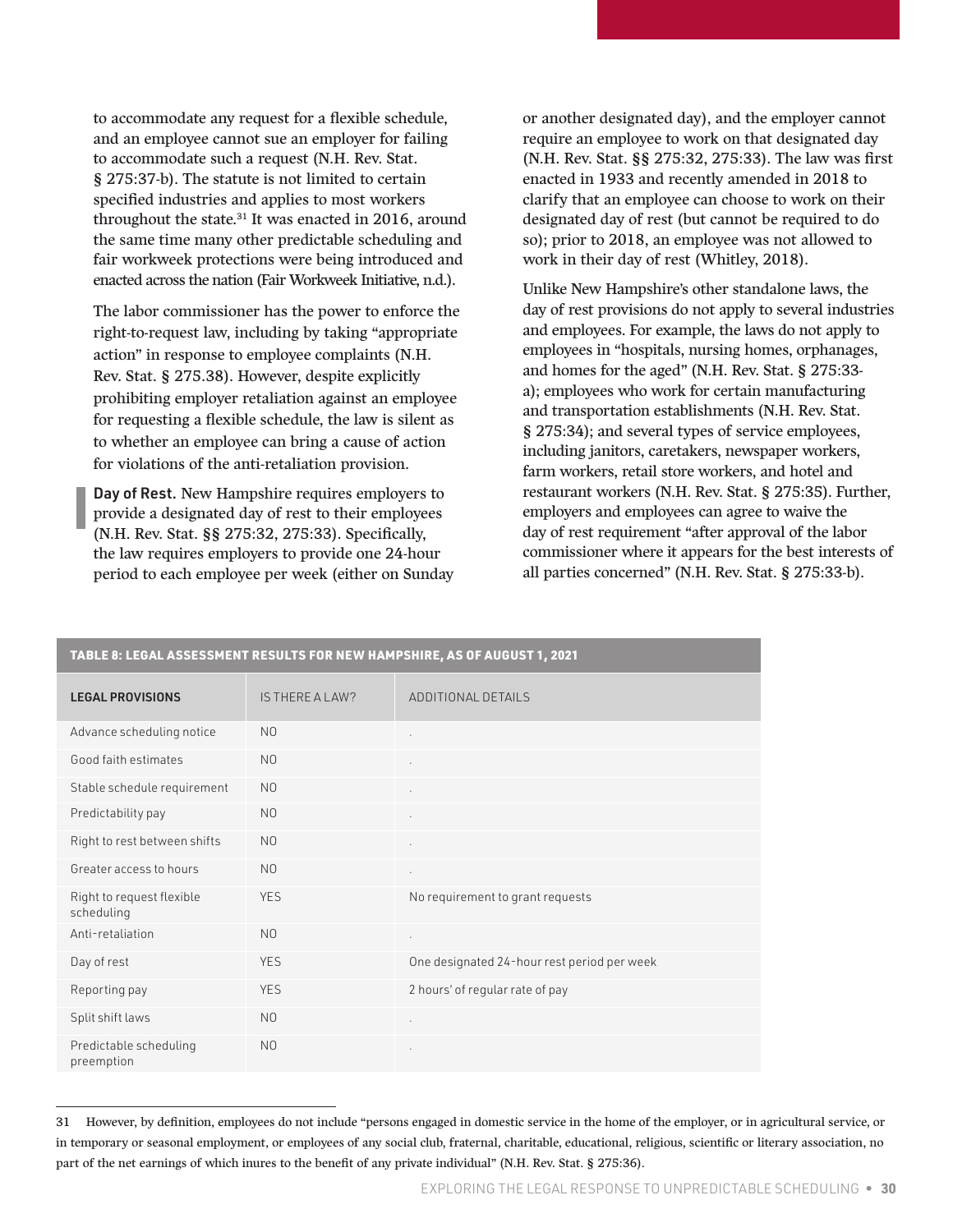<span id="page-30-0"></span>Any employer who violates the day of rest provisions is subject to a fine of not more than \$50 (N.H. Rev. Stat. § 275:32). The laws do not otherwise specify any enforcement mechanisms.

Reporting Pay. New Hampshire's reporting pay law was first enacted in 1985. The legislative history of the bill shows that it was intended to apply to scenarios where an employee is called into work but is then sent home without working and without pay (Nashua Young Women's Christian Association v. State, 134 N.H. 681, 683–84 (N.H. Sup. Ct. 1991) (citing to committee hearing minutes)). In 1991, the Supreme Court of New Hampshire held that the law does not apply to employees who were scheduled in advance to work less than two hours (Nashua Young Women's Christian Association v. State, 134 N.H. at 684–85).32

Under the current law, employers must pay employees two hours' worth of their regular pay on any day that an employee reports to work at their employer's request (N.H. Rev. Stat. § 275:43-a). $33$  However, if an employer makes a "good faith effort" to notify an employee not to report to work, the employer need not pay wages pursuant to this provision (N.H. Rev. Stat. § 275:43-a). If an employee reports to work despite the employer's attempt to notify them, the employee must perform any duties assigned by the employer (N.H. Rev. Stat. § 275:43-a).

The reporting pay statute is not limited to certain industries and applies to most employers and employees,<sup>34</sup> but there are several statutory and regulatory exceptions. First, the law does not apply to ski and snowboard instructors (N.H. Rev. Stat. § 275.43-a). Second, the law does not apply to employees who report to work but then request to leave (due to illness or emergency), so long as a written explanation is entered on the employee's time records (N.H. Code Admin. R. Ann. Lab. 803.03(h)). Third, the law does not apply to certain health care

employees who voluntarily make schedule changes to meet the needs of their clients (N.H. Code Admin. R. Ann. Lab. 803.03(j)). Fourth, labor regulations clarify that, consistent with the 1991 New Hampshire Supreme Court holding, the statute does not apply to employees who are consistently required to work less than two hours per work day, so long as those employees are notified in writing upon hire (N.H. Code Admin. R. Ann. Lab. 803.03(i)).

An employee cannot waive their rights under the reporting pay law (N.H. Rev. Stat. § 275:50). The labor commissioner has the power to enforce the law, including by evaluating complaints, conducting investigations, and issuing decisions (N.H. Rev. Stat. § 275:51). Additionally, an employee may bring a private cause of action in any court of competent jurisdiction to recover unpaid wages and liquidated damages (N.H. Rev. Stat. § 275:53).

### Tennessee

#### **Background**

Tennessee has failed to enact any laws protecting workers from unpredictable scheduling practices. Instead, the state has preempted localities from passing predictable scheduling ordinances, resulting in a regulatory vacuum.<sup>35</sup> Tennessee has been described as having "one of the most formidable preemption landscapes in the country" (Partnership for Working Families, 2019, p. 5). The state is particularly hostile to workplace protections and preempts localities from enacting various labor protections, including minimum wage increases, anti-discrimination protections, and paid leave laws (Partnership for Working Families, 2019, pp. 12–14; Economic Policy Institute, 2019).

Recent data show that approximately 506,815 people in Tennessee work in food service and retail, the industries that are most likely to be covered by a fair workweek

<sup>32</sup> One judge dissented from the ruling, finding instead that the statute was unambiguous and intended to create a minimum two-hour workday because "[t]he effort of making one's self available for labor mandates at least two hours of pay" (134 N.H. at 685).

<sup>33</sup> The reporting pay statute was amended in 2021 to clarify the language around an exception to the law (applying to ski and snowboard instructors), but the substance of the law remains the same (2021 New Hampshire Laws Ch. 23 (H.B. 303)). The amended version of the law went into effect on July 5, 2021.

<sup>34</sup> By definition, employers do not include "employers of domestic labor in the home of the employer, or farm labor where less than 5 persons are employed." N.H. Rev. Stat. § 275:42(I).

<sup>35</sup> Vacuum preemption occurs when a state prohibits a locality from legislating on a topic without setting statewide standards through state-level law or policy.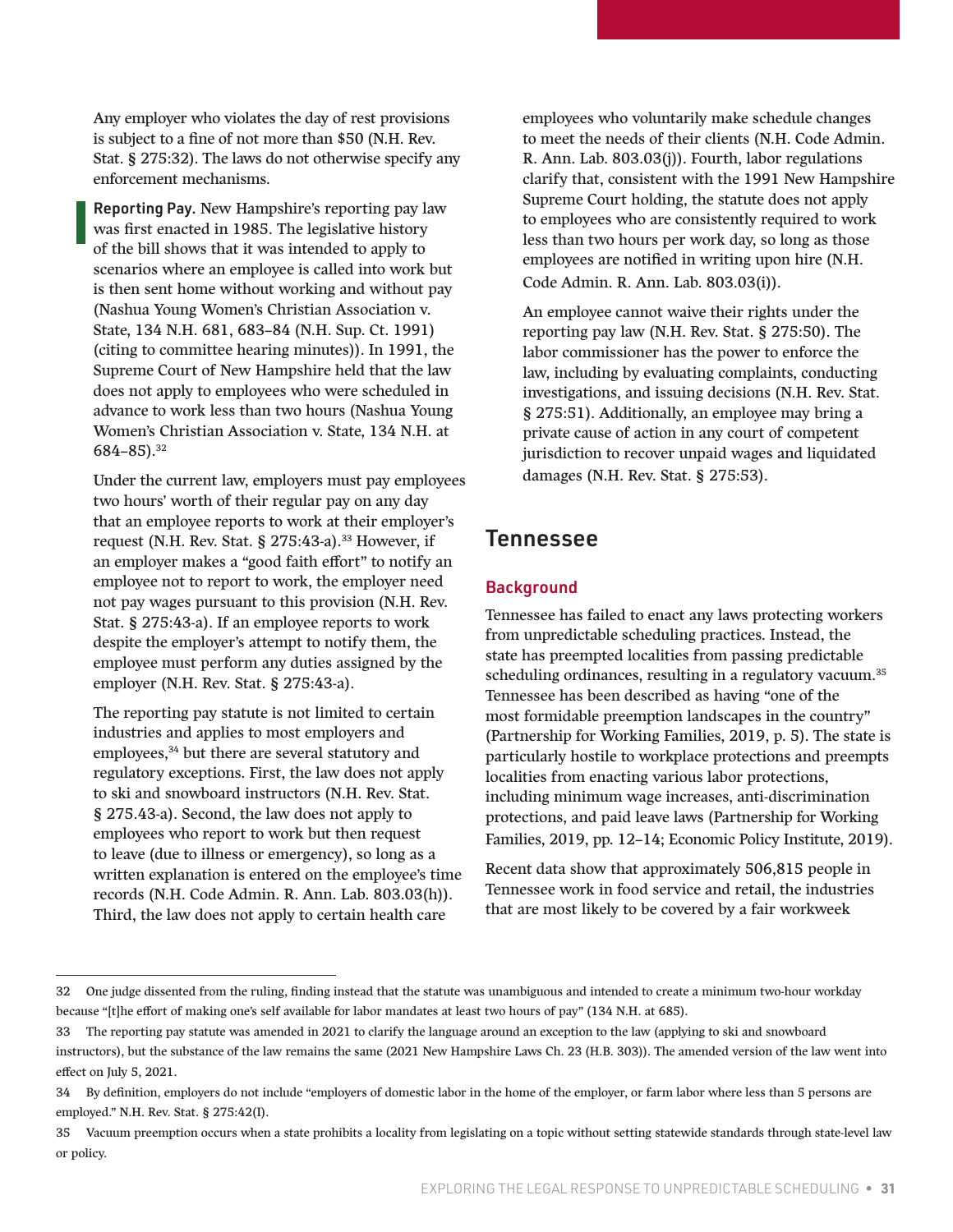<span id="page-31-0"></span>

| TABLE 9: LEGAL ASSESSMENT RESULTS FOR TENNESSEE, AS OF AUGUST 1, 2021 |                 |                                                                                          |  |
|-----------------------------------------------------------------------|-----------------|------------------------------------------------------------------------------------------|--|
| <b>LEGAL PROVISIONS</b>                                               | IS THERE A LAW? | ADDITIONAL DETAILS                                                                       |  |
| Advance scheduling notice                                             | N <sub>0</sub>  | $\cdot$                                                                                  |  |
| Good faith estimates                                                  | N <sub>0</sub>  | ×                                                                                        |  |
| Stable schedule requirement                                           | N <sub>0</sub>  | $\bullet$                                                                                |  |
| Predictability pay                                                    | N <sub>0</sub>  | $\bullet$                                                                                |  |
| Right to rest between shifts                                          | N <sub>0</sub>  | $\sim$                                                                                   |  |
| Greater access to hours                                               | N <sub>0</sub>  | $\cdot$                                                                                  |  |
| Right to request flexible<br>scheduling                               | N <sub>0</sub>  | ٠                                                                                        |  |
| Anti-retaliation                                                      | N <sub>0</sub>  | $\epsilon$                                                                               |  |
| Day of rest                                                           | N <sub>0</sub>  |                                                                                          |  |
| Reporting pay                                                         | N <sub>0</sub>  | ٠                                                                                        |  |
| Split shift laws                                                      | N <sub>O</sub>  | $\cdot$                                                                                  |  |
| Predictable scheduling<br>preemption                                  | <b>YES</b>      | Specifically prohibits localities from passing laws<br>that regulate employee scheduling |  |

law.36 Yet, the regulatory vacuum created by Tennessee leaves workers across the state vulnerable to precarious scheduling and its effects.

#### Legal Analysis

Predictable Scheduling Preemption. In April 2017, Tennessee passed a law prohibiting local governments from "adopt[ing] or enforc[ing] any ordinance, regulation, resolution, policy, or any other legal requirement that regulates or imposes a requirement upon an employer pertaining to employee scheduling except when necessary to avoid creating a public or private nuisance" (Tenn. Code § 7-51-1802(f)). Research did not reveal any case law discussing the provision.

The law was a standalone bill and there is no publicly available legislative history that explains the purpose of or motivation behind the bill. Prior to the enactment of the preemption law, it appears that no Tennessee locality regulated employer scheduling; thus, the law was likely enacted proactively in response to the growing national

movement of predictive scheduling laws (Blair et al., 2020; Doroghazi, 2017). The law was codified into an already-existing statute that preempts Tennessee localities from enacting several other workplace protections (Tenn. Code § 7-51-1802).37

## KEY FINDINGS: LEGAL ASSESSMENT

- There is no federal law regulating predictable scheduling for workers in the U.S.
- Most jurisdictions have no law protecting workers from unpredictable and unstable scheduling. Although several jurisdictions have standalone laws regulating discrete and disparate issues related to workplace scheduling—such as day of rest laws and right to request laws—there is little to no research evaluating the effectiveness of such laws.
- Several states have moved in the opposite direction, enacting preemption laws that prevent localities from passing fair workweek laws and standalone protections.

<sup>36</sup> Data is derived from the 2019 ACS 1-year estimated detailed table showing the number of people aged 16 and up employed in the following occupations: food preparation and service, and sales (including retail).

<sup>37</sup> For instance, the full statute prohibits localities from enacting ordinances that expand employer anti-discrimination rules, require employers to provide health insurance to their employees, or mandate employers to implement family or sick leave policies.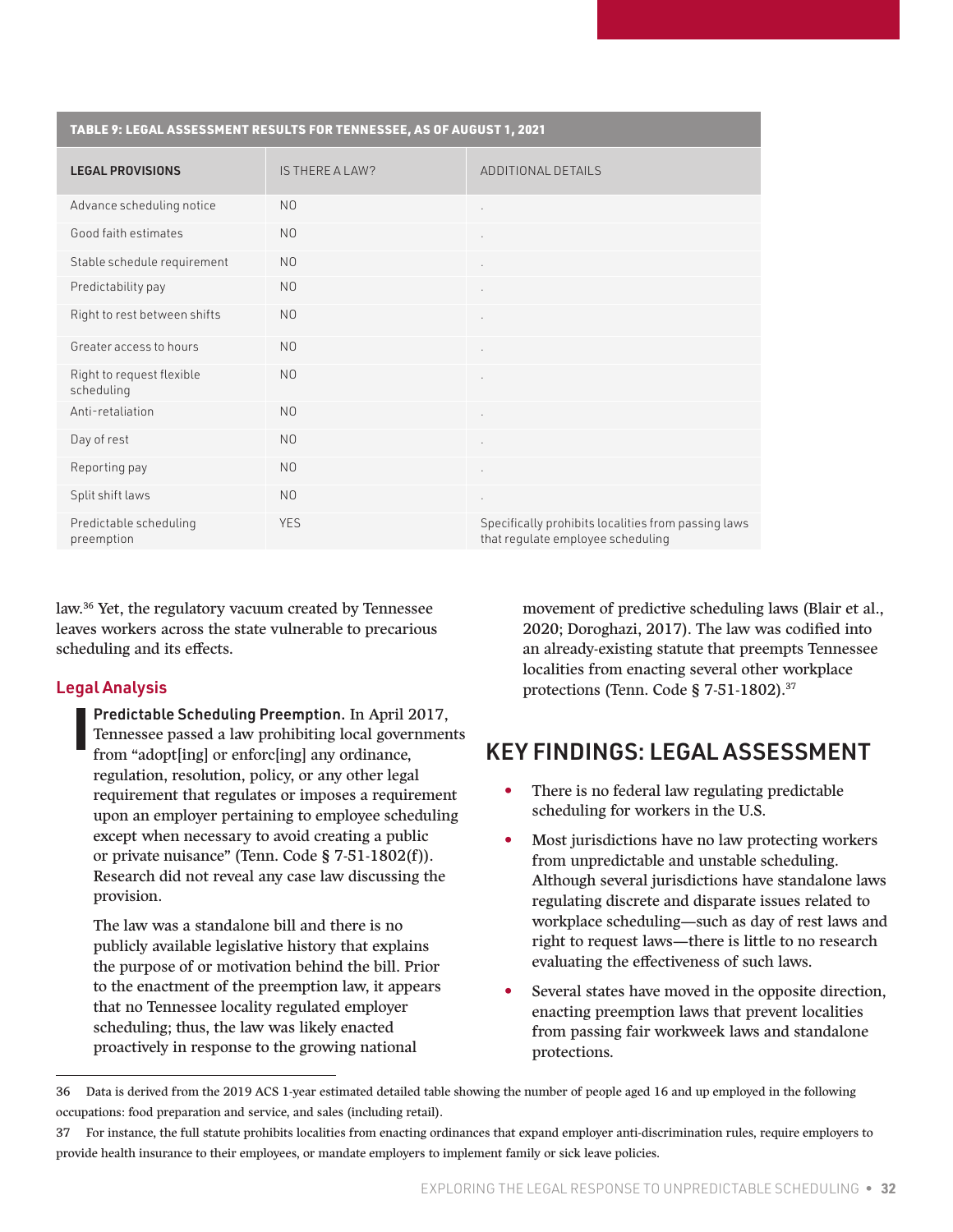<span id="page-32-0"></span>Since 2014, a few jurisdictions (one state and six cities) have filled in the gaps in federal legislation by passing comprehensive fair workweek laws. Although these laws typically contain many of the same types of legal protections, the details and exceptions to those protections vary widely. Additionally, the applicability of these laws is limited, with variations in the types of industries, size of employers, and typesof employees covered. Ultimately, many hourly workers are not covered by these laws' protections.

### RAPID EVIDENCE ASSESSMENT

Unpredictable scheduling has been shown to increase worker stress and work-family conflict, disrupting workfamily harmony (Golden, 2015). Further, workers with unpredictable schedules are significantly more likely to experience hunger, housing insecurity, and negative impacts on their children's wellbeing (Schneider & Harknett, 2019). As Black and Latinx workers are disproportionately represented in industries where unpredictable scheduling is prevalent, such as the retail and service sector, these workers are most likely to be disproportionately exposed to these negative outcomes (Schneider & Harknett, 2019).

Laws that aim to address schedule instability and improve health outcomes for workers have the potential to offer a layer of protection between employers and employees. However, research assessing the direct effects of legal interventions remains uncommon in many areas of health policy (Ibrahim et al., 2017), and the study of predictable scheduling laws is no exception.

In conducting this pilot assessment, the research team conducted a search for evidence assessing the direct effects of laws in the sample jurisdictions.<sup>38</sup> To identify relevant studies, the team conducted searches in legal databases such as Westlaw, in academic databases such as Google Scholar, on state and local legislature websites, and on the internet broadly. These searches were supplemented by reviewing secondary sources analyzing the health effects of unpredictable scheduling as well as secondary sources discussing fair workweek laws generally. Additionally, the

research team consulted with subject matter experts about past, current, and future evaluations. Three published studies were identified — two that focus on Seattle and one on Oregon. Study findings are briefly summarized below.

#### Seattle Secure Scheduling Ordinance: Years 1 and 2

In addition to providing protection for some Seattle workers, Seattle's fair workweek law also mandates an in-depth evaluation of the on-the-ground effects of those protections (Seattle Mun. Code § 14.22.130(A); Harknett et al., 2021).39

#### Year 1 Worker Impact & Employer Implementation Report (December 2019)

Researchers from the Secure Scheduling Working Group collaborated with the West Coast Poverty Center to conduct the Year 1 worker impact evaluation, which focused on both worker impact and employer implementation (West Coast Poverty Center, 2019). In the worker impact section of the first-year evaluation, the researchers examined the experience of 755 Seattle workers before the implementation of the Seattle's Secure Scheduling ordinance to establish a baseline and 624 Seattle workers after the implementation of the ordinance — 146 of the 624 (23.4 percent) were also interviewed during the baseline assessment (West Coast Poverty Center, 2019). Researchers found that the ordinance had successfully decreased unpredictable scheduling for workers across several measures (West Coast Poverty Center, 2019). Specifically, they found the share of workers who received their schedule 14 days in advance increased by 20 percent, and the number of workers who received additional compensation for employer-initiated schedule changes more than doubled (West Coast Poverty Center, 2019, pp. 20–21). However, researchers also found that the ordinance did not have a significant impact in other areas; for instance, there was no significant change in the number of workers who were required to be available for on-call shifts, and no significant change in the number of employer-initiated shift changes (West Coast Poverty Center, 2019, pp. 20–21).

The Year 1 evaluation also included an employer implementation study to examine how frontline managers were implementing the ordinance. Researchers surveyed

<sup>38</sup> Future studies examining employer implementation of fair workweek laws in New York City, Chicago, and Philadelphia are forthcoming (see West Coast Poverty Center, 2019, p. 32).

<sup>39</sup> The ordinance requires the city to contract with academic researchers to conduct an in-depth evaluation of the impact of the ordinance on employers and employees after the first and second year of its implementation (Seattle Mun. Code § 14.22.130(A)). The stated purpose of the evaluation is to inform the city council of possible areas for revision of the ordinance, as well as to determine other industries that should be covered by the ordinance (Seattle Mun. Code § 14.22.130(B)–(C)).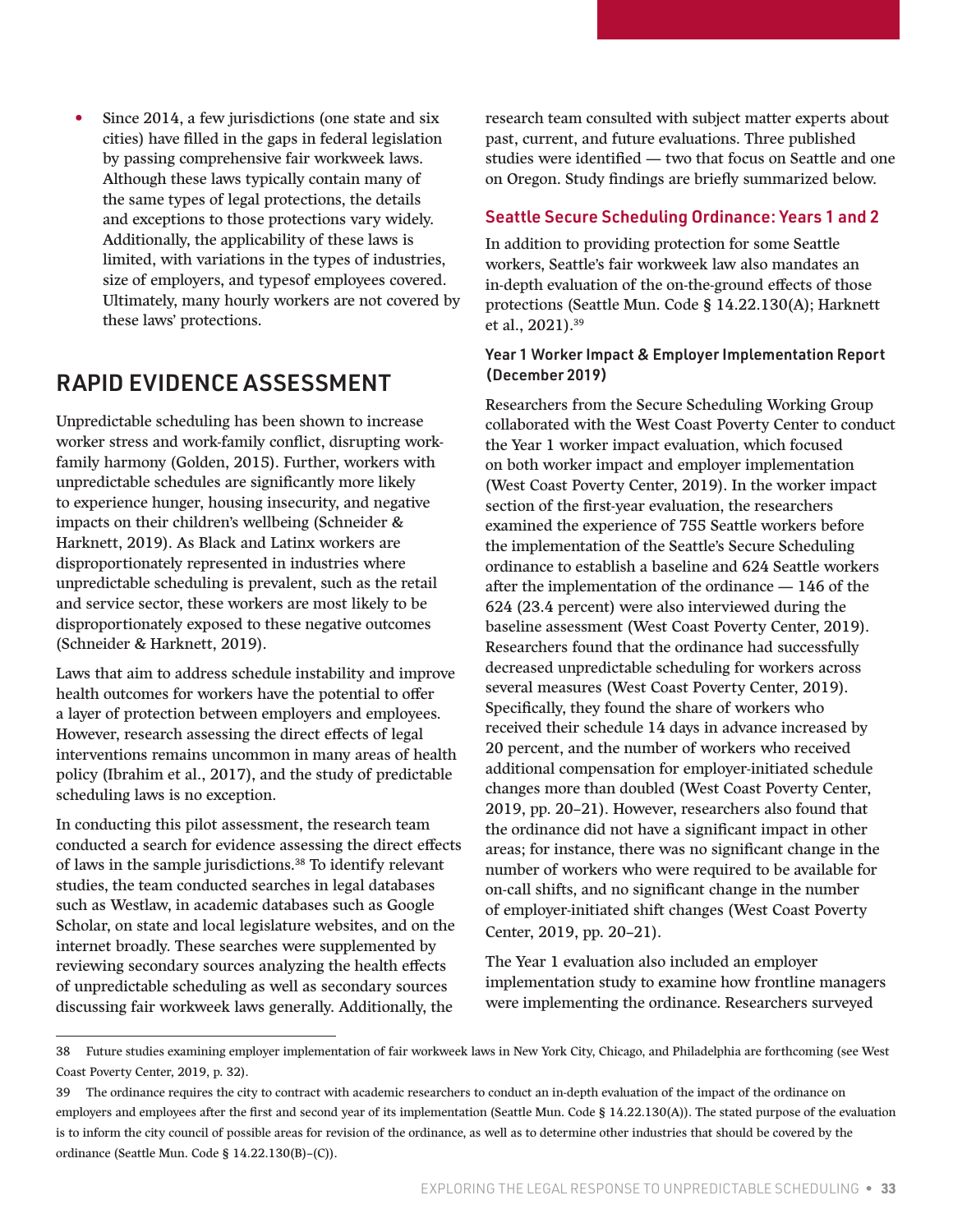37 frontline managers at covered businesses (West Coast Poverty Center, 2019). They found that, although nearly all managers were familiar with the ordinance, many lacked knowledge about the law's specific requirements and were unable to comply with those requirements completely and consistently (West Coast Poverty Center, 2019, pp. 34–43). Specifically, while most managers were able to consistently comply with the advance notice and right to rest provisions (finding those provisions easy to understand), most managers found that the predictability pay provisions — as well as its exceptions — were difficult to understand and therefore implement (West Coast Poverty Center, 2019, pp. 10–11, 46–56). Many managers noted that they actively tried to avoid predictability pay requirements; for example, managers utilized the mass communication exception to predictability pay requirements to avoid providing additional pay when workers took on extra shifts after the notice period (West Coast Poverty Center, 2019, pp. 11, 50–53). Further, many managers noted that they lacked sufficient support from their companies to learn about and properly implement the ordinance (West Coast Poverty Center, 2019, pp. 59–64).

#### Year 2 Worker Impact Report (January 2021)

Researchers from the Shift Project conducted the Year 2 worker impact evaluation, which focused solely on workers' experiences after implementation of the ordinance (Harknett et al., 2021).<sup>40</sup> Researchers from the Shift Project surveyed 759 covered workers before implementation of the ordinance to establish a baseline and 441 workers two years after implementation of the Secure Scheduling Ordinance — 182 of the 441 (41.3 percent) were also surveyed during the baseline assessment, the Year 1 assessment, or both (Harknett et al., 2021). The second-year evaluation confirmed that the ordinance had successfully improved workers' schedule predictability and stability (Harknett et al., 2021). The researchers found an improvement in the number of workers who received advance notice of their schedules, and also found that there was a decrease in the number of workers who experienced employer-initiated schedule changes and a reduction in both on-call shifts and clopening shifts (Harknett et al., 2021).41 Further, the Year 2 evaluation found that the ordinance led to improvements in several measures of quality of life, including increases in happiness and sleep quality and reductions in material hardship (Harknett et al., 2021). However, the authors of the study cautioned that the evaluation concluded before the commencement

of the COVID-19 pandemic and thus did not reflect how the effects of the ordinance might be changed by pandemic conditions (Harknett et al., 2021).

#### Persistent Unpredictability: Assessment the Impacts of Oregon's Employee Work Schedules Law

Researchers at the University of Oregon conducted a study on the impact of Oregon's fair workweek law on employees (including management), by completing indepth interviews with 75 workers and 23 managers (Loustaunau et al., 2020). The study found that managers were encouraged to get workers to sign on to the voluntary standby list to avoid providing predictability pay (Loustaunau et al., 2020). Additionally, many workers shared that they were asked to sign a waiver, stating that employer-initiated changes to the schedule were actually voluntary changes requested by the employee, in order to waive predictability pay (Loustaunau et al., 2020). Some employees reported feeling as though they had no choice but to sign the waiver, as they would be unable to receive additional hours otherwise (Loustaunau et al., 2020). Researchers also found that employers framed employerinitiated changes and requests for an employee to work late, leave early, or begin a shift early as changes that the employee volunteered to make to avoid having to provide predictability pay. The fair workweek law was created to compensate employees for last minute changes. However, with the voluntary standby list and the use of waivers, employees are rarely being provided with predictability pay.

Additionally, the study found that Oregon's Bureau of Labor and Industries lacks sufficient funds to adequately enforce the state fair workweek law or provide education to workers (Loustaunau et al., 2020). Without these enforcement measures, Oregon's Bureau of Labor and Industries relies solely on individual complaints from employees stating that "we're assuming that companies are compliant unless workers come forward and say that they are experiencing a violation, but we aren't investing any collective resources in educating workers or empowering them to participate in the enforcement process"

(Loustaunau et al., 2020, pp. 17).

Moreover, the study found that employees who file a complaint with the Bureau of Labor and Industries are left waiting for a response that may never come with no additional recourse (Loustaunau et al., 2020).

<sup>40</sup> The Year 2 Employer Implementation Report—focusing on frontline managers' experience with the ordinance—is forthcoming and expected later in 2021.

<sup>41</sup> Some of these changes were within the study's margin of error and therefore should be viewed with caution (Harknett et al., 2021, pp. 16–18).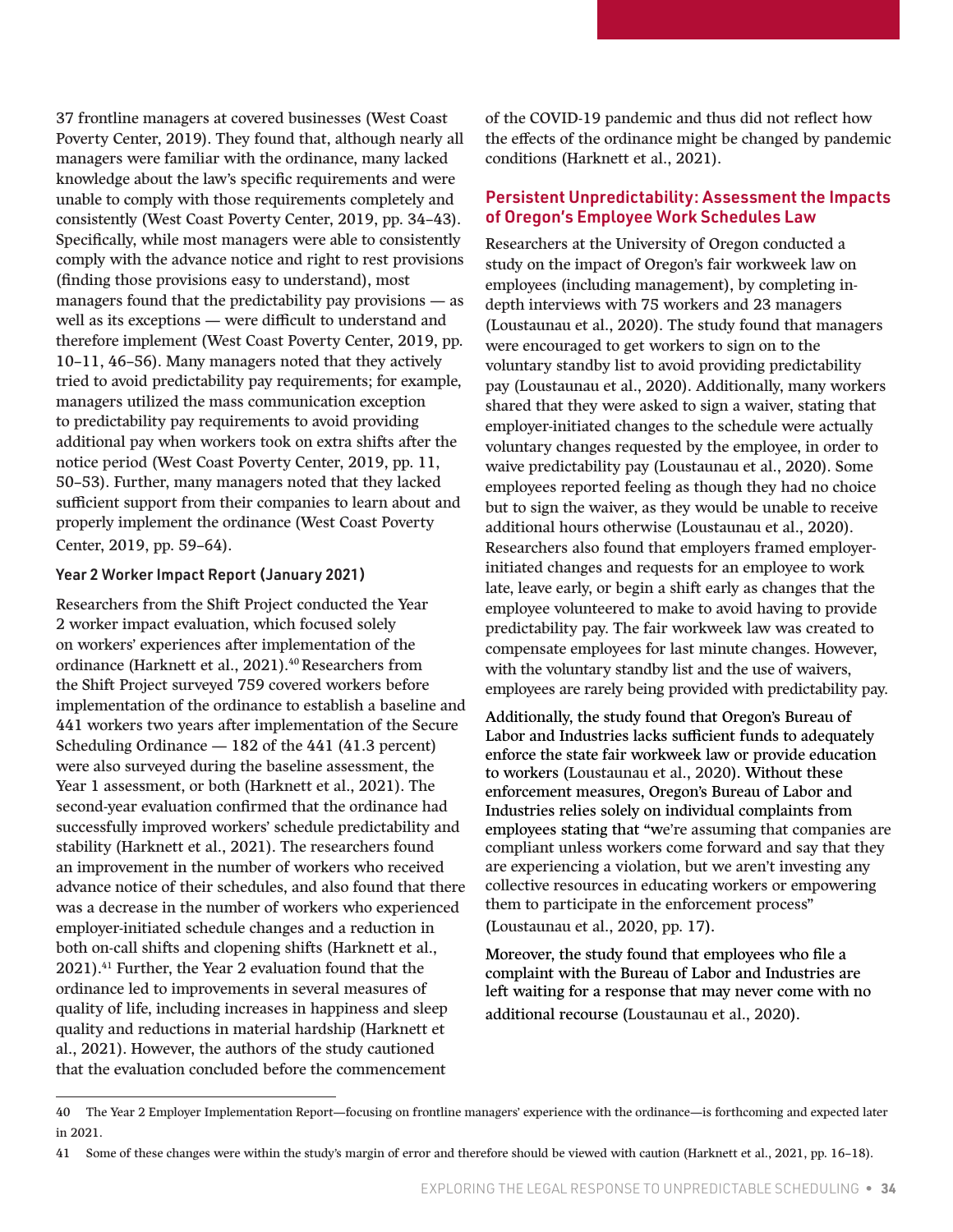### <span id="page-34-0"></span>KEY FINDINGS: RAPID EVIDENCE ASSESSMENT

The rapid evidence assessment indentified three published studies that evaluated the effects of fair workweek laws in Seattle and Oregon. Together, these studies found five common themes:

- Fair workweek laws have the potential to improve stable scheduling and workers' lives.
- Both the implementation and enforcement of fair workweek laws are key to their success and where successfully implemented, these laws have had demonstrable positive effects. Workers saw improvements in schedule predictability and stability, as well as increases in happiness and sleep quality and reductions in material hardship.
- Oftentimes, managers are tasked with implementing the law, which can be complex and difficult to understand. The lack of training and education initiatives results in managers failing to comply with these laws fully or consistently.
- Broad and numerous exceptions to fair workweek provisions (particularly to predictability pay requirements), combined with employers exploiting those exceptions, can weaken the reach and positive effect of these laws.
- More research is needed to evaluate the effect of the COVID-19 pandemic on these laws, particularly since some provisions were delayed or suspended in response to the pandemic.

### RECOMMENDATIONS

Laws regulating workplace scheduling are growing in popularity and have gained momentum over the past decade. However, most jurisdictions do not have a comprehensive fair workweek law, resulting in a patchwork of discrete and disparate standalone protections in some jurisdictions, and no protection at all in many others. Further, preemption laws have blocked local jurisdictions from enacting workplace protections in several states. As a result, many hourly workers across the nation lack legal protection from the harms of unpredictable and unstable scheduling practices.

Although the harms of unstable and unpredictable work scheduling have been well founded, there is a dearth of research evaluating the effect of laws that regulate scheduling practices. However, early evaluations of fair workweek laws in Seattle and Oregon show promise —

where the laws have been successfully implemented, evidence demonstrates that they have succeeded in reducing unpredictable scheduling practices and improving workers' health and wellbeing. Importantly, these evaluations also point to several challenges facing governments, employers, and workers in successfully implementing fair workweek laws. Further, these evaluations confirm that fair workweek laws apply to only a small subset of hourly workers, ultimately leaving behind many who are most vulnerable to unpredictable scheduling harms.

Based on this pilot assessment of laws regulating workplace scheduling and our review of the current evidence, we determined that more research and comparative evaluations could lead to a deeper understanding of these laws, their impacts, and their potential to improve population health. We outline several recommendations for researchers, advocates, and policymakers; however, we caution that these recommendations are not meant to be exhaustive.

### Use Law to Achieve Greater Workplace Protection for Workers in the United States

Continue federal advocacy efforts. Federal law can create widespread protection for workers across the U.S. The federal government also has the authority to supersede and reverse state preemption of local authority. As states continue to enact laws that prevent and limit local governments from protecting workers through preemption, the time for federal action is now.

Continue state and local advocacy efforts. Although a federal fair workweek law has the potential to have the most far-reaching impact — and the ability to reach workers in jurisdictions that have otherwise preempted workplace regulations — we recognize that federal legislation is often slow-moving and that currentlyproposed federal legislation addressing workplace scheduling has seen little movement since its inception in 2015. Thus, we urge advocates and policymakers to also focus on enacting, improving, and expanding state and local legislation regulating workplace scheduling.

Federal, state, and local policymakers and advocates should consider the successes and challenges of existing fair workweek laws. The most comprehensive fair workweek laws include all of the following legal protections: advance scheduling notice, good faith estimates of worker hours (or, in New York City, a stable schedule requirement), predictability pay, the right to rest between shifts, greater access to hours, the right to request flexible scheduling, and anti-retaliation protections. In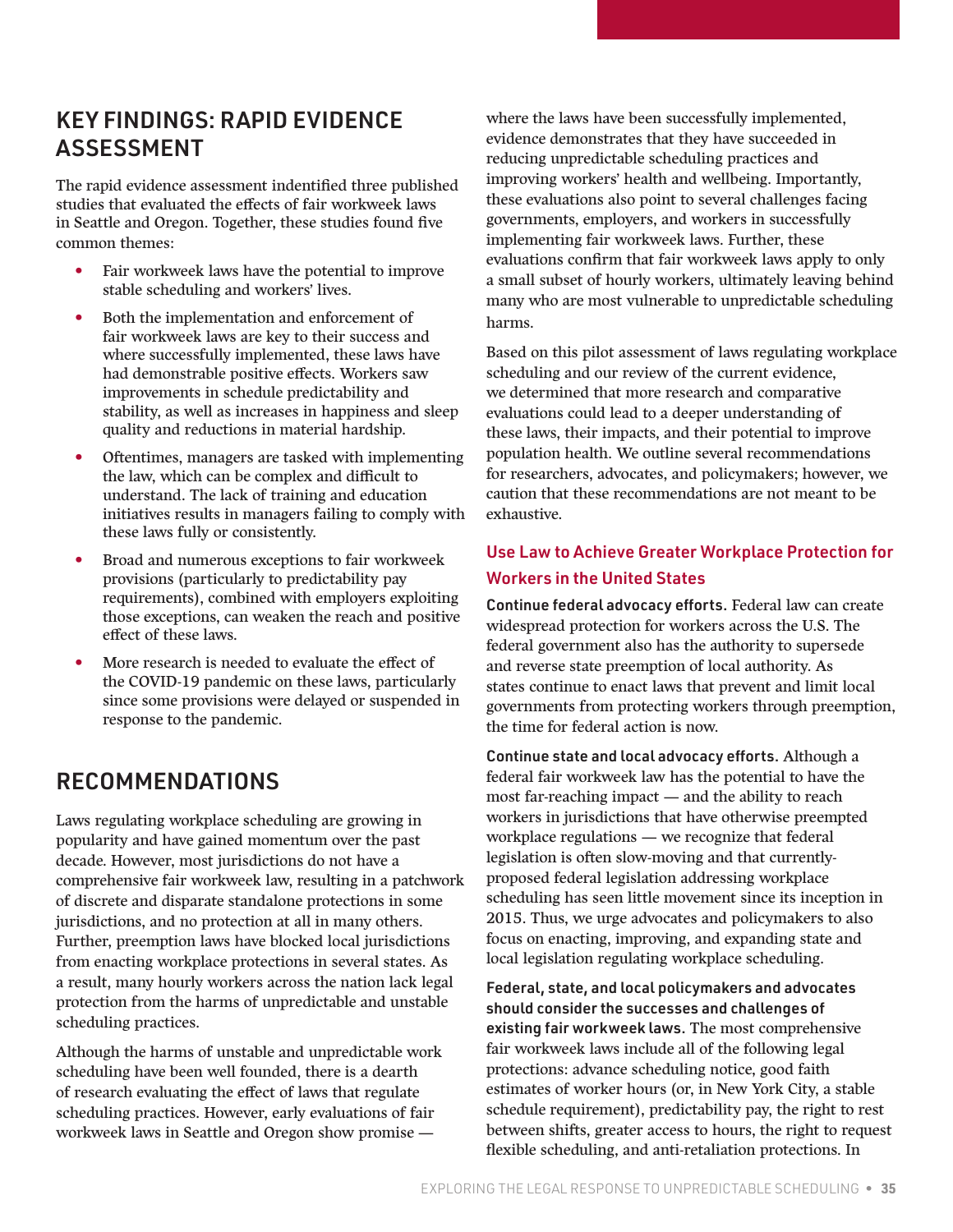addition to passing comprehensive fair workweek laws or standalone protections, advocates and policymakers should consider focusing on the following provisions when championing and drafting new legislation or amending existing laws and ordinances at the state and local level:

- Expanding applicability. Broader applicability to all employees would provide more employees with legal protection. By including other low wage industries with prevalent unpredictable scheduling practices (as seen in Chicago), fair workweek laws can have a greater impact on workers and, in turn, better serve the disproportionate number of Black and Latinx women employed by these industries. Standalone laws passed at the state-level, such as reporting pay laws and split-shift laws, often apply to most or all workers. However, most fair workweek laws only apply to workers in the service industry, such as the retail, fast food, and hospitality industries. Newly enacted or amended laws should expand applicability to more industries, as well as to employees who work for smaller employers. Going a step further, new laws could expand applicability to all hourly workers — similar to some state standalone protections, as well as other labor and workplace laws (such as federal overtime requirements).
- Eliminate excess exceptions and legal loopholes. Excess exceptions can create loopholes for employers to circumvent workplace protections intended for their employees. This is especially glaring in the enforcement of predictability pay requirements. In fact, existing fair workweek laws contain numerous exceptions that ultimately prevent workers from being compensated for the addition, reduction, or change in hours for a shift. Ultimately, these exceptions undermine the effectiveness of these laws' ability to ensure workers have stable schedules or are compensated for last-minute changes. Since employers have been found to exploit exceptions, legislatures should work to close these loopholes so that fair workweek laws can more successfully reduce schedule instability.
- Proactive intervention through implementation and enforcement efforts. Fair workweek laws were created in response to the issue of precarious scheduling, with the goal of providing workers with more stability and predictability in their lives. However, implementation and enforcement of existing laws continue to be an issue. Numerous enforcement agencies regulating unpredictable

scheduling laws do not have the funding or capacity to independently investigate employer compliance with the law (Loustaunau et al., 2020). To ensure compliance, enforcement agencies need to conduct proactive investigations of employers that employ covered employees, rather than relying primarily (or even exclusively) on worker-initiated complaints. Further, fair workweek laws should consider developing practical and feasible implementation and enforcement mechanisms within the law itself (e.g., the need for public education, designating a dedicated enforcement agency within the government, and proactive investigations).

• Increase public awareness and education campaigns. As laws are passed and amended, policy stakeholders should prioritize public awareness and education campaigns to increase the knowledge base for all those that may benefit from being informed. Employees cannot assert rights that they are unaware of. Since many enforcement agencies primarily, or even exclusively, rely on employee complaints to address allegations of noncompliance, additional funding and training must be conducted to ensure that employees are aware of their rights. This can be as simple as having "know your rights" posters conspicuously posted in plain terms and multiple languages, or as extensive as having regular employee trainings. Relatedly, employers particularly frontline managers tasked with on-theground implementation of scheduling provisions — often misunderstand the complexities of fair workweek laws. State and local agencies tasked with enforcing these laws should provide training and education to employers so that those implementing these provisions on the ground fully understand the law.

#### More — and More Timely — Evaluation of Laws

More — and more timely — research evaluating the direct effects of law regulating predictable scheduling is needed. The Seattle and Oregon evaluations demonstrate that fair workweek laws have the potential to improve hourly workers' lives. However, they also highlight some of the challenges presented by current iterations of these fair workweek laws. These studies focus on legal effects within their respective jurisdictions and no comparative research evaluating laws across jurisdictions was identified. Given the wide variation among laws — including differences in pay and notice requirements, enforcement mechanisms, and the numerous exceptions to predictability pay robust comparative research and evaluation is needed to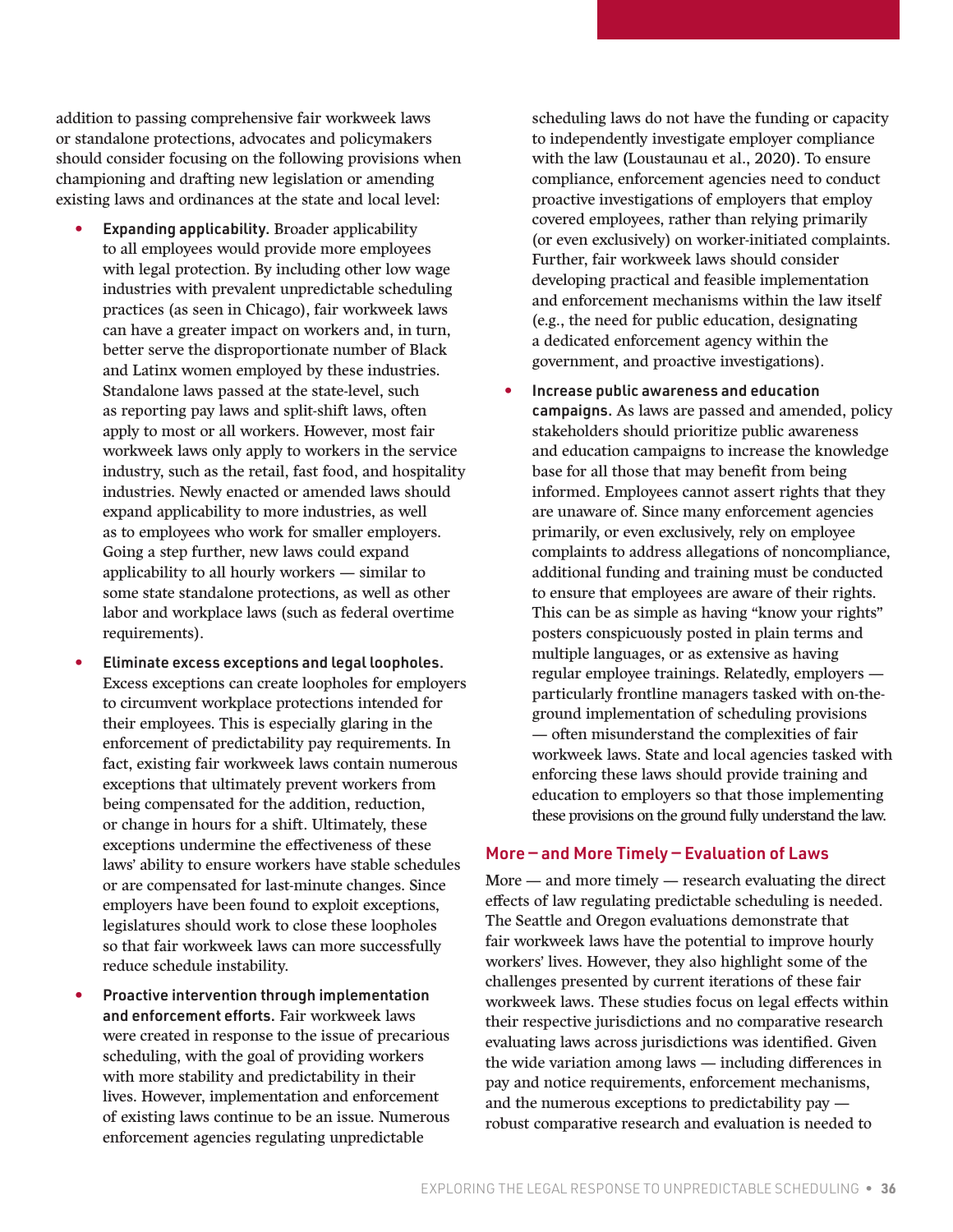better determine which provisions are most effective in improving health outcomes for workers.

Further, the COVID-19 pandemic has drastically altered workplaces in the U.S., especially for hourly workers in health care and service industries. Future research must include evaluation of how the pandemic has affected implementation and enforcement of laws regulating worker scheduling. To build upon this pilot assessment and existing evaluations, future research can utilize legal epidemiology to measure the effects of predictable scheduling laws across jurisdictions and over time. Legal evaluations using these methods can help to identify the most (and least) effective legal provisions for advocates and policymakers.

Critically, future research should focus on who benefits from these laws and who gets left behind. We know that women — especially Black and Latinx women — are most burdened by unpredictable scheduling and its harms. We also know that the current landscape of these laws is patchy at best, with many laws applying only to people working for large corporations in certain industries. Thus, future research must evaluate the effect of fair workweek laws on the populations most harmed by unpredictable and unstable scheduling. Such evaluation is vital to ensure that legal interventions are evidence-based and not perpetuating existing inequities.  $\circlearrowright$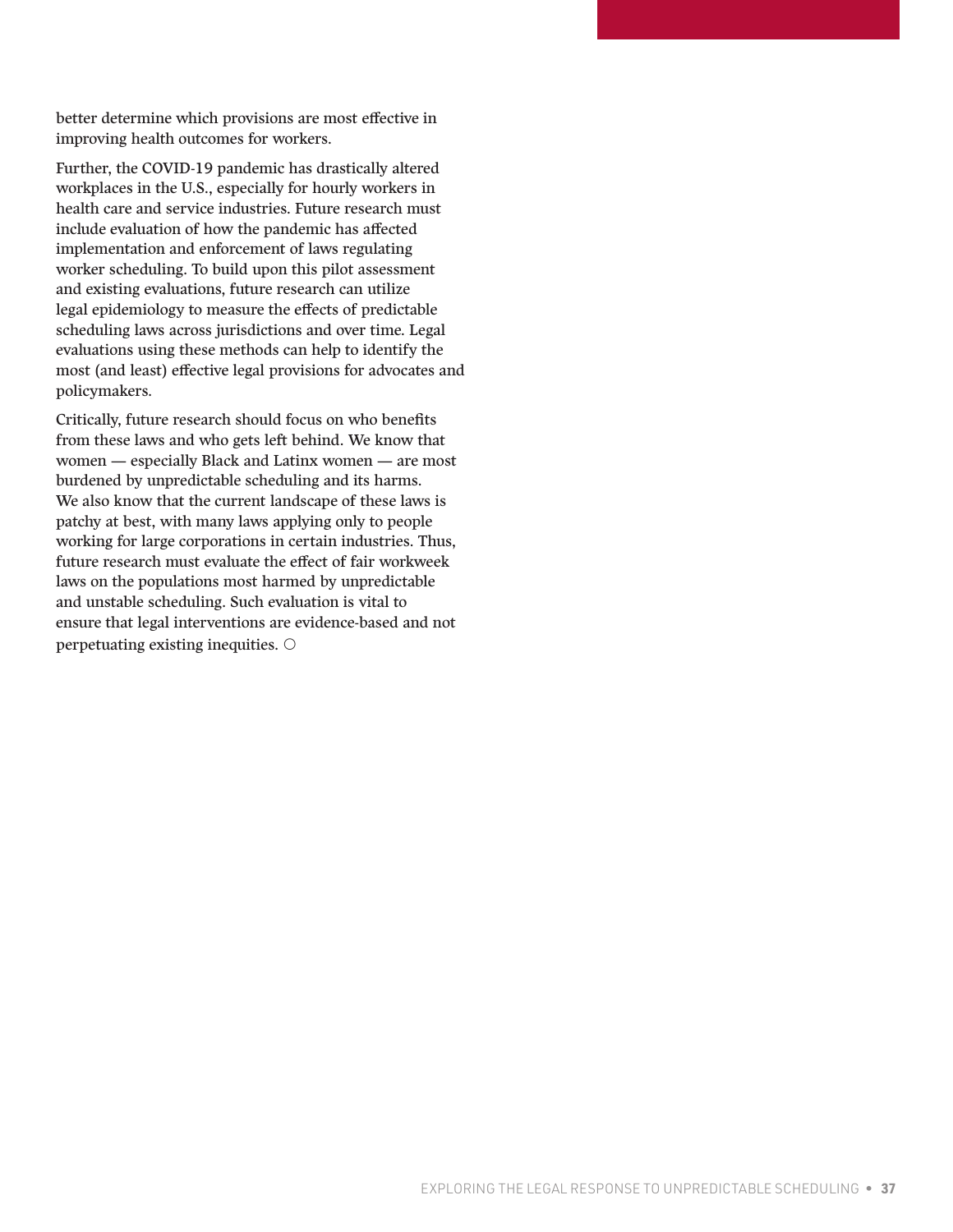### <span id="page-37-0"></span>**REFERENCES**

- An Act Relating to Employee Work Schedules, Or. Rev. Stat. § 653.412 et seq. (effective 2018). *[https://www.](https://www.oregonlegislature.gov/bills_laws/ors/ors653.html) [oregonlegislature.gov/bills\\_laws/ors/ors653.html](https://www.oregonlegislature.gov/bills_laws/ors/ors653.html)*
- Blair, H., Cooper, D., Wolfe, J., & Worker, J. (2020, September 30). *Preempting progress: State interference in local policymaking prevents people of color, women, and low-income workers from making ends meet in the South*. Economic Policy Institute. Retrieved August 13, 2021, from *[https://www.epi.org/publication/preemption-in](https://www.epi.org/publication/preemption-in-the-south/)[the-south/](https://www.epi.org/publication/preemption-in-the-south/)*
- Blau, F. D. & Kahn, L. M. (2013, January). Female labor supply: Why is the US falling behind? *National Bureau of Economic Research*. *<http://www.nber.org/papers/w18702>*
- Boesch, D. & Phadke, S. (2021, February 1). *When women lose all the jobs: Essential actions for a gender-equitable recovery*. Center for American Progress. Retrieved August 13, 2021, from *[https://www.americanprogress.](https://www.americanprogress.org/issues/women/reports/2021/02/01/495209/women-lose-jobs-essential-actions-gender-equitable-recovery/) [org/issues/women/reports/2021/02/01/495209/women-lose-jobs-essential-actions-gender-equitable](https://www.americanprogress.org/issues/women/reports/2021/02/01/495209/women-lose-jobs-essential-actions-gender-equitable-recovery/)[recovery/](https://www.americanprogress.org/issues/women/reports/2021/02/01/495209/women-lose-jobs-essential-actions-gender-equitable-recovery/)*
- Boushey, H. & Ansel, B. (2016, September 6). *Working by the hour: The economic consequences of unpredictable scheduling practices*. Washington Center for Equitable Growth. Retrieved August 13, 2021, from *[https://](https://equitablegrowth.org/working-by-the-hour-the-economic-consequences-of-unpredictable-scheduling-practices/) [equitablegrowth.org/working-by-the-hour-the-economic-consequences-of-unpredictable-scheduling](https://equitablegrowth.org/working-by-the-hour-the-economic-consequences-of-unpredictable-scheduling-practices/)[practices/](https://equitablegrowth.org/working-by-the-hour-the-economic-consequences-of-unpredictable-scheduling-practices/)*
- Center for Popular Democracy (2019, February 12). *Fired on a whim: The precarious existence of NYC fast food workers*. Retrieved August 13, 2021, from *<https://www.populardemocracy.org/fired-on-a-whim>*
- Cerullo, M. (2021, February 5). *Nearly 3 million U.S. women have dropped out of the labor force in the past year*. CBS News. *<https://www.cbsnews.com/news/covid-crisis-3-million-women-labor-force/>*
- Cherone, H. (2020, December 31). *'Fair workweek' law takes full effect after 6-month delay caused by pandemic*. WTTW News. *[https://news.wttw.com/2020/12/31/fair-workweek-law-takes-full-effect-after-6-month-delay](https://news.wttw.com/2020/12/31/fair-workweek-law-takes-full-effect-after-6-month-delay-caused-pandemic)[caused-pandemic](https://news.wttw.com/2020/12/31/fair-workweek-law-takes-full-effect-after-6-month-delay-caused-pandemic)*
- Chicago Fair Workweek Ordinance. Chicago Municipal Code § 6-110-010 *et. seq.* (amended effective 2021). *[https://](https://codelibrary.amlegal.com/codes/chicago/latest/chicago_il/0-0-0-2593703) [codelibrary.amlegal.com/codes/chicago/latest/chicago\\_il/0-0-0-2593703](https://codelibrary.amlegal.com/codes/chicago/latest/chicago_il/0-0-0-2593703)*
- City of Chicago Rules, Chicago Fair Workweek Rules Supporting Chapter 1-25 of the Municipal Code of Chicago (2020). *[https://www.chicago.gov/content/dam/city/depts/dol/rulesandregs/Fair%20Workweek%20Rules.](https://www.chicago.gov/content/dam/city/depts/dol/rulesandregs/Fair%20Workweek%20Rules.pdf) [pdf](https://www.chicago.gov/content/dam/city/depts/dol/rulesandregs/Fair%20Workweek%20Rules.pdf).*
- City of Chicago Rules, Rule Pertaining to COVID-19 and Chapter 1-25 of the Municipal Code of Chicago (2020).*[https://](https://www.chicago.gov/content/dam/city/depts/dol/rulesandregs/COVID%2019%20and%20Chapter%201%2025.pdf) [www.chicago.gov/content/dam/city/depts/dol/rulesandregs/COVID%2019%20and%20Chapter%201%2025.](https://www.chicago.gov/content/dam/city/depts/dol/rulesandregs/COVID%2019%20and%20Chapter%201%2025.pdf) [pdf](https://www.chicago.gov/content/dam/city/depts/dol/rulesandregs/COVID%2019%20and%20Chapter%201%2025.pdf).*
- Cox, L., & Chewning, C. (2021, July 30). *Fair Workweek during the COVID-19 pandemic. City of Philadelphia*. Retrieved August 13, 2021, from *<https://www.phila.gov/2020-04-21-fair-workweek-during-the-covid-19-pandemic/>*
- Dodson, L. (2013). Stereotyping low-wage mothers who have work and family conflicts. *Journal of Social Issues, 69*(2), 257–278. *<https://doi.org/10.1111/josi.12014>*
- Doroghazi, L. (2017, April 18). *Heat between cities and states rises as local preemption continues*. Multistate. Retrieved August 13, 2021, from *<https://www.multistate.us/insider/2017/4/18/heat-between-> cities-and-states-risesas-local-preemption-continues*
- Economic Policy Institute. (2019, August). *Worker rights preemption in the U.S.: A map of the campaign to suppress worker rights in the states* [Infographic]. Retrieved August 13, 2021, from *<https://www.epi.org/preemption-map/>*
- Elejalde-Ruiz, A. (2020, June 29). Chicago's fair workweek law takes effect Wednesday as businesses grapple with pandemic uncertainty. *Chicago Tribune*. *[https://www.chicagotribune.com/business/ct-biz-fair-workweek](https://www.chicagotribune.com/business/ct-biz-fair-workweek-chicago-20200629-uqfrrfrky5ck5lryhopzkpko5q-story.html)[chicago-20200629-uqfrrfrky5ck5lryhopzkpko5q-story.html](https://www.chicagotribune.com/business/ct-biz-fair-workweek-chicago-20200629-uqfrrfrky5ck5lryhopzkpko5q-story.html)*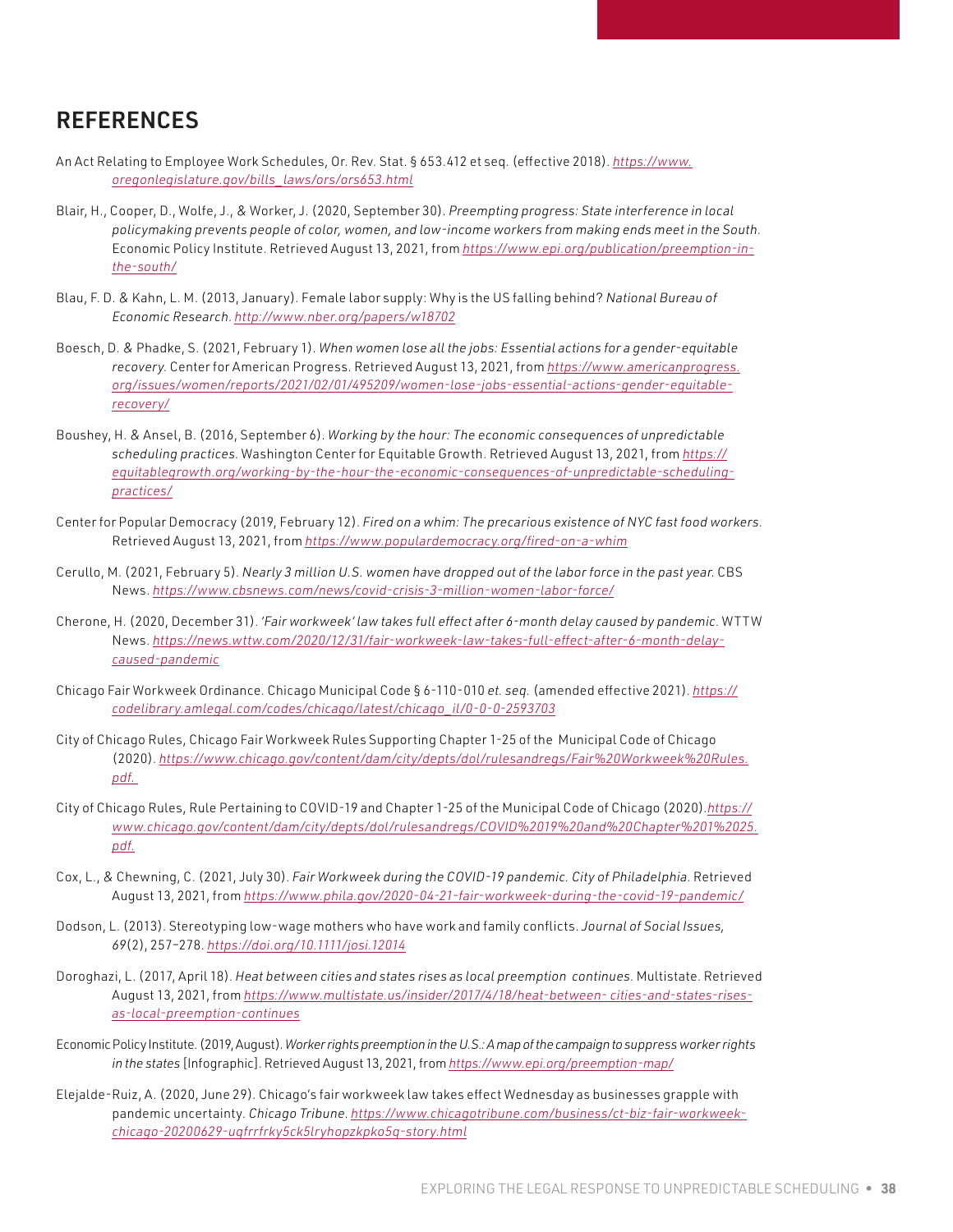- Enemark, D. (2021, February 4). *The need for stable scheduling in San Diego's service sectors*. San Diego Workforce Partnership. Retrieved August 13, 2021, from *[https://workforce.org/news/the-need-for-stable-scheduling](https://workforce.org/news/the-need-for-stable-scheduling-in-san-diegos-service-sectors/)[in-san-diegos-service-sectors/](https://workforce.org/news/the-need-for-stable-scheduling-in-san-diegos-service-sectors/)*
- Fair Workweek Initiative. (n.d.). *Policy innovations*. Retrieved August 13, 2021, from *[http://www.fairworkweek.org/](http://www.fairworkweek.org/policy-innovations) [policy-innovations.](http://www.fairworkweek.org/policy-innovations)*
- Fair Workweek Employment Standards, Philadelphia Code § 9-4601 et seq. (effective 2020). *[https://codelibrary.](https://codelibrary.amlegal.com/codes/philadelphia/latest/philadelphia_pa/0-0-0-197877) [amlegal.com/codes/philadelphia/latest/philadelphia\\_pa/0-0-0-197877](https://codelibrary.amlegal.com/codes/philadelphia/latest/philadelphia_pa/0-0-0-197877)*
- Frye, J. (2020, April 23). *On the frontlines at work and at home: The disproportionate economic effects of the coronavirus pandemic on women of color*. Center for American Progress. Retrieved August 13, 2021, from *<https://www.americanprogress.org/issues/women/reports/2020/04/23/483846/frontlines-work-home/>*
- Golden, L. (2015, April 9). *Irregular work scheduling and its consequences*. Economic Policy Institute. Retrieved August 13, 2021, from *<https://www.epi.org/publication/irregular-work-scheduling-and-its-consequences/>*
- Gould, E., & Kassa, M. (2021, May 20). *Low-wage, low-hours workers were hit hardest in the COVID-19 recession*. Economic Policy Institute. Retrieved August 13, 2021, from *[https://www.epi.org/publication/swa-2020](https://www.epi.org/publication/swa-2020-employment-report/) [employment-report/](https://www.epi.org/publication/swa-2020-employment-report/)*
- Haddow, K. (2021, July 27). *2021: A Session Like No Other*. Local Solutions Support Center. Retrieved August 13, 2021, from *[https://www.supportdemocracy.org/the-latest/a-session-like-no-other-an-overview-of-2021s](https://www.supportdemocracy.org/the-latest/a-session-like-no-other-an-overview-of-2021s-unprecedented-wave-of-state-preemption-bills)[unprecedented-wave-of-state-preemption-bills](https://www.supportdemocracy.org/the-latest/a-session-like-no-other-an-overview-of-2021s-unprecedented-wave-of-state-preemption-bills)*
- Harknett, K., Schneider, D., & Irwin, V. (2021, February). *Seattle's Secure Scheduling Ordinance: Year 2 Worker Impact Report*. The Shift Project. Retrieved August 13, 2021, from *[https://shift.hks.harvard.edu/seattles-secure](https://shift.hks.harvard.edu/seattles-secure-scheduling-ordinance-year-2-worker-impact-report/)[scheduling-ordinance-year-2-worker-impact-report/](https://shift.hks.harvard.edu/seattles-secure-scheduling-ordinance-year-2-worker-impact-report/)*
- Harknett, K. & Schneider, D. (2020, February 12). *Precarious work schedules and population health*. HealthAffairs. Retrieved August 13, 2021, from *<https://www.healthaffairs.org/do/10.1377/hpb20200206.806111/full/>*
- Henly, J.R., Lambert, S.J., & Dresser, L. (2021, May). The new realities of working-class jobs: employer practices, worker protections, and employee voice to improve job quality. *The ANNALS of the American Academy of Political and Social Science, 695*(1), 208–224. *<https://doi.org/10.1177/00027162211028130>*
- Ibrahim, J. K., Sorensen, A. A., Grunwald, H., & Burris, S. (2017). Supporting a culture of evidence-based policy: Federal Funding for Public Health Law Evaluation Research, 1985-2014. *Journal of Public Health Management and Practice, 23*(6), 658–666. *<https://doi.org/10.1097/phh.0000000000000598>*
- Illinois Administrative Code title 56, Part 220. Six Day Week Law. *[https://www.ilga.gov/commission/jcar/](https://www.ilga.gov/commission/jcar/admincode/056/05600220sections.html) [admincode/056/05600220sections.html](https://www.ilga.gov/commission/jcar/admincode/056/05600220sections.html)*
- Insider NJ. (2020, February 27). *Booker, Warren introduce the part-time workers bill of rights*. Retrieved August 13, 2021, from *[https://www.insidernj.com/press-release/booker-warren-introduce-part-time-workers-bill](https://www.insidernj.com/press-release/booker-warren-introduce-part-time-workers-bill-rights/)[rights/](https://www.insidernj.com/press-release/booker-warren-introduce-part-time-workers-bill-rights/)*
- Kesavan, S., Lambert, S., Williams, J., & Pendem, P. (in press) Doing Well By Doing Good: Improving Store Performance with Responsible Scheduling Practices at the Gap, Inc. *Management Science. https://papers.ssrn.com/sol3/ papers.cfm?abstract\_id=3731670*
- Klein, J.S. & Pappas, N.J. (2021). NYC bans at-will employment for fast food workers. *New York Law Journal*. Retrieved August 13, 2021, from *[https://www.law.com/newyorklawjournal/2021/02/02/nyc-bans-at-will](https://www.law.com/newyorklawjournal/2021/02/02/nyc-bans-at-will-employment-for-fast-food-workers/)[employment-for-fast-food-workers/](https://www.law.com/newyorklawjournal/2021/02/02/nyc-bans-at-will-employment-for-fast-food-workers/)*
- Kohler, J., Odiase, S., & Forden, J. (2021, July). *Women's work: Key policies and paradigms for an inclusive postpandemic economy*. Time's Up Foundation. Retrieved August 13, 2021, from *[https://timesupfoundation.org/](https://timesupfoundation.org/work/womens-work-key-policies-and-paradigms-for-an-inclusive-post-pandemic-economy/) [work/womens-work-key-policies-and-paradigms-for-an-inclusive-post-pandemic-economy/](https://timesupfoundation.org/work/womens-work-key-policies-and-paradigms-for-an-inclusive-post-pandemic-economy/)*
- Lankachandra, D. (2020). Enacting Local Workplace Regulations in an Era of Preemption. *West Virginia Law Review, 122*, 941-964.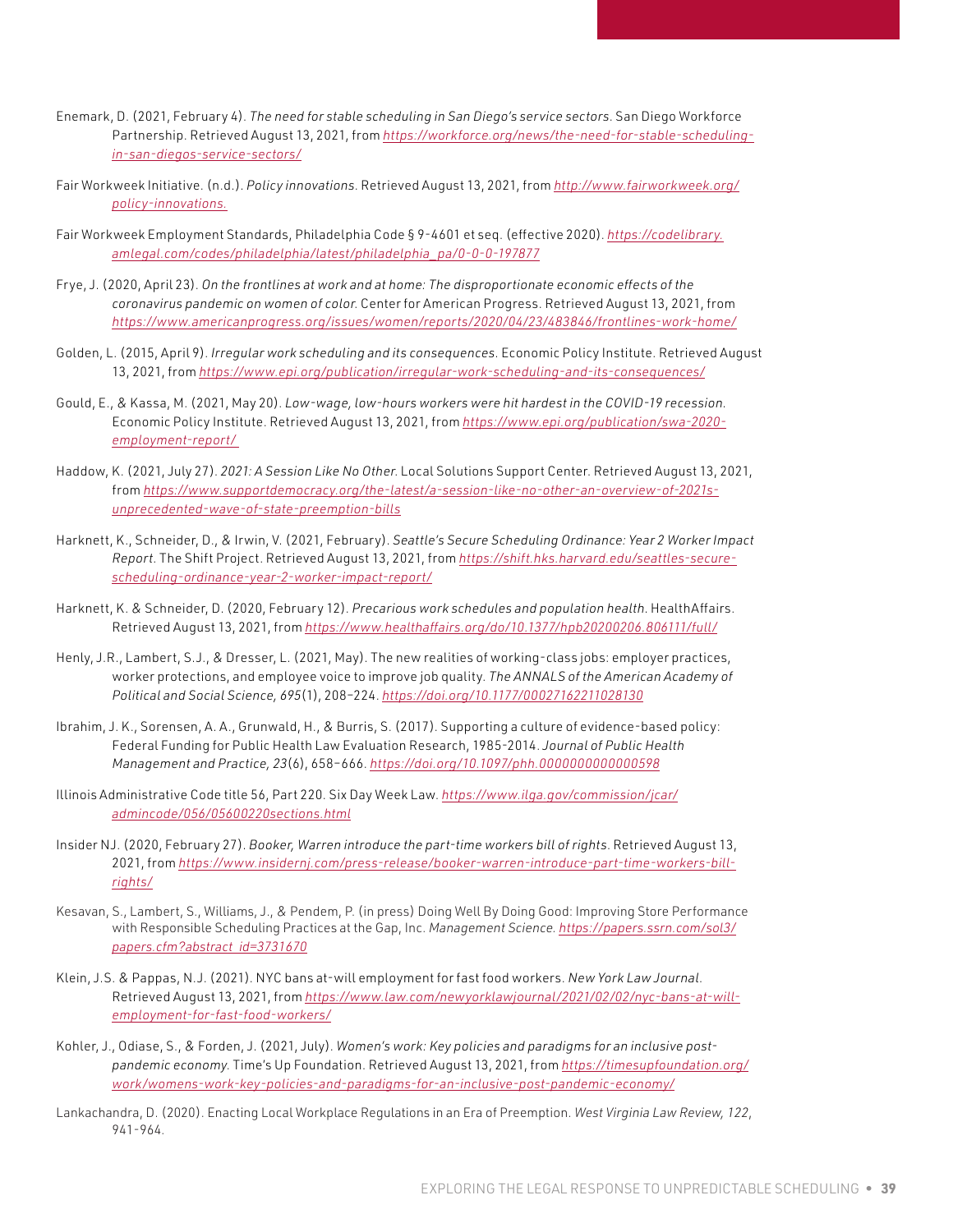- Lepore, J. (2021, January 11). What's wrong with the way we work. *The New Yorker*. Retrieved August 13, 2021, from <https://www.newyorker.com/magazine/2021/01/18/whats-wrong-with-the-way-we-work>
- Loustaunau, L., Petrucci, L., Scott, E., & Stepick, L. (2020). *Persistent unpredictability: Assessing the impacts of Oregon's employee work schedules law*. University of Oregon. Retrieved August 13, 2021, from [https://lerc.uoregon.](https://lerc.uoregon.edu/2020/09/04/scheduling-report/) [edu/2020/09/04/scheduling-report/](https://lerc.uoregon.edu/2020/09/04/scheduling-report/)
- Lyden, K. M. (2020). Predictive scheduling is trending: Is Milwaukee next? Marquette Benefits and Social Welfare Law Review, 22, 111–126.
- Maye, A. (2021, March 4). Why we need the part-time worker bill of rights act. The Center for Law and Social Policy. Retrieved August 13, 2021, from [https://www.clasp.org/publications/fact-sheet/why-we-need-part-time](https://www.clasp.org/publications/fact-sheet/why-we-need-part-time-worker-bill-rights)[worker-bill-rights](https://www.clasp.org/publications/fact-sheet/why-we-need-part-time-worker-bill-rights)
- Mason, C. N. (2020). Build(ing) the future: Bold policies for a gender-equitable recovery. Institute for Women's Policy Research. Retrieved August 25, 2021, from [https://iwpr.org/iwpr-issues/employment-and-earnings/building](https://iwpr.org/iwpr-issues/employment-and-earnings/building-the-future-bold-policies-for-a-gender-equitable-recovery/)[the-future-bold-policies-for-a-gender-equitable-recovery/](https://iwpr.org/iwpr-issues/employment-and-earnings/building-the-future-bold-policies-for-a-gender-equitable-recovery/)
- McGowan v. Maryland, 366 U.S. 420 (1961).
- Nashua Young Women's Christian Ass'n v. State, 134 N.H. 681 (N.H. Sup. Ct. 1991).
- National Women's Law Center. (2015, January). Overview of selected state and local scheduling protections. Retrieved August 13, 2021, from [https://nwlc.org/wp-content/uploads/2015/08/overview\\_of\\_selected\\_state\\_and\\_local\\_](https://nwlc.org/wp-content/uploads/2015/08/overview_of_selected_state_and_local_scheduling_protections_jan_2015.pdf) [scheduling\\_protections\\_jan\\_2015.pdf](https://nwlc.org/wp-content/uploads/2015/08/overview_of_selected_state_and_local_scheduling_protections_jan_2015.pdf)
- National Women's Law Center. (2019a). *State and local laws advancing fair work schedules*. Retrieved August 13, 2021, from <https://nwlc.org/wp-content/uploads/2019/10/Fair-Schedules-Factsheet-v2.pdf>
- National Women's Law Center. (2019b). *The Schedules That Work Act: Giving workers the tools they need to succeed*. Retrieved August 13, 2021, from [https://nwlc.org/wp-content/uploads/2019/10/Schedules-that-Work-Act-](https://nwlc.org/wp-content/uploads/2019/10/Schedules-that-Work-Act-Giving-Workers-the-Tools-2019-v3.pdf)[Giving-Workers-the-Tools-2019-v3.pdf](https://nwlc.org/wp-content/uploads/2019/10/Schedules-that-Work-Act-Giving-Workers-the-Tools-2019-v3.pdf)
- New Hampshire Code of Administrative Rules Annotated, Labor Chapter 803.03. Notification and Records. (2020)[.http://](http://www.gencourt.state.nh.us/rules/state_agencies/lab800.html) [www.gencourt.state.nh.us/rules/state\\_agencies/lab800.html](http://www.gencourt.state.nh.us/rules/state_agencies/lab800.html).
- New Hampshire Revised Statutes § 275:32. Sunday Work. (amended effective 1951). [http://www.gencourt.state.nh.us/](http://www.gencourt.state.nh.us/rsa/html/XXIII/275/275-32.htm) [rsa/html/XXIII/275/275-32.htm](http://www.gencourt.state.nh.us/rsa/html/XXIII/275/275-32.htm).
- New Hampshire Revised Statutes § 275:33. Day of Rest. (2018). [http://www.gencourt.state.nh.us/rsa/html/](http://www.gencourt.state.nh.us/rsa/html/XXIII/275/275-33.htm) [XXIII/275/275-33.htm.](http://www.gencourt.state.nh.us/rsa/html/XXIII/275/275-33.htm)
- New Hampshire Revised Statutes § 275:33-a. Application. (amended effective 1959). [http://www.gencourt.state.nh.us/](http://www.gencourt.state.nh.us/rsa/html/XXIII/275/275-33-a.htm) [rsa/html/XXIII/275/275-33-a.htm](http://www.gencourt.state.nh.us/rsa/html/XXIII/275/275-33-a.htm).
- New Hampshire Revised Statutes § 275:33-b. Special Agreement. (amended effective 1963). [http://www.gencourt.state.](http://www.gencourt.state.nh.us/rsa/html/XXIII/275/275-33-b.htm) [nh.us/rsa/html/XXIII/275/275-33-b.htm.](http://www.gencourt.state.nh.us/rsa/html/XXIII/275/275-33-b.htm)
- New Hampshire Revised Statutes § 275:34. Applications of Provisions. (amended effective 1951). [http://www.gencourt.](http://www.gencourt.state.nh.us/rsa/html/XXIII/275/275-34.htm) [state.nh.us/rsa/html/XXIII/275/275-34.htm](http://www.gencourt.state.nh.us/rsa/html/XXIII/275/275-34.htm).
- New Hampshire Revised Statutes § 275:35. Exceptions. (amended effective 2020). [http://www.gencourt.state.nh.us/rsa/](http://www.gencourt.state.nh.us/rsa/html/XXIII/275/275-35.htm) [html/XXIII/275/275-35.htm.](http://www.gencourt.state.nh.us/rsa/html/XXIII/275/275-35.htm)
- New Hampshire Revised Statutes § 275:36. Definitions. (amended effective 1947). [http://www.gencourt.state.nh.us/rsa/](http://www.gencourt.state.nh.us/rsa/html/XXIII/275/275-36.htm) [html/XXIII/275/275-36.htm.](http://www.gencourt.state.nh.us/rsa/html/XXIII/275/275-36.htm)
- New Hampshire Revised Statutes § 275:37-b. Flexible Working Arrangement. (amended effective 2016). [http://www.](http://www.gencourt.state.nh.us/rsa/html/XXIII/275/275-37-b.htm) [gencourt.state.nh.us/rsa/html/XXIII/275/275-37-b.htm](http://www.gencourt.state.nh.us/rsa/html/XXIII/275/275-37-b.htm).
- New Hampshire Revised Statutes § 275:38. Enforcement. (amended effective 2015). [http://www.gencourt.state.nh.us/](http://www.gencourt.state.nh.us/rsa/html/XXIII/275/275-38.htm) [rsa/html/XXIII/275/275-38.htm](http://www.gencourt.state.nh.us/rsa/html/XXIII/275/275-38.htm).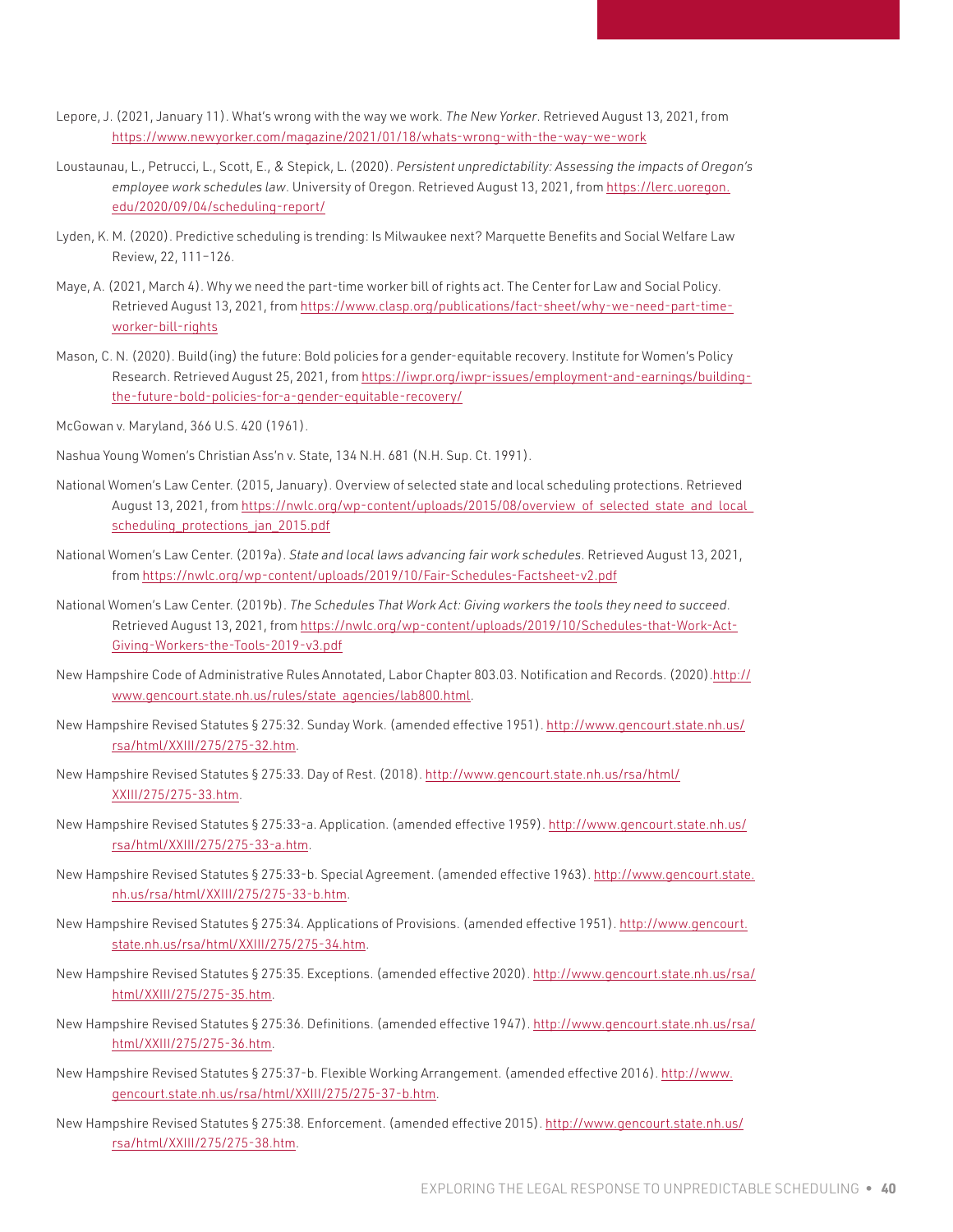- New Hampshire Revised Statutes § 275:42. Definitions. (amended effective 2012). [http://www.gencourt.state.nh.us/rsa/](http://www.gencourt.state.nh.us/rsa/html/XXIII/275/275-42.htm) [html/XXIII/275/275-42.htm.](http://www.gencourt.state.nh.us/rsa/html/XXIII/275/275-42.htm)
- New Hampshire Revised Statutes § 275:43-a. Required Pay. (amended effective 2021). [http://www.gencourt.state.nh.us/](http://www.gencourt.state.nh.us/rsa/html/XXIII/275/275-43-a.htm) [rsa/html/XXIII/275/275-43-a.htm](http://www.gencourt.state.nh.us/rsa/html/XXIII/275/275-43-a.htm).
- New Hampshire Revised Statutes § 275:50. Waiver Prohibited. (amended effective 1997). [http://www.gencourt.state.](http://www.gencourt.state.nh.us/rsa/html/XXIII/275/275-50.htm) [nh.us/rsa/html/XXIII/275/275-50.htm](http://www.gencourt.state.nh.us/rsa/html/XXIII/275/275-50.htm).
- New Hampshire Revised Statutes § 275.51. Enforcement. (amended effective 2006). [http://www.gencourt.state.nh.us/](http://www.gencourt.state.nh.us/rsa/html/XXIII/275/275-51.htm) [rsa/html/XXIII/275/275-51.htm](http://www.gencourt.state.nh.us/rsa/html/XXIII/275/275-51.htm).
- New Hampshire Revised Statutes § 275:53. Employees' Remedies. (amended effective 1975). [http://www.gencourt.state.](http://www.gencourt.state.nh.us/rsa/html/XXIII/275/275-53.htm) [nh.us/rsa/html/XXIII/275/275-53.htm](http://www.gencourt.state.nh.us/rsa/html/XXIII/275/275-53.htm).
- New York City Fair Workweek Law, N.Y.C. Administrative Code § 20-1201 et seq. (amended effective 2021[.https://www1.](https://www1.nyc.gov/site/dca/businesses/fairworkweek-deductions-laws-employers.page) [nyc.gov/site/dca/businesses/fairworkweek-deductions-laws-employers.page](https://www1.nyc.gov/site/dca/businesses/fairworkweek-deductions-laws-employers.page)
- New York City Fair Workweek Rules, Rules of the City of New York, § 7-601 et seq. (amended effective 2021). [https://](https://www1.nyc.gov/site/dca/businesses/fairworkweek-deductions-laws-employers.page) [www1.nyc.gov/site/dca/businesses/fairworkweek-deductions-laws-employers.page](https://www1.nyc.gov/site/dca/businesses/fairworkweek-deductions-laws-employers.page)
- New York City Hall. (2020, February 18). Press Release: Mayor de Blasio's Fair Workweek Law Stands Up in Court. [https://](https://www1.nyc.gov/office-of-the-mayor/news/085-20/mayor-de-blasio-s-fair-workweek-law-stands-up-court) [www1.nyc.gov/office-of-the-mayor/news/085-20/mayor-de-blasio-s-fair-workweek-law-stands-up-court.](https://www1.nyc.gov/office-of-the-mayor/news/085-20/mayor-de-blasio-s-fair-workweek-law-stands-up-court)
- N.Y. Comp. Codes R. & Regs. tit. 12 § 142-2.14. Employee. (amended effective 2016).<https://bit.ly/3lJz3BX>
- N.Y. Comp. Codes R. & Regs. tit. 12 § 142-2.17. Split Shift. (amended effective 2016). <https://bit.ly/3AIqfQP>
- N.Y. Comp. Codes R. & Regs. tit. 12 § 142-2.3. Call-in Pay. (amended effective 2016).<https://bit.ly/3mWYYoP>
- N.Y. Comp. Codes R. & Regs. tit. 12 § 142-2.4. Additional rate for split shift and spread of hours. (amended effective 2016). <https://bit.ly/3mRuWDe>
- N.Y. Lab. Law § 161(1). One Day Rest in Seven. (amended effective 2020). [http://public.leginfo.state.ny.us/lawssrch.](http://public.leginfo.state.ny.us/lawssrch.cgi?NVLWO) [cgi?NVLWO:](http://public.leginfo.state.ny.us/lawssrch.cgi?NVLWO)
- One Day Rest in Seven Act, 820 Illinois Compiled Statutes 140/1 et seq. (amended effective 2018). [https://www.ilga.gov/](https://www.ilga.gov/legislation/ilcs/ilcs3.asp?ActID=2407&ChapterID=68) [legislation/ilcs/ilcs3.asp?ActID=2407&ChapterID=68](https://www.ilga.gov/legislation/ilcs/ilcs3.asp?ActID=2407&ChapterID=68)
- Oregon Administrative Rules, Chapter 839, Division 26. Employee Work Schedules. (amended effective 2019). [https://](https://secure.sos.state.or.us/oard/displayChapterRules.action) [secure.sos.state.or.us/oard/displayChapterRules.action](https://secure.sos.state.or.us/oard/displayChapterRules.action)
- Or. Rev. Stat. § 659A.820. Complaints. (amended effective 2019). [https://www.oregonlegislature.gov/bills\\_laws/ors/](https://www.oregonlegislature.gov/bills_laws/ors/ors659A.html) [ors659A.html](https://www.oregonlegislature.gov/bills_laws/ors/ors659A.html)
- Or. Rev. Stat. § 659A.885. Civil Actions. (amended effective 2021). [https://www.oregonlegislature.gov/bills\\_laws/ors/](https://www.oregonlegislature.gov/bills_laws/ors/ors659A.html) [ors659A.html](https://www.oregonlegislature.gov/bills_laws/ors/ors659A.html)
- Palladino, L. M. & Mabud, R. (2021, February). *It's time to care: The economic case for investing in a care infrastructure*. Time's Up, Measure Up. Retrieved August 13, 2021, from [https://timesupfoundation.org/work/times](https://timesupfoundation.org/work/times-up-impact-lab/times-up-measure-up/its-time-to-care-the-economic-case-for-investing-in-a-care-infrastructure/)[up-impact-lab/times-up-measure-up/its-time-to-care-the-economic-case-for-investing-in-a-care](https://timesupfoundation.org/work/times-up-impact-lab/times-up-measure-up/its-time-to-care-the-economic-case-for-investing-in-a-care-infrastructure/)[infrastructure/](https://timesupfoundation.org/work/times-up-impact-lab/times-up-measure-up/its-time-to-care-the-economic-case-for-investing-in-a-care-infrastructure/)
- Partnership for Working Families. (2019, May). *For all of us, by all of us: Challenging state interference to advance gender and racial justice*. Retrieved August 13, 2021, from [https://www.forworkingfamilies.org/sites/default/files/](https://www.forworkingfamilies.org/sites/default/files/publications/PWF%20Gender%20Preemption_0.pdf) [publications/PWF%20Gender%20Preemption\\_0.pdf](https://www.forworkingfamilies.org/sites/default/files/publications/PWF%20Gender%20Preemption_0.pdf)
- Part-Time Worker Bill of Rights Act of 2020, H.R. 5991, 116th Cong. (2020). [https://www.congress.gov/bill/116th](https://www.congress.gov/bill/116th-congress/house-bill/5991/actions?r=7&s=1)[congress/house-bill/5991/actions?r=7&s=1](https://www.congress.gov/bill/116th-congress/house-bill/5991/actions?r=7&s=1).
- Peck, E. (2021, May 26). Exclusive: pandemic could cost typical American woman nearly \$600,000 in lifetime income. Newsweek. Retrieved September 15, 2021, from [https://www.newsweek.com/2021/06/11/exclusive](https://www.newsweek.com/2021/06/11/exclusive-pandemic-could-cost-typical-american-woman-nearly-600000-lifetime-income-1594655.html)[pandemic-could-cost-typical-american-woman-nearly-600000-lifetime-income-1594655.html](https://www.newsweek.com/2021/06/11/exclusive-pandemic-could-cost-typical-american-woman-nearly-600000-lifetime-income-1594655.html)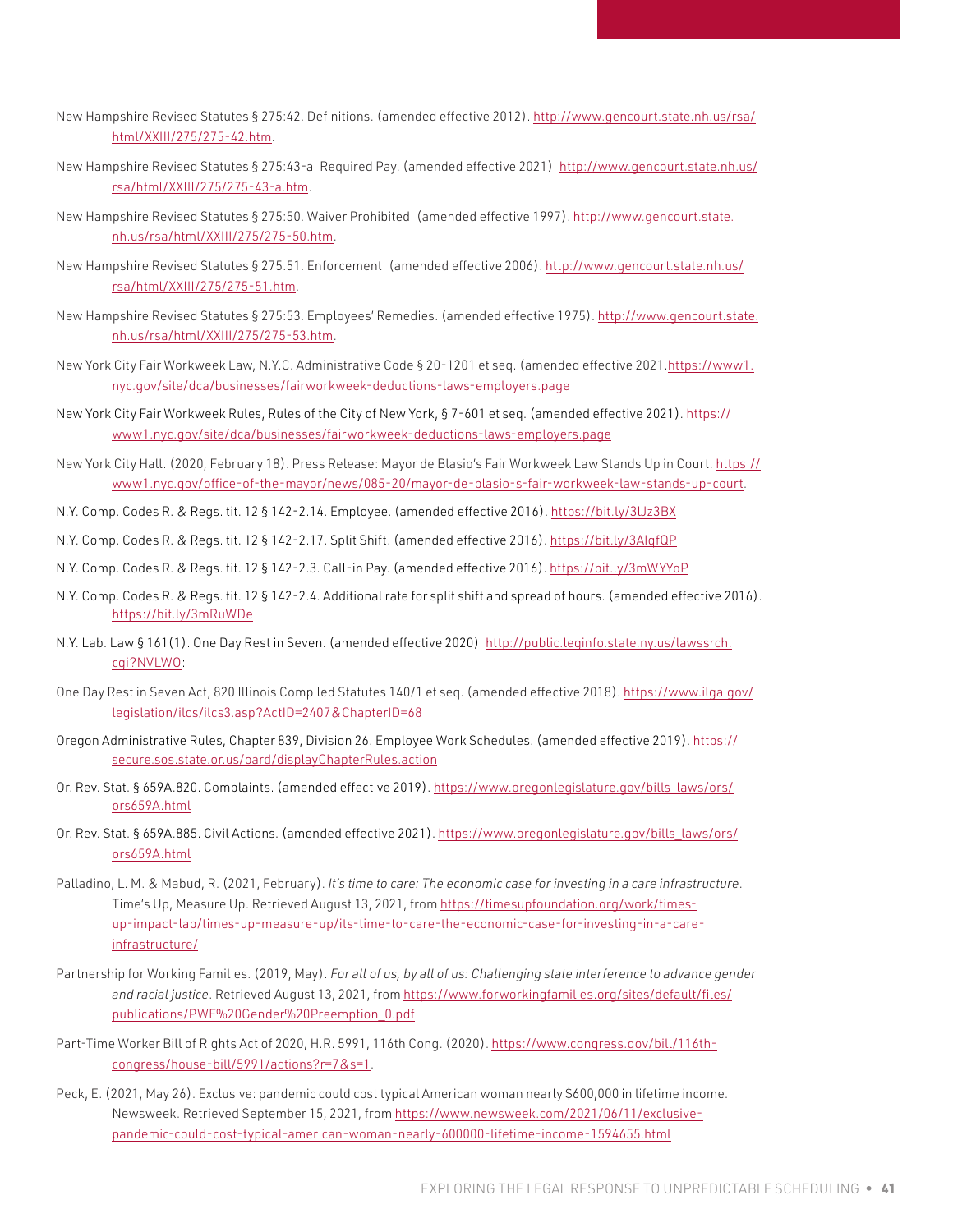- Ramanathan, T., Hulkower, R., Holbrook, J., & Penn, M. Legal epidemiology: the science of law. *Journal of Law, Medicine, & Ethics, 45*(suppl1), 69-72. <https://doi.org/10.1177/1073110517703329>
- Regulations Regarding Chapter 9-4600 of the Philadelphia Code: Fair Workweek Employment Standards. Regulation 1.0 et seq. <https://www.phila.gov/media/20200213174307/Fair-Workweek-Regulations-Final.pdf>
- Schedules That Work Act, H. 5004, 116th Cong. (2019). [https://www.congress.gov/bill/116th-congress/house-bill/5004/](https://www.congress.gov/bill/116th-congress/house-bill/5004/text) [text](https://www.congress.gov/bill/116th-congress/house-bill/5004/text)
- Schneider, D. & Harknett, K. (2019). *It's about time: How work schedule instability matters for workers, families, and racial inequality*. The Shift Project. Retrieved August 13, 2021, from [https://shift.hks.harvard.edu/its-about-time](https://shift.hks.harvard.edu/its-about-time-how-work-schedule-instability-matters-for-workers-families-and-racial-inequality/)[how-work-schedule-instability-matters-for-workers-families-and-racial-inequality/](https://shift.hks.harvard.edu/its-about-time-how-work-schedule-instability-matters-for-workers-families-and-racial-inequality/)
- Seattle Municipal Code, Chapter 14.22. Secure Scheduling Ordinance. (effective 2017). [https://library.municode.com/wa/](https://library.municode.com/wa/seattle/codes/municipal_code?nodeId=TIT14HURI_CH14.22SESC) [seattle/codes/municipal\\_code?nodeId=TIT14HURI\\_CH14.22SESC](https://library.municode.com/wa/seattle/codes/municipal_code?nodeId=TIT14HURI_CH14.22SESC)
- Seattle Office of Labor Standards, Chapter 120. Practices for administering Secure Scheduling requirements for employees working in Seattle (i.e. Secure Scheduling Ordinance) under SMC 14.22 (2017). [https://www.seattle.](https://www.seattle.gov/Documents/Departments/LaborStandards/SS_Rules120.pdf) [gov/Documents/Departments/LaborStandards/SS\\_Rules120.pdf](https://www.seattle.gov/Documents/Departments/LaborStandards/SS_Rules120.pdf)
- Seattle Office of Labor Standards. (n.d.). Secure Scheduling: Important Notice. [https://www.seattle.gov/laborstandards/](https://www.seattle.gov/laborstandards/ordinances/secure-scheduling) [ordinances/secure-scheduling](https://www.seattle.gov/laborstandards/ordinances/secure-scheduling)
- Seattle Office of Labor Standards. (2021, February 15). *Secure scheduling ordinance and COVID-19—frequently asked questions & answers*. Retrieved August 13, 2021, from [https://www.seattle.gov/Documents/Departments/](https://www.seattle.gov/Documents/Departments/LaborStandards/SSOQACOVIDEdition_04152021.pdf) [LaborStandards/SSOQACOVIDEdition\\_04152021.pdf](https://www.seattle.gov/Documents/Departments/LaborStandards/SSOQACOVIDEdition_04152021.pdf)
- Tennessee Code § 7-51-1802. Local government authority regarding civil rights, leave policies, and health insurance. (amended effective 2017). <https://www.tncourts.gov/Tennessee%20Code>
- Time's Up Foundation & TendLab. (2021). *Leaders' guide to creating a culture of care: How to support your caregiving workforce during crises and beyond*. Retrieved August 13, 2021, from [https://timesupfoundation.org/work/](https://timesupfoundation.org/work/campaigns/caregiving-infrastructure/leaders-guide-to-creating-a-culture-of-care/) [campaigns/caregiving-infrastructure/leaders-guide-to-creating-a-culture-of-care/](https://timesupfoundation.org/work/campaigns/caregiving-infrastructure/leaders-guide-to-creating-a-culture-of-care/)
- Tucker, J., & Vogtman, J. (2021, June). *Women in leisure and hospitality need good jobs to return to*. National Women's Law Center. Retrieved August 13, 2021, from [https://nwlc.org/wp-content/uploads/2021/06/LH-Sector-](https://nwlc.org/wp-content/uploads/2021/06/LH-Sector-Factsheet-v2.pdf)[Factsheet-v2.pdf](https://nwlc.org/wp-content/uploads/2021/06/LH-Sector-Factsheet-v2.pdf)
- Von Wilpert, M. (2017, August 26). *City governments are raising standards for working people—and state legislators are lowering them back down*. Economic Policy Institute. Retrieved August 13, 2021, from [https://www.epi.](https://www.epi.org/publication/city-governments-are-raising-standards-for-working-people-and-state-legislators-are-lowering-them-back-down/) [org/publication/city-governments-are-raising-standards-for-working-people-and-state-legislators-are](https://www.epi.org/publication/city-governments-are-raising-standards-for-working-people-and-state-legislators-are-lowering-them-back-down/)[lowering-them-back-down/](https://www.epi.org/publication/city-governments-are-raising-standards-for-working-people-and-state-legislators-are-lowering-them-back-down/)
- West Coast Poverty Center. (2019). *The evaluation of Seattle's secure scheduling ordinance: Year 1 findings*. Retrieved August 13, 2021, from [https://www.seattle.gov/Documents/Departments/CityAuditor/auditreports/SSO\\_](https://www.seattle.gov/Documents/Departments/CityAuditor/auditreports/SSO_EvaluationYear1Report_122019.pdf) [EvaluationYear1Report\\_122019.pdf](https://www.seattle.gov/Documents/Departments/CityAuditor/auditreports/SSO_EvaluationYear1Report_122019.pdf)
- Whitley, K. A. (2018, August). Governor signs welcome amendments to New Hampshire workplace laws. *New Hampshire Employment Law Letter 23*(6).
- Williams, J. C., Blair Loy, M., & Berdahl, J. L. (2013). Cultural schemas, social class, and the flexibility stigma. *Journal of Social Issues, 69*(2), 209–234.
- Williams, J. C., Lambert, S.J., Kesavan, S., Fugiel, P. J., Ospina, L.A., Rapoport, E.D., Jarpe, M., Bellisle, D., Pendem, P., McCorkell, L., & Adler-Milstein, S. (2018, March). *Stable scheduling increases productivity and sales: The stable scheduling study*. Retrieved August 13, 2021, from [https://worklifelaw.org/publications/Stable-Scheduling-](https://worklifelaw.org/publications/Stable-Scheduling-Study-Report.pdf)[Study-Report.pdf](https://worklifelaw.org/publications/Stable-Scheduling-Study-Report.pdf)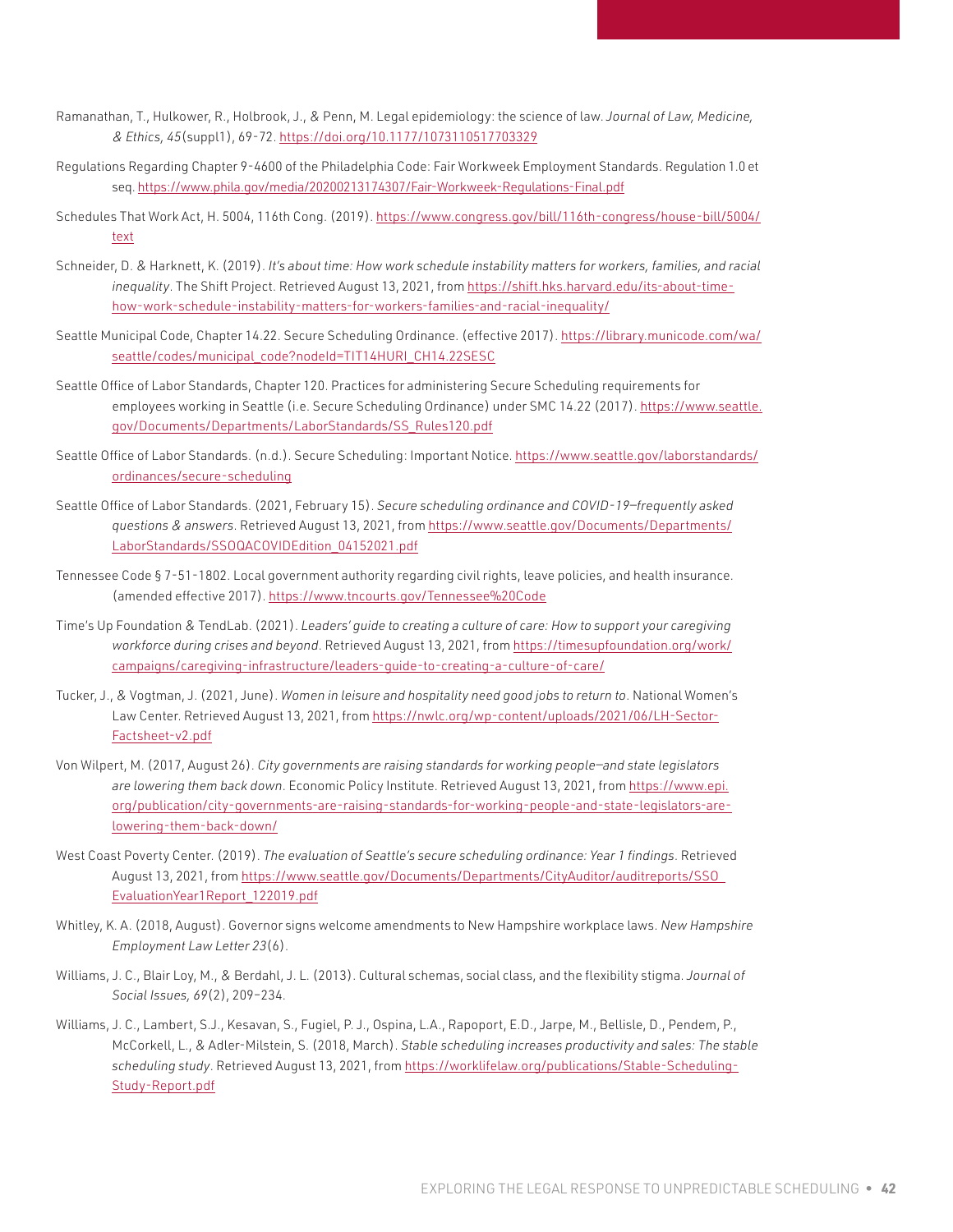### <span id="page-42-0"></span>APPENDIX A, RESEARCH PROTOCOL

Date of Protocol: Written in August 2021, edited in October 2021

#### Scope

A team of three lawyers conducted a pilot legal assessment to capture and analyze observable features of state statutes and regulations, and local ordinances and rules, in a sample of jurisdictions that regulate workplace scheduling.

The report which originated from this research provides an overview of the federal legal landscape, and examines state laws and local ordinances regulating predictable scheduling. Seven jurisdictions — four cities (Seattle, New York City, Chicago, and Philadelphia) and three states (Oregon, New Hampshire, and Tennessee) — were sampled to identify key features of these laws across jurisdictions. In addition to the legal assessment of these seven jurisdictions, the researchers conducted a rapid evidence assessment to identify existing empirical evidence that evaluates the direct effects of fair workweek laws in the sample jurisdictions. Based on this research, the team developed policy recommendations for advocates and policymakers.

### Primary Data Collection

Project Dates: May 2021–October 2021

#### Dates Covered in this Report

This report broadly discusses the history of laws, when relevant and available, and the legal assessment (which focused on the sample jurisdictions) captured the state of the law as of August 1, 2021.

#### Databases Used and Data Collection Methods

The research team consisted of two legal researchers and one supervisor. Westlaw Next, state legislature websites, and city codes and regulations websites were used to conduct a legal scan and identify which jurisdictions had laws in effect as of August 1, 2021, that seek to address unpredictable scheduling. Subject matter experts, Elaine Zundl and Daniel Schneider from the Shift Project, Rachel Deutsch from The Center for Popular Democracy, Laura Narefsky and Julie Vogtman from the National Women's Law Center, and Susan Lambert from the University of Chicago were consulted to assist with defining the scope of the laws included in the legal assessment and to discuss empirical evidence and policy recommendations related to this topic. The research team also conducted internet searches using Google to find secondary sources to supplement their research, including resources developed by *[The Center for Popular Democracy](https://www.populardemocracy.org/news/publications)*, the *[National Women's Law Center](https://nwlc.org/?paged=1&s=&issue%5B%5D=all&sort-results=DESC&year=&state=&author-name=&author-id=)*, the *[Shift Project](https://shift.hks.harvard.edu/publications/)*, the *[Economic](https://www.epi.org/publications/)  [Policy Institute](https://www.epi.org/publications/)*, and the *[Partnership for Working Families](https://www.forworkingfamilies.org/resources/publications)*.

Once laws were identified, the team performed a legal assessment by conducting extensive, independent research to identify all relevant statutes, regulations, and ordinances in the project's scope. Each jurisdiction was assessed to verify whether they had a law related to the legal provisions (i.e., key legal variables) in scope. The following legal provisions were coded and published throughout the report: advance scheduling notice, good faith estimates of worker hours, a stable schedule requirement, predictability pay, the right to rest between shifts, greater access to hours, the right to request flexible scheduling, anti-retaliation protections, day of rest, reporting pay, split shift, and predictable scheduling preemption.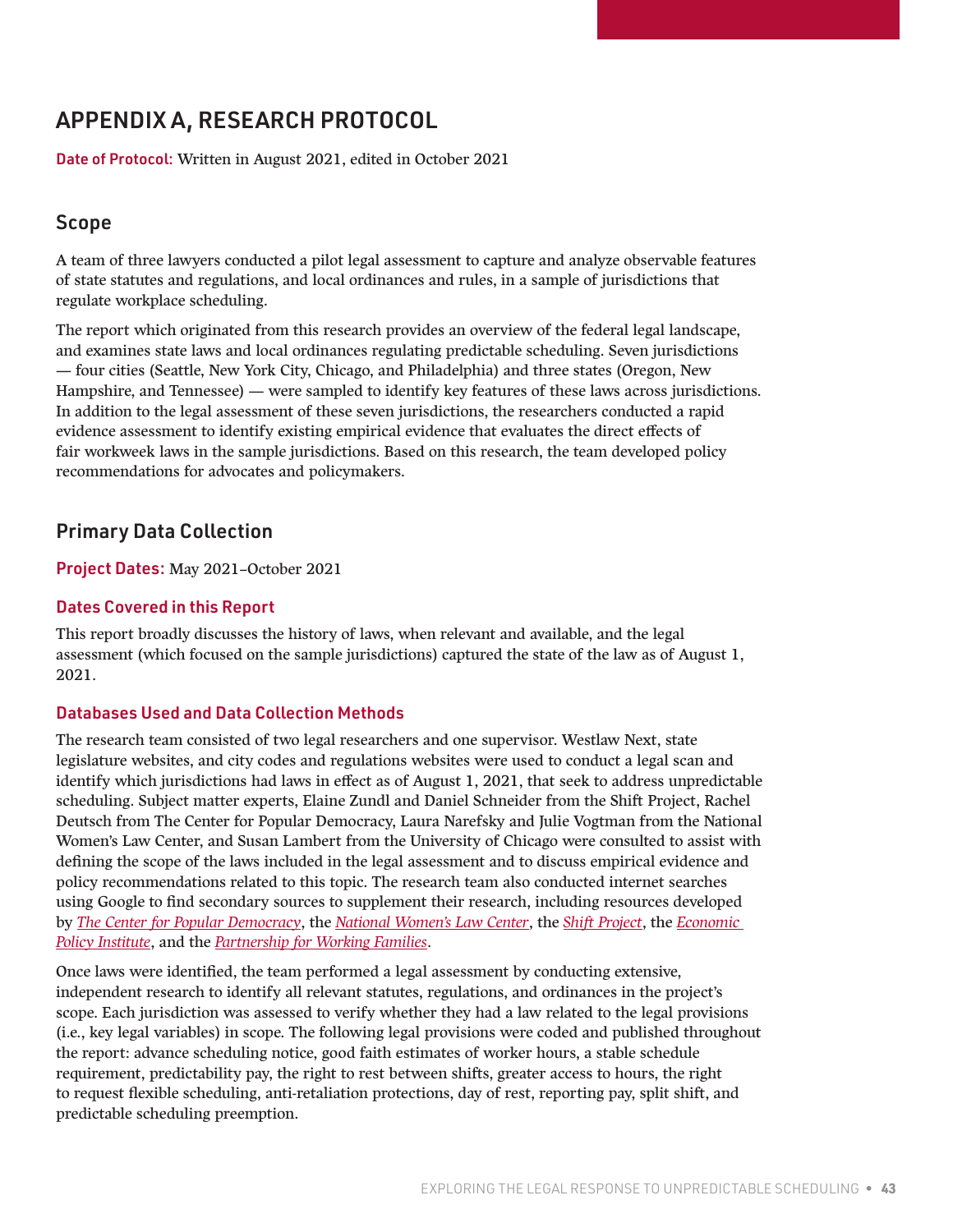#### Search Terms

Keyword searches included:

- unpredictable scheduling
- fair workweek
- predictability pay
- right-to-request
- predictive scheduling
- predicatable scheduling
- employee scheduling
- day of rest
- one day rest
- reporting pay
- call-in pay
- split shift
- flexible /3 schedul!
- predictable /3 schedul!

Slight permutations of these keyword searches (to include and exclude quotations and/or dashes) were also used in the search engine (e.g., day of rest and "day of rest")

The team also reviewed laws that were internally referenced by in-scope laws found through keyword searches. Additionally, the team reviewed surrounding laws by looking at the tables of contents in statutory codes and ordinances to ensure that all relevant laws were captured.

#### Inclusion and Exclusion Criteria

The research team included background information on proposed federal legislation regulating workplace scheduling to provide context for the state and local jurisdictional analysis. However, the primary focus on the report is on state and local laws that seek to address unpredictable scheduling in the workplace. The research team excluded U.S. territories.

The following variables were included:

- Fair workweek laws: are also commonly known as predictable scheduling laws. We define these laws as comprehensive packages of protections that specifically target unpredictable scheduling practices and regulate several aspects of worker scheduling. They include all, or a combination of, the specific provisions described below.
	- Advance scheduling notice: requires employers to provide employees with notice by releasing written schedules a minimum number of days before the first day of scheduled work.
	- Stable schedule requirement: requires employers to provide employees with a stable schedule consisting of a regular, recurring set of shifts that the employee will work each week.
	- Good faith estimate: requires employers to provide an estimate of the hours an employee can expect to work from week to week, as well as whether the employee will be expected to work on-call shifts.
	- Predictability pay: requires employers to compensate employees for employer-initiated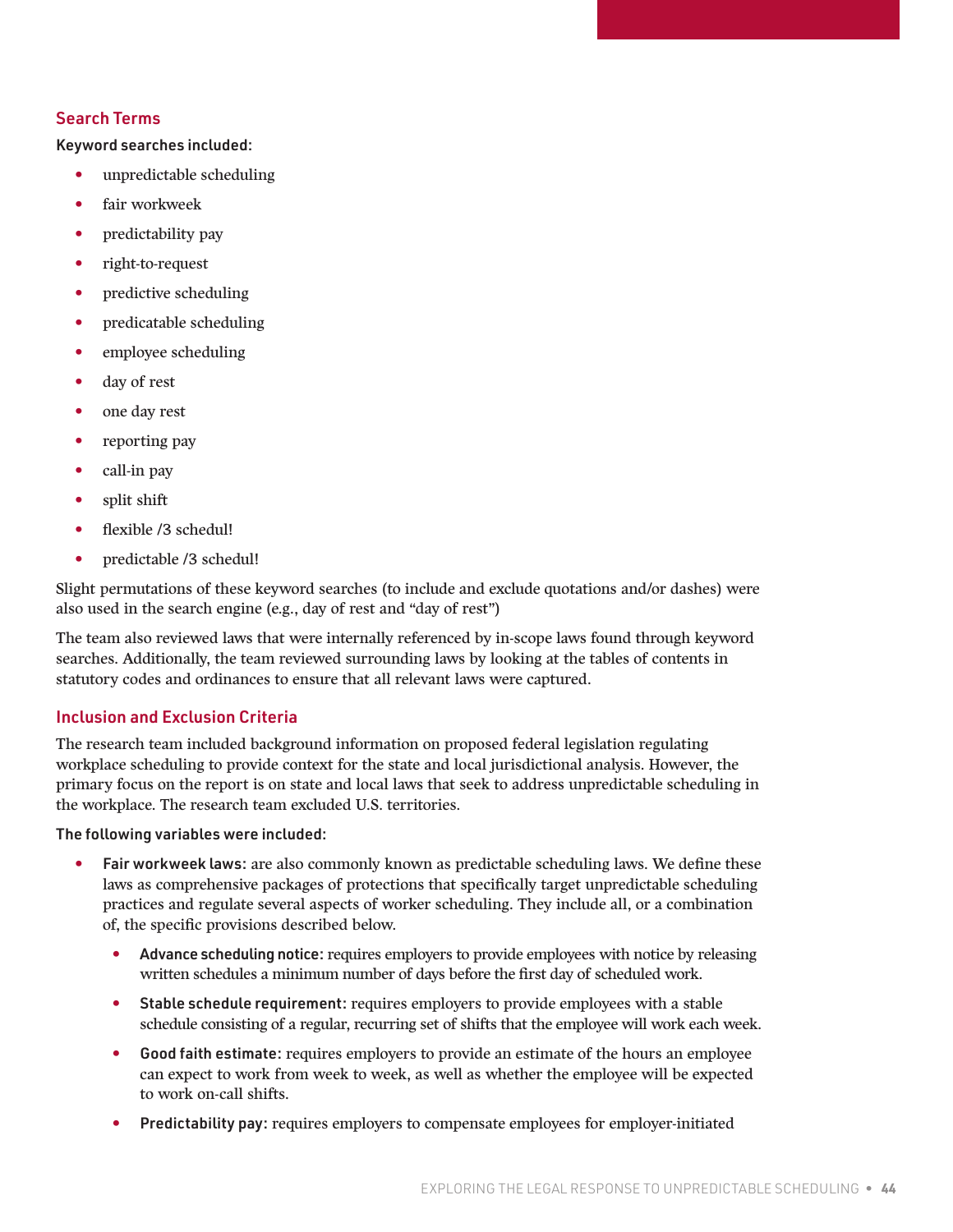changes made to the schedule after the advance notice period. New York City uses the term "schedule change premium" instead of predictability pay.

- Right to rest between shifts: ("clopening protections") requires employers to gain the employee's consent (and sometimes provide additional pay) before scheduling that employee to work two shifts in close succession (e.g., a closing shift and an opening shift the next morning).
- Greater access to hours: requires employers to offer open work shifts to existing employees before hiring new employees to fill those shifts.
- Right to request flexible scheduling: protects employees from retaliation when they request flexible schedules and sometimes specify that workers may request flexible schedules due to caregiving responsibilities.
- Anti-retaliation: prohibits employers from retaliating against employees who exercise any of the rights guaranteed under a fair workweek law.
- Day of rest: requires employers to provide one day of rest in a work week for each employee a 24-hour period where an employee is not required to work.
- Reporting pay: requires employers to pay employees for showing up to a shift, even if that employee is sent home without working.
- Split shift: require employers to provide additional pay to employees who are required to work "split shifts" — shifts that include a gap of unpaid time on the same day (e.g. a shift requiring work from 11 a.m.–2 p.m. and 4 p.m.–7 p.m.).
- Preemption: prevents local governments from enacting laws regulating workplace scheduling.
- Case law: (court cases that establish law through precedential decisions) interpreting the meaning, scope, or applicability of statutes and regulations addressing workplace scheduling was included (e.g., see New Hampshire).

The following variables were excluded:

- Part-time parity laws (requiring part-time and full-time workers to be treated equally with respect to pay, benefits) (e.g., San Francisco Retail Workers Bill of Rights)
- "Just cause" protections (requiring employers to have just cause to fire an employee) were broadly excluded; however, these provisions were briefly described where they were part of a fair workweek law (e.g., New York City)
- Domestic Workers' Bill of Rights laws
- Private employer policies
- Laws applicable to only government employees, police officers, and firefighters
- Laws addressing whether reporting pay counts toward overtime computation
- Laws requiring employers to make reasonable accommodations to employees with respect to religious days of rest and holidays
- When fair workweek laws were challenged in court, but legality of the statute and regulate was upheld, the underlying case law confirming legality was excluded from the report

#### Information about the Sample Jurisdictions Included in the Report

The sample jurisdictions were selected based on several factors, including:

• The extent the jurisdiction has laws regulating predictable scheduling. Researchers aimed to choose several jurisdictions with fair workweek laws to demonstrate the differences between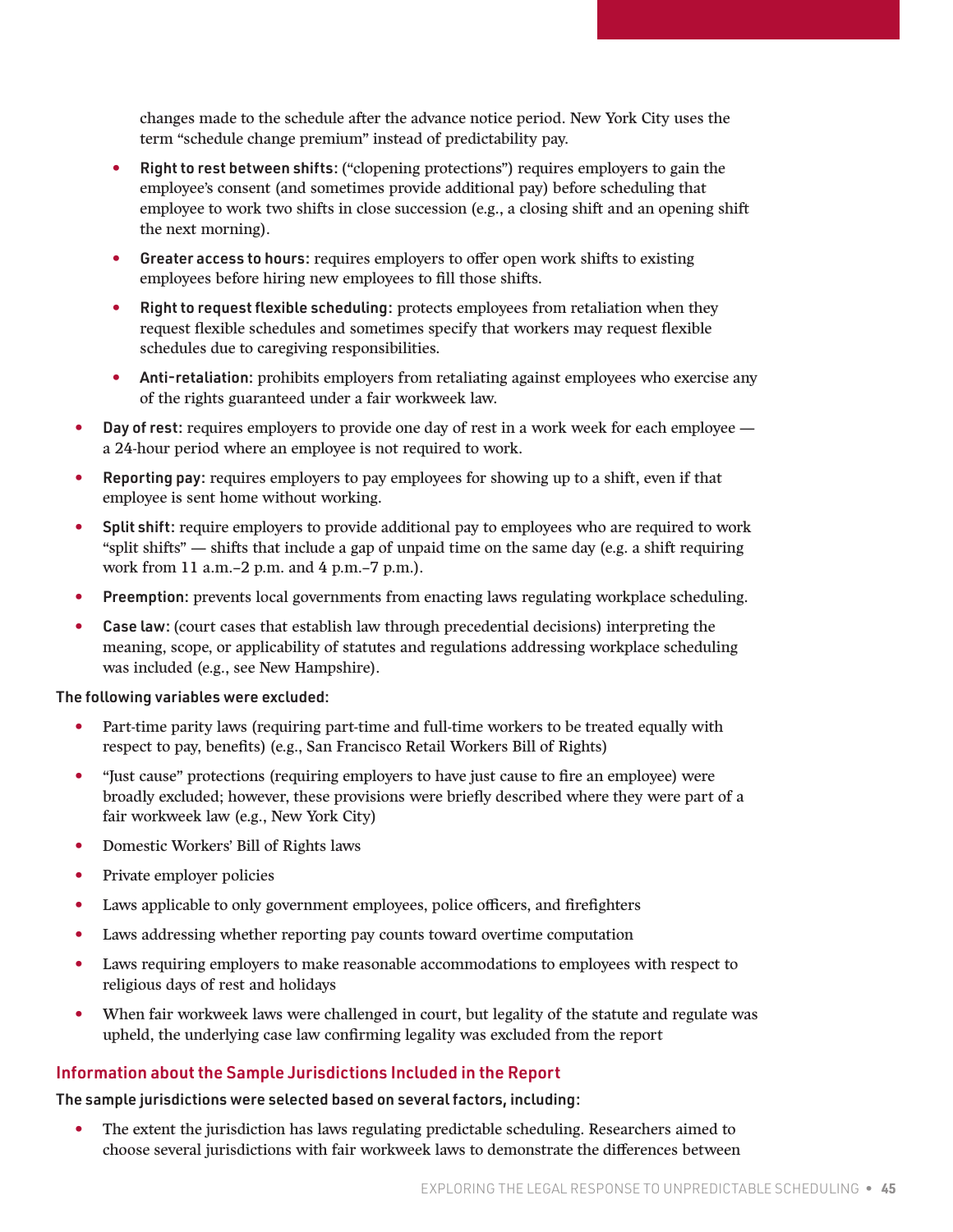those laws across jurisdictions, as well as one jurisdiction with no fair workweek law but several standalone protections, and one jurisdiction with a restrictive preemption law and no other protections in place.

- The demographic and political makeup of the jurisdiction. Researchers aimed to include jurisdictions with varied levels of racial and ethnic diversity. Researchers also tried to avoid including exclusively progressive jurisdictions.
- The existence of empirical assessments of the laws in that jurisdiction. Researchers aimed to include jurisdictions whose laws have been evaluated for their impact on public health outcomes.
- The geographic location of the jurisdiction. Researchers aimed to include jurisdictions across the United States.

#### Specific selection decisions are described below:

- New York City was selected due to its comprehensive, though narrow, fair workweek ordinance for fast food employees. Additionally, New York City has one of the most demographically diverse populations.
- Philadelphia and Chicago were selected, in part, to demonstrate how jurisdictions formally changed or delayed implementation of their fair workweek laws during the COVID-19 pandemic. Chicago's ordinance also applies to more industries than most other fair workweek laws.
- Oregon was selected because of its unique voluntary standby provision and since it is currently the only state with a comprehensive fair workweek law.
- Tennessee was selected to explore preemption laws that prevent localities from enacting laws that address unpredictable scheduling.
- San Francisco was initially added to our list of jurisdictions during the background/policy research phase of the project. However, after speaking with the *Time's Up, Measure Up* team, we decided that San Francisco would not add much to the current landscape, as we already included several progressive West Coast jurisdictions.
- New Jersey was initially considered as a sample jurisdiction because it has a statewide reporting-pay law. However, after further research, New Hampshire was chosen in place of New Jersey because, in addition to a reporting-pay law, New Hampshire also has a day-of-rest law and a right-to-request law. Further, although both states are in the northeast, New Hampshire is typically viewed politically as a less progressive and more of a "purple" state.
- Seattle was added to the sample of jurisdictions because its predictable scheduling ordinance requires in-depth evaluations of the on-the-ground effects of the ordinance in the first and second year after enactment, and those evaluations provide valuable empirical evidence as to the impact of predictable scheduling laws.

#### Information about Demographic Data Included in the Report

In the background section for each sample jurisdiction, researchers included brief demographic data about that jurisdiction. That data was primarily derived from *[2019 ACS 1-year estimated detailed tables](https://data.census.gov/cedsci/all?t=Occupation&d=ACS%201-Year%20Estimates%20Detailed%20Tables)* showing sex and race of workers by occupation of the civilian population older than 16 years old. Please visit *[this website](https://www.census.gov/topics/employment/industry-occupation/about/occupation.html)* for more information about ACS data definitions and methods.

#### Information about the Rapid Evidence Assessment Included in the Report

In addition to searching for in-scope laws for each sample jurisdiction, the research team also conducted a search for published evaluations assessing the direct effects of those laws. To identify these evaluations, the team conducted searches in legal databases (e.g., Westlaw), in academic databases (e.g., Google Scholar), on state and local legislature websites, and on the internet broadly